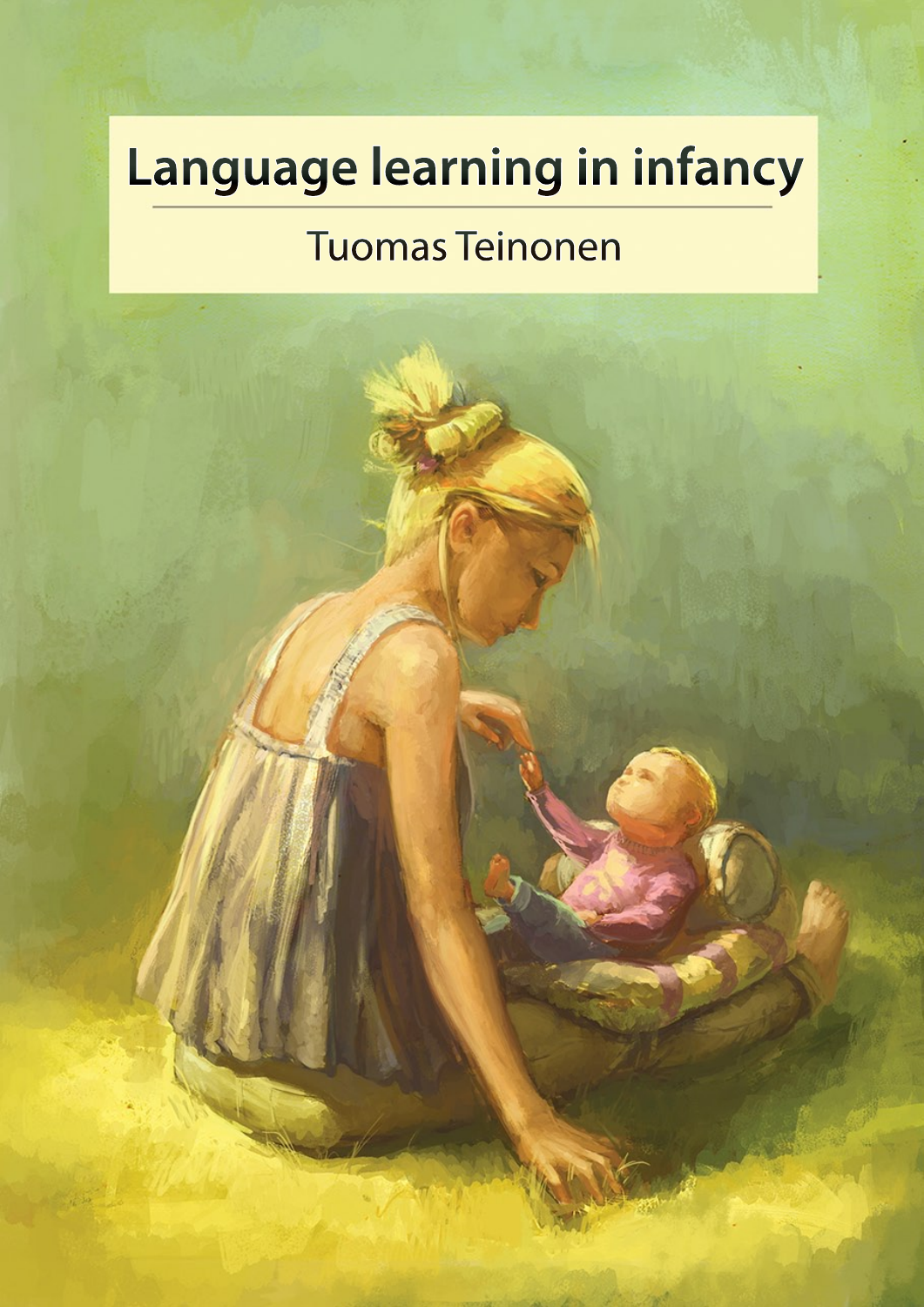Cognitive Brain Research Unit Department of Psychology Faculty of Behavioural Sciences University of Helsinki Finland

Department of Pediatrics Institute of Clinical Medicine Faculty of Medicine University of Helsinki Finland

## **Language learning in infancy**

Tuomas Teinonen

### ACADEMIC DISSERTATION

To be presented, with the permission of the Faculty of Medicine of the University of Helsinki, for public examination in the Auditorium of the Helsinki University Museum Arppeanum, on  $2<sup>nd</sup>$  of December 2009 at 12 noon.

Helsinki 2009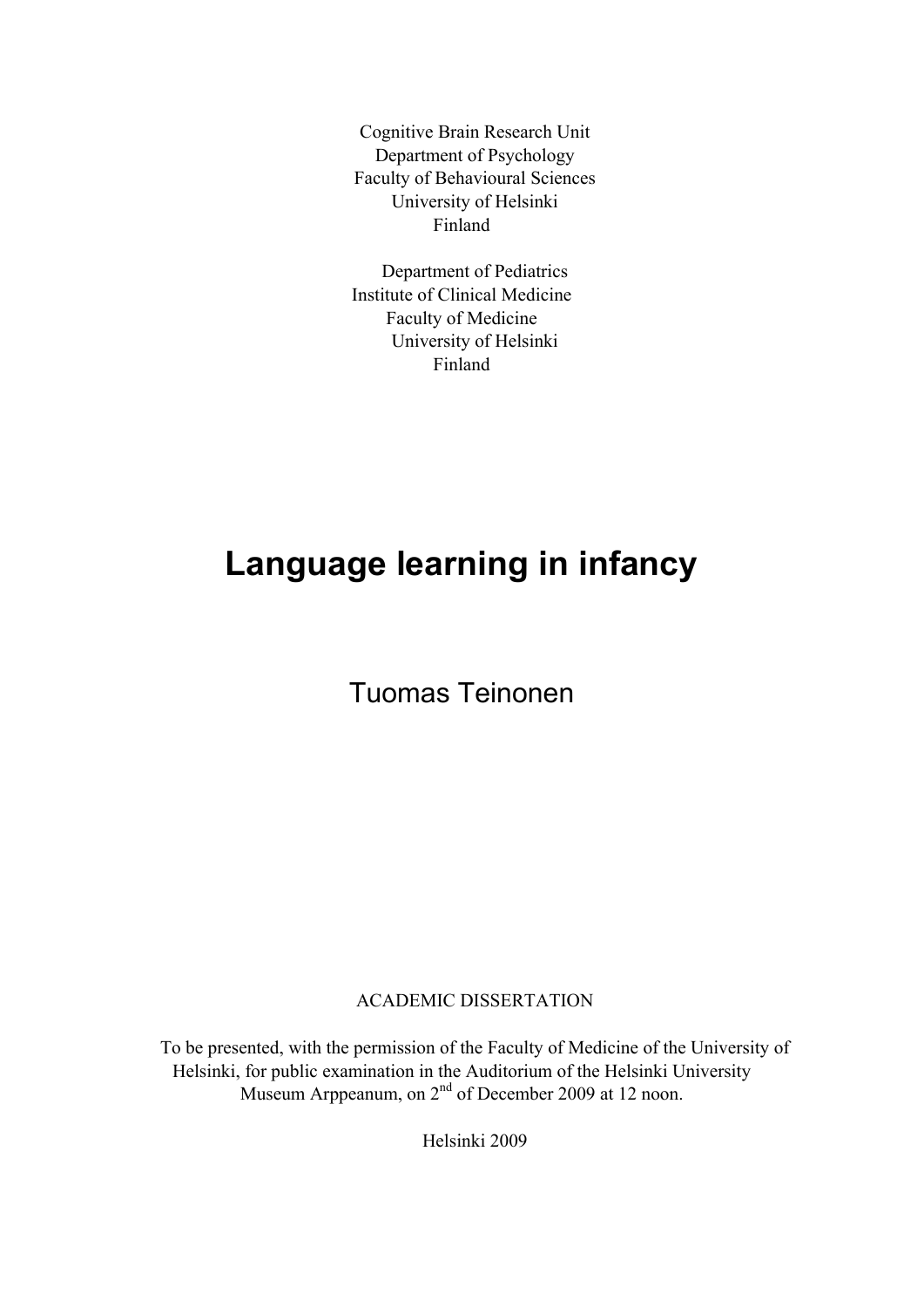Supervisors:

### **Minna Huotilainen**, Ph.D., Docent

Department of Psychology, University of Helsinki, Finland

#### Professor **Vineta Fellman**

 Department of Pediatrics, University of Helsinki, Finland Department of Pediatrics, University of Lund, Sweden

Reviewers:

Professor **Heikki Lyytinen** Department of Psychology, University of Jyväskylä, Finland

Professor **Núria Sebastián Gallés** Department of Technology, Universitat Pompeu Fabra, Spain

### Opponent:

Professor **Patricia K. Kuhl**  Department of Speech and Hearing Sciences, University of Washington, USA

Cover design and illustration: Mikko Eerola

ISBN 978-952-92-6468-1 (paperback) ISBN 978-952-10-5875-2 (PDF)

Helsinki University Print Helsinki 2009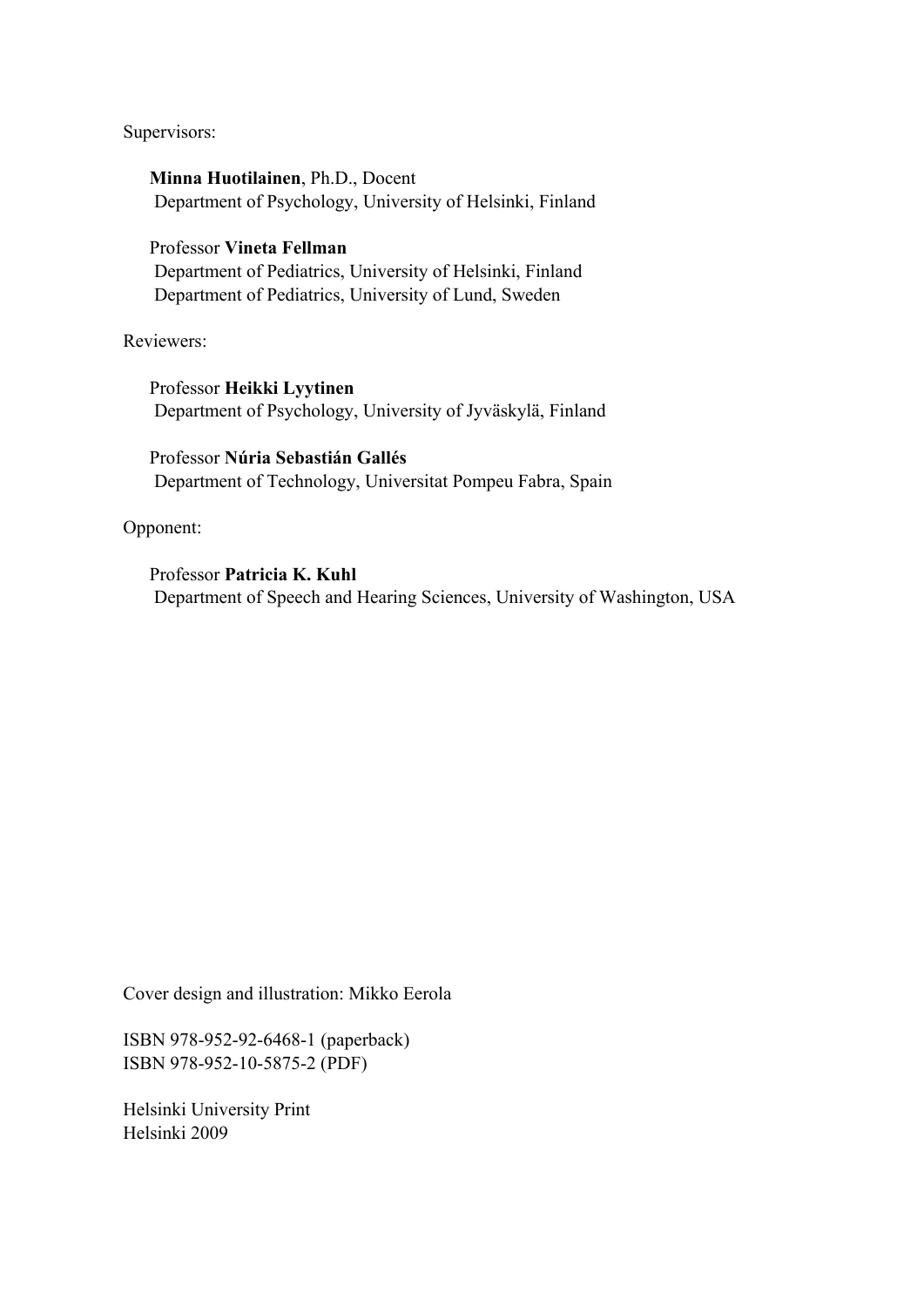### **Abstract**

Although immensely complex, speech is also a very efficient means of communication between humans. Understanding how we acquire the skills necessary for perceiving and producing speech remains an intriguing goal for research. However, while learning is likely to begin as soon as we start hearing speech, the tools for studying the language acquisition strategies in the earliest stages of development remain scarce. One prospective strategy is statistical learning. In order to investigate its role in language development, we designed a new research method. The method was tested in adults using magnetoencephalography (MEG) as a measure of cortical activity. Neonatal brain activity was measured with electroencephalography (EEG). Additionally, we developed a method for assessing the integration of seen and heard syllables in the developing brain as well as a method for assessing the role of visual speech when learning phoneme categories.

The MEG study showed that adults learn statistical properties of speech during passive listening of syllables. The amplitude of the N400m component of the event-related magnetic fields (ERFs) reflected the location of syllables within pseudowords. The amplitude was also enhanced for syllables in a statistically unexpected position. The results suggest a role for the N400m component in statistical learning studies in adults.

Using the same research design with sleeping newborn infants, the auditory eventrelated potentials (ERPs) measured with EEG reflected the location of syllables within pseudowords. The results were successfully replicated in another group of infants. The results show that even newborn infants have a powerful mechanism for automatic extraction of statistical characteristics from speech.

We also found that 5-month-old infants integrate some auditory and visual syllables into a fused percept, whereas other syllable combinations are not fully integrated. Auditory syllables were paired with visual syllables possessing a different phonetic identity, and the ERPs for these artificial syllable combinations were compared with the ERPs for normal syllables. For congruent auditory-visual syllable combinations, the ERPs did not differ from those for normal syllables. However, for incongruent auditory-visual syllable combinations, we observed a mismatch response in the ERPs. The results show an early ability to perceive speech cross-modally.

Finally, we exposed two groups of 6-month-old infants to artificially created auditory syllables located between two stereotypical English syllables in the formant space. The auditory syllables followed, equally for both groups, a unimodal statistical distribution, suggestive of a single phoneme category. The visual syllables combined with the auditory syllables, however, were different for the two groups, one group receiving visual stimuli suggestive of two separate phoneme categories, the other receiving visual stimuli suggestive of only one phoneme category. After a short exposure, we observed different learning outcomes for the two groups of infants. The results thus show that visual speech can influence learning of phoneme categories.

Altogether, the results demonstrate that complex language learning skills exist from birth. They also suggest a role for the visual component of speech in the learning of phoneme categories.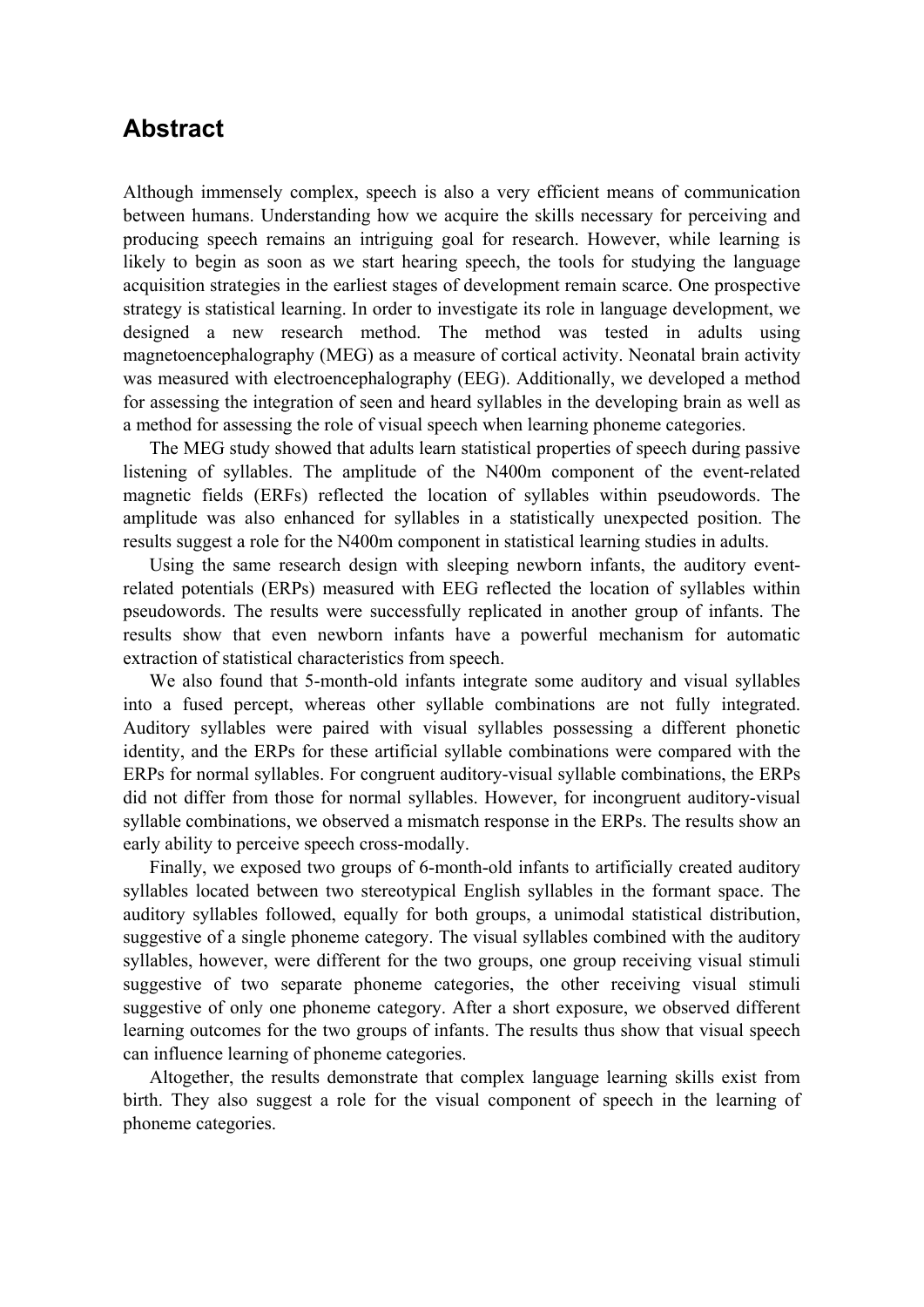### **Tiivistelmä**

Puhe on monimuotoinen signaali, joka välittää ihmistenvälistä kommunikaatiota erityisen tehokkaasti. On osin vielä hämärän peitossa, miten opimme puhumaan ja havaitsemaan puhetta syntymän jälkeen. Oppiminen alkanee heti, kun alamme kuulla puhetta. Puheen sisältämät lukuisat tilastolliset säännönmukaisuudet saattavat auttaa oppimista. Niiden hyödyntämistä kutsutaan tilastolliseksi oppimiseksi. Tilastollista oppimista ajatellaan kielenoppimisessa voitavan käyttää jatkuvan puheen jakamiseksi erillisiksi sanoiksi.

Tässä tutkimuksessa kehitettiin uusi aivomittauksiin perustuva tutkimusmenetelmä tilastollisen kielenoppimisen mittaamiseksi. Menetelmää testattiin aikuisilla mittaamalla aivokuoriaktivaatiota magnetoenkefalografiaa käyttäen. Tulokset osoittivat, että aikuiset oppivat tilastollisia ominaisuuksia tavuvirrasta silloinkin, kun he eivät kiinnitä siihen tietoisesti huomiota. Tilastollista oppimista pystyttiin mittaamaan aivojen magneettisissa herätevasteissa näkyvän N400m-vasteen yhteydessä.

Samaa koeasetelmaa käytettiin mittamaan tilastollisen kielenoppimisen kykyjä vastasyntyneiltä käyttäen elektroenkefalografiaa aivotoiminnan mittarina. Tulokset osoittivat, että vastasyntyneet oppivat tilastollisia riippuvuuksia tavujen välillä unen aikana kuulemastaan tavuvirrasta. Tutkimustulos toistui myös toisella ryhmällä vastasyntyneitä. Jo vastasyntyneillä on siis hyvä puheen tilastollisten ominaisuuksien oppimiskyky.

Tehokkaassa puheenhavaitsemisessa olennaisena pidetään kykyä yhdistää eli integroida kuultu puhe ja nähty artikulaatio yhdeksi havainnoksi. Ajatellaan, että aikuisilla aivot käsittelevät integroidun puheen tehokkaammin kuin erilliset kuulo- ja näköhavainnot. Kehitimme koeasetelman kuullun ja nähdyn puheen integroinnin mittaamiseksi viiden kuukauden ikäisillä vauvoilla. Tulokset osoittivat, että tässä kehitysvaiheessa vauvat muodostavat yhdistyneen havainnon tietyistä kuulluista ja nähdyistä tavuista, kun taas toisia tavuyhdistelmiä ei integroida. Koska integrointi ei onnistu tilanteessa, jossa muodostuva havainto ei ole äidinkielen sääntöjen mukainen, tulokset myös viittaavat siihen, että viiden kuukauden iässä vauvat ovat jo omaksuneet tietoa äidinkielen tyypillisistä rakenteista.

Lopuksi arvioitiin myös sitä, millainen rooli nähdyllä puheella saattaisi olla kielenoppimisessa. Kaksi ryhmää kuuden kuukauden ikäisiä vauvoja osallistui kokeeseen. Vauvoille näytettiin ruudulta puhetta, jossa videoon tavallisesta artikulaatiosta oli liitetty keinotekoisesti muokattuja tavuääniä. Osalle vauvoista nähty puhe sisälsi vihjeen kahdesta erilaisesta tavuryhmästä, kun taas toiselle ryhmälle nähty puhe pysyi koko ajan samanlaisena. Kuultu puhe oli kaikille vauvoille täysin samanlaista. Lyhyen katselu- ja kuunteluajan jälkeen vauvojen havaintoa kyseisistä tavuäänistä testattiin. Eri ryhmillä havaittiin erilaiset oppimistulokset, joka viittaa siihen, että nähdyillä artikulaatioilla oli vaikutusta oppimiseen. Nähty puhe siis voi vaikuttaa puheäänten oppimiseen tässä kehitysvaiheessa.

Kokonaisuudessaan tässä väitöskirjassa esitetyt tulokset korostavat varhaisimpien vaiheiden merkitystä kielenoppimisessa. Pystymme oppimaan puheen ominaisuuksia monipuolisesti heti syntymästä lähtien. Tulokset myös viittaavat siihen, että nähdyllä puheella saattaa olla tärkeä rooli puheäänien oppimisessa ensimmäisen vuoden aikana.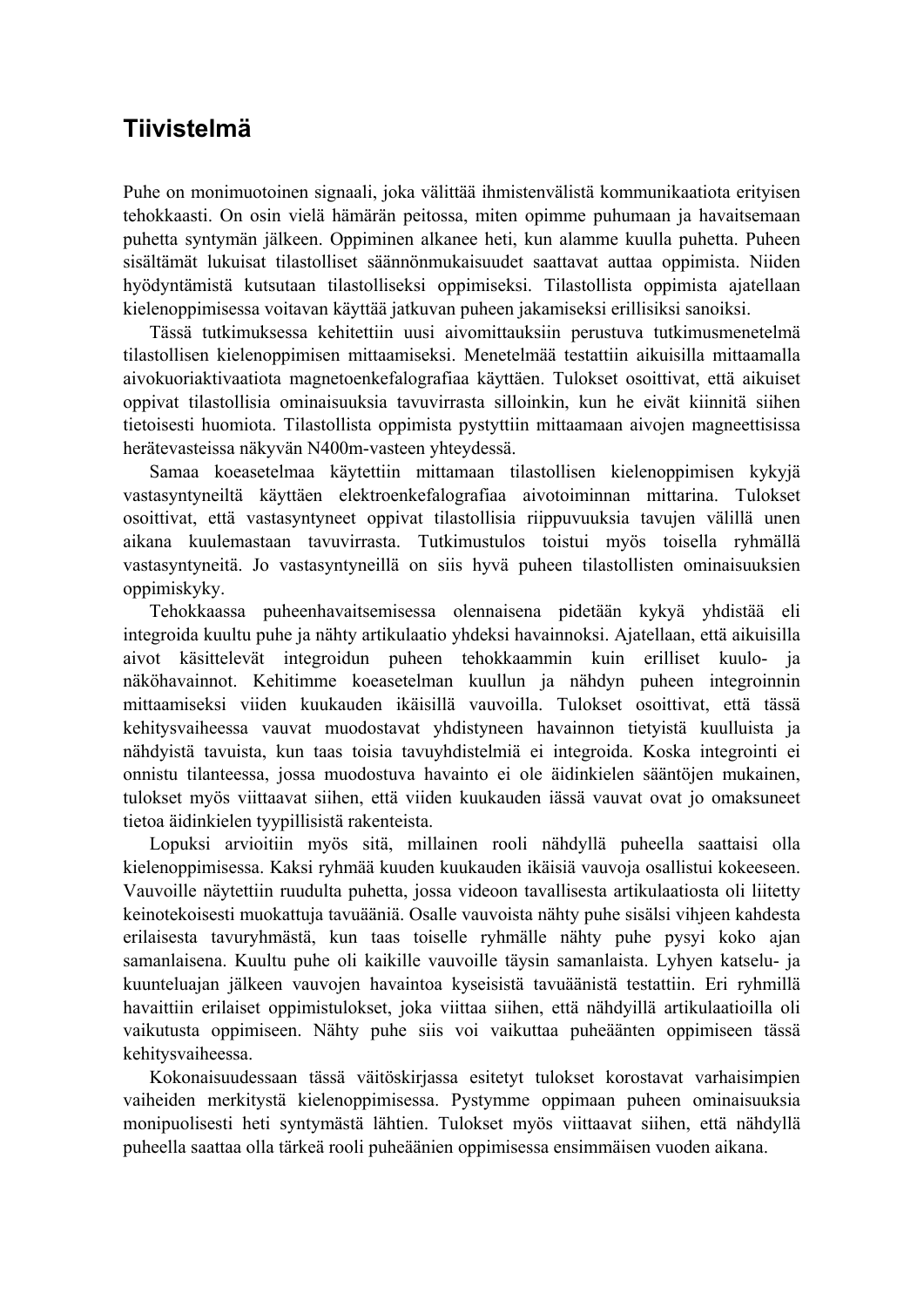### **Contents**

| Abstract                                  | 3              |
|-------------------------------------------|----------------|
| Tiivistelmä                               | $\overline{4}$ |
| List of original publications             | 7              |
| Abbreviations                             | 8              |
| 1 Introduction                            | 9              |
| 2 Review of the literature                | 10             |
| 2.1 Language development in early infancy | 10             |
| 2.1.1 Learning of phoneme categories      | 10             |
| 2.1.2 Extracting words from fluent speech | 11             |
| 2.2 Statistical learning                  | 12             |
| 2.3 Auditory-visual integration of speech | 14             |
| 3 Review of the methods                   | 17             |
| 3.1 Event-related potentials              | 17             |
| 3.1.1 N1                                  | 17             |
| 3.1.2 N400                                | 18             |
| 3.1.3 Neonatal ERPs                       | 18             |
| 3.1.4 Maturation of ERPs                  | 19             |
| 3.5 Magnetoencephalography                | 20             |
| 3.6 Behavioural research methods          | 21             |
| 4 Aims of the study                       | 23             |
| 5 Methods                                 | 24             |
| 5.1 Participants                          | 24             |
| 5.2 Research design                       | 25             |
| 5.2.1 Statistical speech segmentation     | 25             |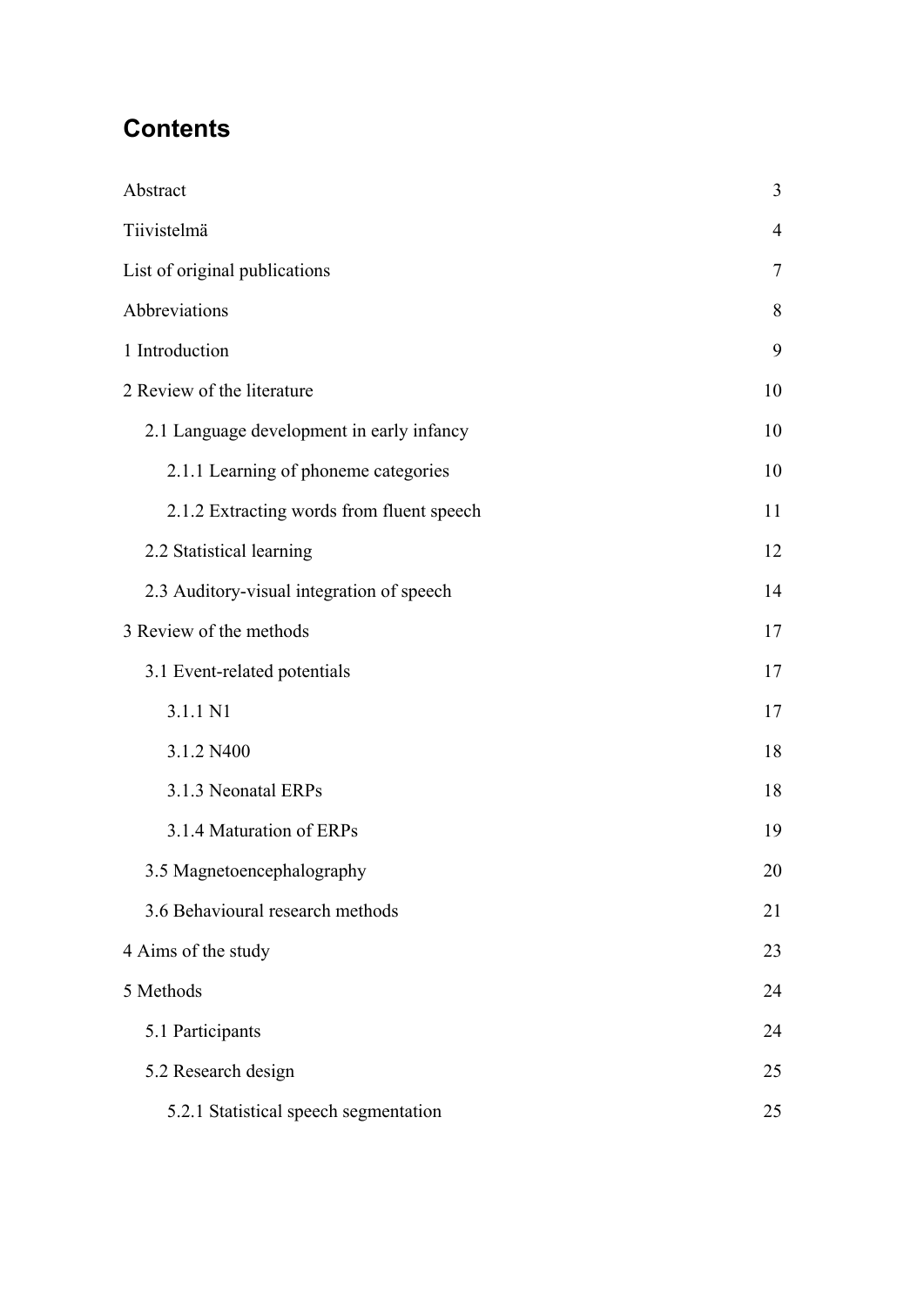| 5.2.3 Visual influence on phoneme categorisation      | 27<br>28 |
|-------------------------------------------------------|----------|
|                                                       |          |
| 5.3 Data acquisition                                  |          |
| 5.4 Statistical analyses                              | 29       |
| 5.5 Ethical considerations                            | 30       |
| 6 Results                                             | 31       |
| 6.1 Statistical speech segmentation                   | 31       |
| 6.2 Auditory-visual integration of syllables          | 32       |
| 6.3 Visual effects on phoneme categorisation          | 33       |
| 7 Discussion                                          | 34       |
| 7.1 Statistical speech segmentation reflected by ERPs | 34       |
| 7.1.1 Adults                                          | 34       |
| 7.1.2 Neonates                                        | 35       |
| 7.2 Auditory-visual integration of syllables          | 36       |
| 7.3 Visual effects on learning of phoneme categories  | 37       |
| 7.4 Future directions                                 | 39       |
| 8 Conclusions                                         | 41       |
| 9 Acknowledgements                                    | 42       |
| 10 References                                         | 43       |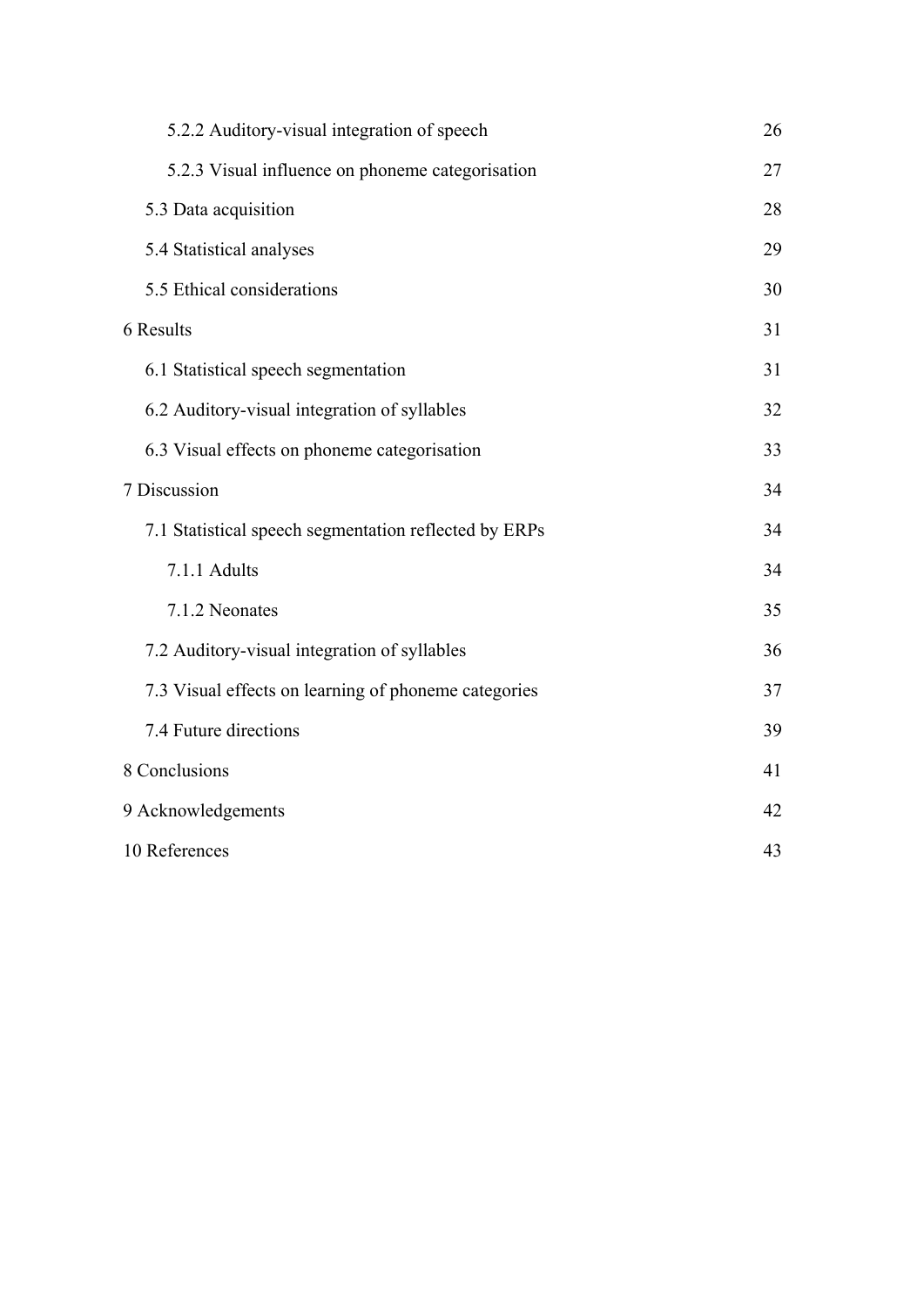### **List of original publications**

This thesis is based on the following publications:

- I. **Teinonen, T**. & Huotilainen, M. Implicit segmentation of continuous speech based on transitional probabilities: an MEG study. Under review.
- II. **Teinonen, T**., Fellman, V., Näätänen, R., Alku, P., & Huotilainen, M. (2009). Statistical language learning in neonates revealed by event-related brain potentials. *BMC Neuroscience*, 10:21.
- III. Kushnerenko, E., **Teinonen, T**., Volein, A., & Csibra, G. (2008). Electrophysiological evidence of illusory audiovisual speech percept in human infants. *Proceedings of the National Academy of Sciences of the USA*, 105:11442- 11445.
- IV. **Teinonen, T**., Aslin, R.N., Alku, P., & Csibra, G. (2008). Visual speech contributes to phonetic learning in 6-month-old infants. *Cognition*, 108:850-855.

The publications are referred to in the text by their roman numerals.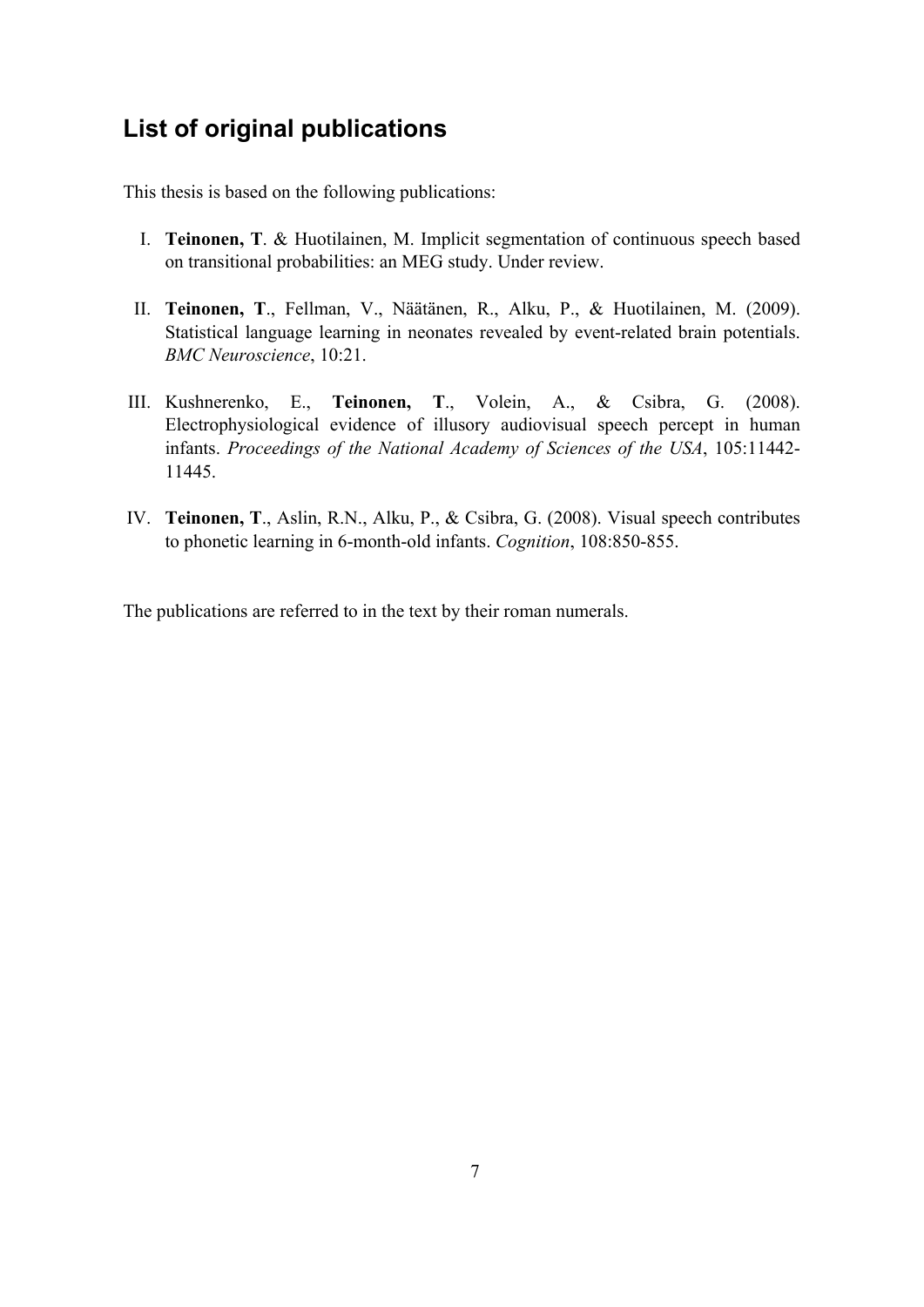### **Abbreviations**

| <b>ANOVA</b> | Analysis of variance                      |
|--------------|-------------------------------------------|
| ECD          | Equivalent current dipole                 |
| EEG          | Electroencephalography                    |
| EOG          | Electro-oculogram                         |
| ERF          | Event-related magnetic field              |
| ERP          | Event-related potential                   |
| GA           | Gestational age                           |
| HAS          | High-amplitude sucking                    |
| MEG          | Magnetoencephalography                    |
| MMN          | Mismatch negativity                       |
| <b>NBAS</b>  | Neonatal behavioural assessment scale     |
| SAPP         | Stimulus-alternation preference procedure |

SQUID Superconducting quantum interference device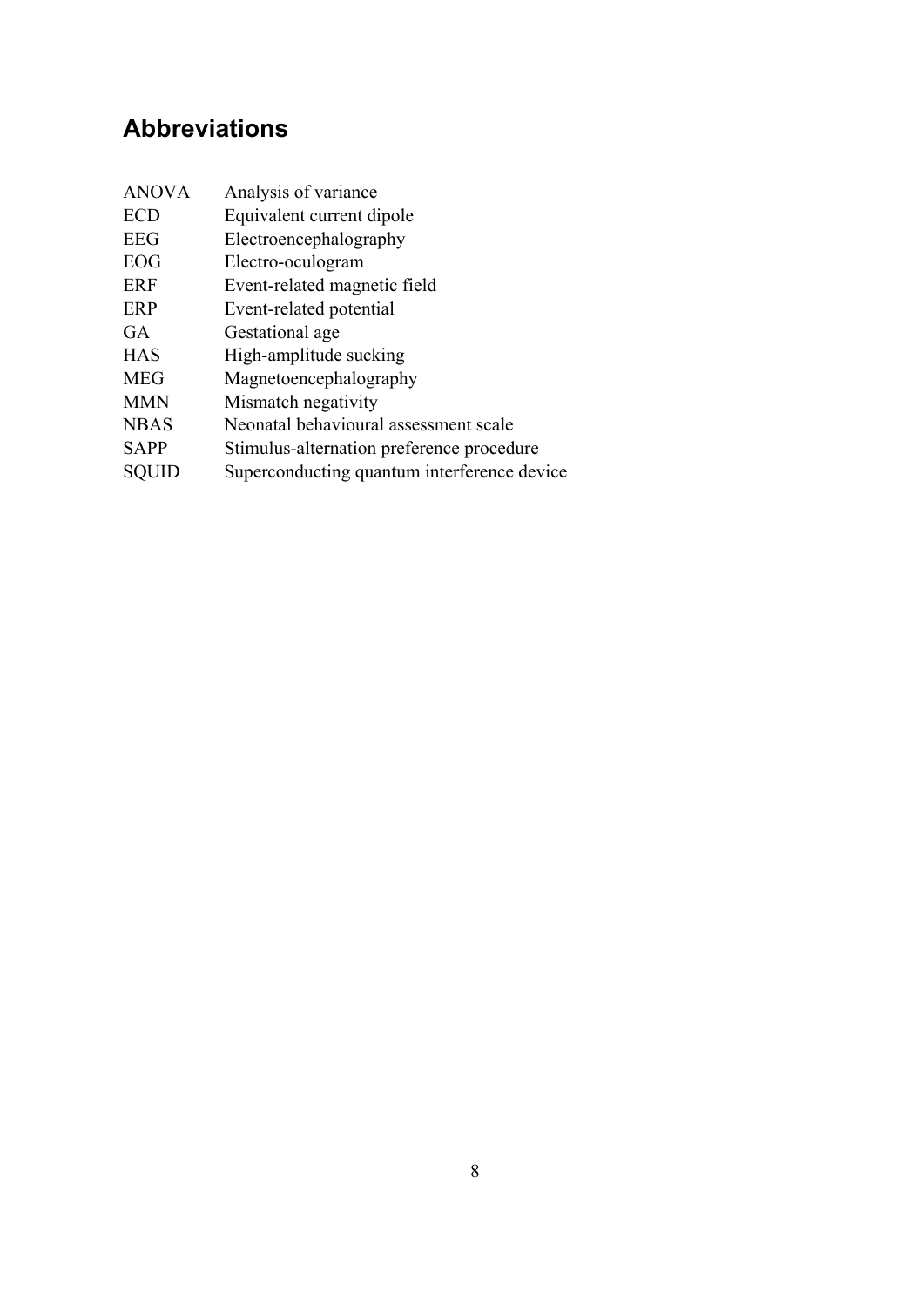### **1 Introduction**

As any carer can attest, the language acquisition process is easy to identify as an infant's vocal production turns slowly from babbling into intelligible words; even more so later as the child's active vocabulary increases. What happens before these stages, however, remains an intriguing question. How could we, as researchers, best examine the language learning processes in early infancy?

Due to recent advancements in brain imaging methods, it is now possible to gain a greater view into the infant mind than ever before. While new methods based on brain recordings must be viewed through a critical lens, targeted usage has proved particularly useful in studying infant auditory perception, reflected in cortical activation. However, the best approach for studying various aspects of language learning will be comprehensive, taking into account not only these new methods but also those drawn from more classic behavioural research, which can access different kinds of information and help build a more complete picture.

The new view on language learning includes an emphasis on the statistical properties of language – an immensely rich source of information that can provide cues to disentangling many of the variabilities between human languages. Additionally, the fact that we not only hear but also see speech is starting to gain credibility. The multimodal perception of speech may not only be important to individuals engaged in a discussion, but it may also provide complementary information to the learning infant.

This study addresses language learning processes taking place during the first months after birth. While the emphasis of the work is on statistical language learning, i.e., extracting and utilising statistical regularities of speech, as well as on the effects of visual speech on the learning process, these results may also be applicable to other, nonlinguistic domains. Additionally, the developed research methods may upon further refinement provide an early measure of cognitive development with clear clinical importance.

Language development has been extensively studied for decades resulting in hundreds of important publications. In the literature review presented in the next chapter a focus is given exclusively on the studies of language development that have served as a basis for my own research. Consequently, an emphasis is put on learning of phoneme categories, speech segmentation, statistical learning, and auditory-visual speech perception. In the subsequent chapter, some of the current infant research methods are presented, again emphasising those used in my own work. The reviews are followed by the particular aims of this study, description of the research methods used, the acquired results, and finally discussion of the results and their implications.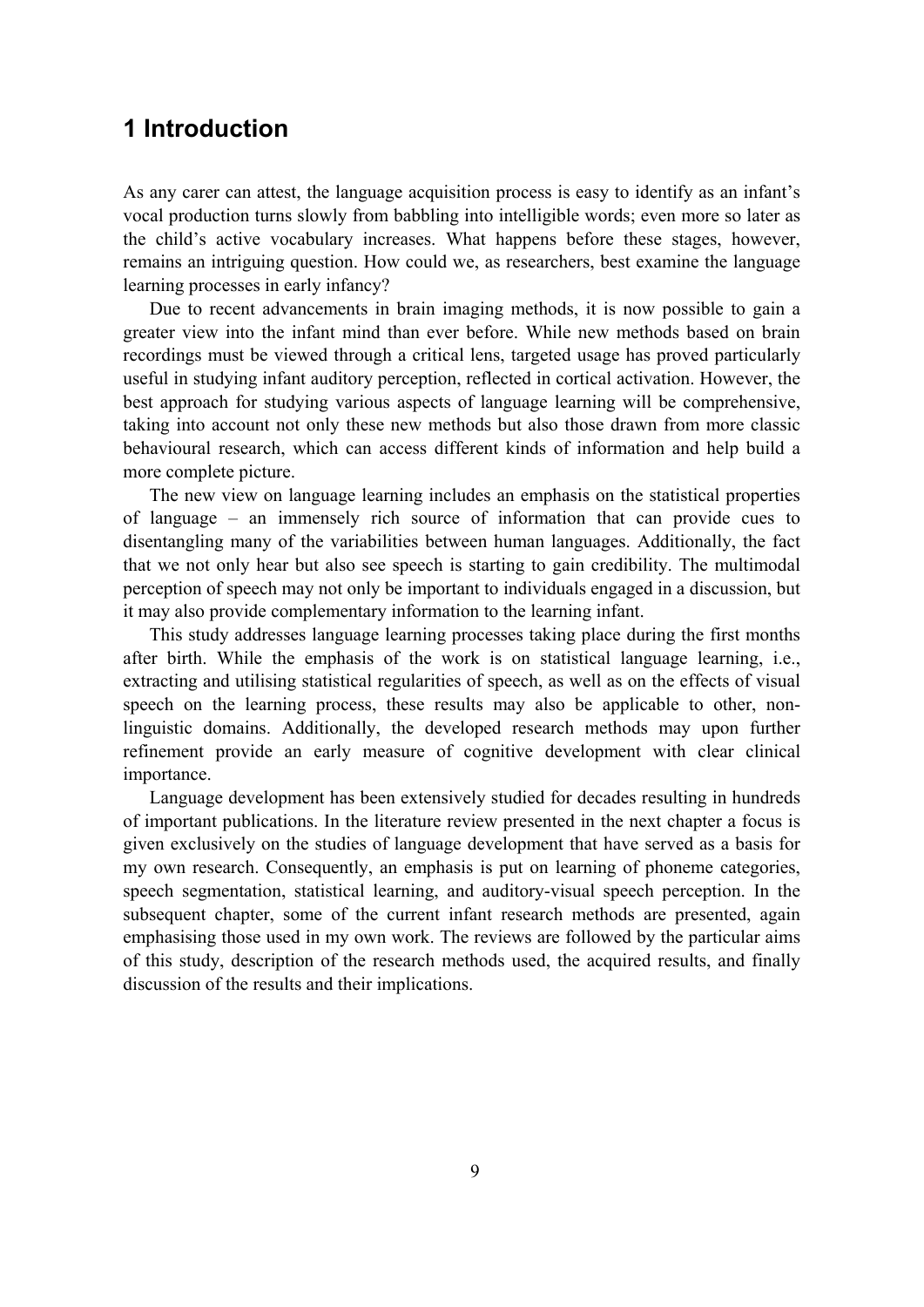### **2 Review of the literature**

### **2.1 Language development in early infancy**

The discussion of language development has long focused on two competing theories. The nativist theory assumes the existence of innate and highly specialised mental structures enabling the infant brain to determine which of all possible linguistic rules the infant's native language employs (Pinker, 1994). However, more recently an empiricist view questioning the necessity of the language-specific structures and emphasising empirical evidence inconsistent with the assumptions of the nativist view has gained momentum (Tomasello, 2003). Despite many unresolved issues between the two theories and regardless of the biological bases of language, there is now a general agreement that powerful learning mechanisms are needed to learn a language (Hauser, Chomsky, & Fitch, 2002).

Babbling is a clear reflection of ongoing language development. Moreover, its characteristics evolve according to the native language environment. Infants produce vowel-like sounds from approximately 3 months, and start to babble around the age of 6 months (Kuhl, 2004). The characteristics of the vocal production develop over time, growing gradually to resemble those of the native language (Boysson-Bardies & Vihman, 1991; Petitto & Marentette, 1991).

Among all the other sounds within their environment, speech seems to be very special to infants. From very early on, infants have a bias to attend to speech over similar nonspeech sounds (Vouloumanos & Werker, 2004). Also, carers automatically speak to infants in a specific fashion drawing infants' attention (Cooper & Aslin, 1990). The repetitive character and exaggerated pitch contours of this *infant-directed speech* also aid vowel category acquisition (Trainor & Desjardins, 2002). From birth, the infants can differentiate languages from different rhythmic classes (Nazzi, Bertoncini, & Mehler, 1998), and at the age of 4–5 months, they can differentiate their native language from an unfamiliar one (Bosch & Sebastián Gallés, 1997; Nazzi, Jusczyk, & Johnson, 2000).

#### **2.1.1 Learning of phoneme categories**

Eimas and others (1971) conducted a pioneering study in which they showed that the 1- to 4-month-old infants were able to discriminate a voiced consonant /b/ from a voiceless consonant /p/, even though the two consonants are acoustically quite similar. Moreover, the infants failed to discriminate different tokens of /b/ that were acoustically distinct, providing evidence of speech sound categorisation even at this early age. In another study, it was found that the five-month-old infants could also group tokens of the same phonetic category together despite notable acoustic variation due to, e.g., variation of speaker gender (Kuhl, 1979).

Later, it was noticed that infants discriminate not only the phonetic contrasts present in their native language, but also all possible phonetic contrasts from unfamiliar languages.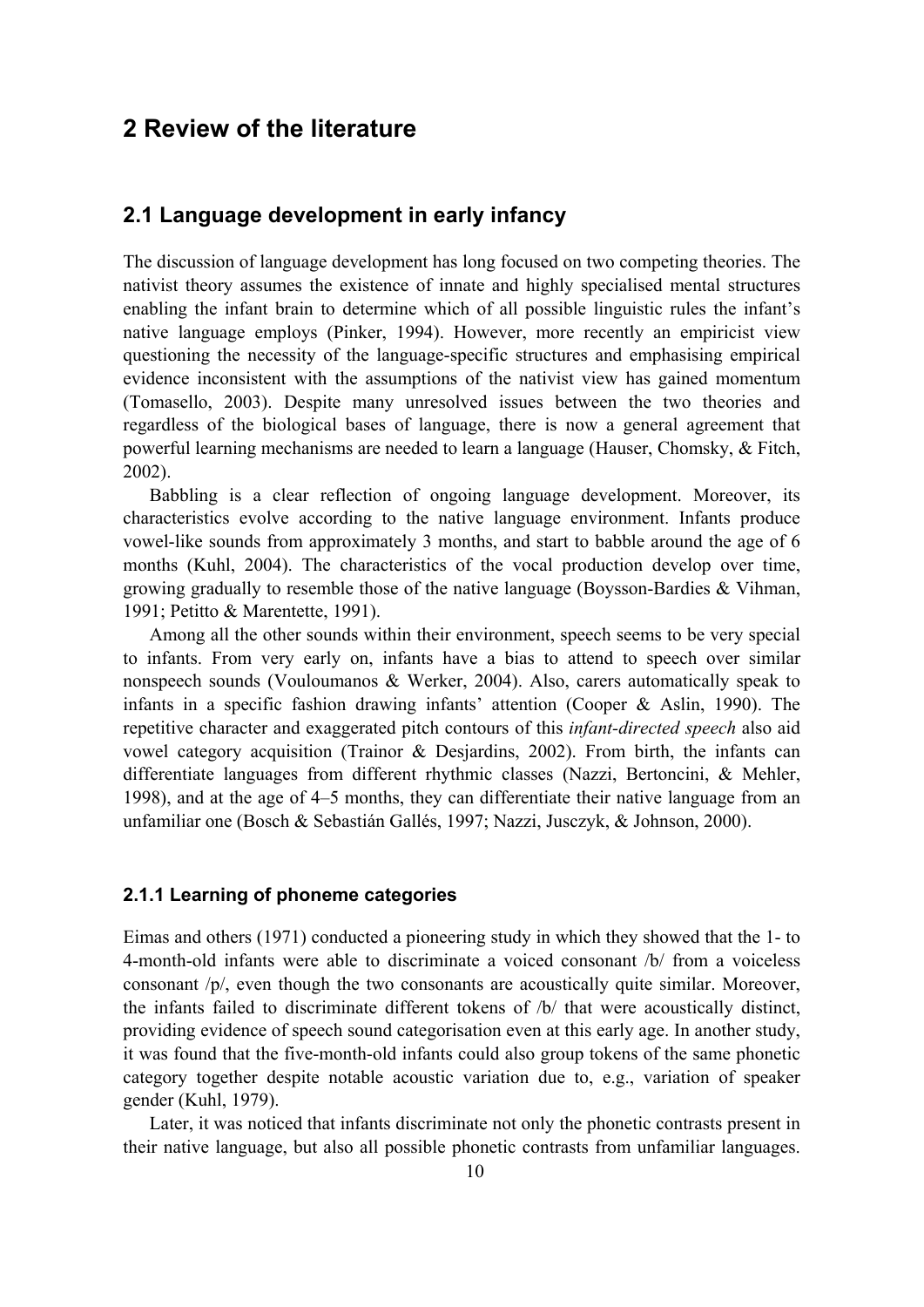Werker and Tees (1984) demonstrated that the 6-month-old infants from English-speaking families and environments were able to discriminate a consonant contrast present in Hindi, whereas English-speaking adults showed no such discrimination. However, infants gradually lose this universal perception of phonemes by the age of 12 months, while the ability to discriminate native-language phonemes improves (Cheour et al., 1998; Rivera-Gaxiola, Silva-Pereyra, & Kuhl, 2005).

Kuhl and others (1992) tested 6-month-old infants from English- and Swedishspeaking families. Playing vowel variants from partially overlapping Swedish /y/ and English /i/ categories, they measured how the infants would determine the correct category for these speech sounds. The infants perceived more variants as identical to the prototype vowel of their native language than that of the unfamiliar language. This effect, named the *perceptual magnet effect*, suggested that the 6-month-old infants had already learned the location of the native-language prototype vowels in the formant space, and to categorise the surrounding variants to this category. Later results confirmed that foreign vowel contrasts are discriminated by 4-month-old infants, but some tuning for native-language vowels occurs by 6 months of age (Polka & Werker, 1994). Thus, specificity for nativelanguage phonemes can be observed somewhat earlier for vowels than for consonants.

The perceptual magnet effect is an example of a computational strategy available for infants: by learning the distribution of phonetic variants, they learn to categorise new speech sounds to the most likely category. For other examples of statistical learning related to language acquisition, see Chapter 2.2.

#### **2.1.2 Extracting words from fluent speech**

Hearing foreign speech, we often have difficulties determining where one word ends and the next one begins. Similarly, infants are born without a lexicon of their mother tongue. To make it even more demanding, infants do not typically hear most words in isolation. Consequently, infants are faced with a challenge of extracting single words out of fluent, continuous speech. The methods used to segment speech may vary depending on speech characteristics. Additionally, the use of different methods at different stages of development may be due to different types of cues embedded in the infant-directed speech as well as the information available in an individual infant's memory.

Jusczyk and Aslin (1995) familiarised infants with words both in isolation and in a sentence context. They found that the 7.5-month-old infants, but not the 6-month-old infants, recognised these target words from fluent speech in a subsequent test. Furthermore, the 7.5-month-old infants did not recognise phonetically similar words that only differed by their initial phonetic segment, e.g., when the first phoneme was similar but different, suggesting that at this age a detailed representation of the target words was memorised, rather than some salient acoustic feature, such as a vowel identity. Thus, the ability to recognise previously learned words from fluent speech seems to be dramatically enhanced between 6 and 7.5 months of age.

One stress pattern typically dominates in a language. In English and Finnish, the stress for the onset of most words is strong while the following stress is weak, as in the word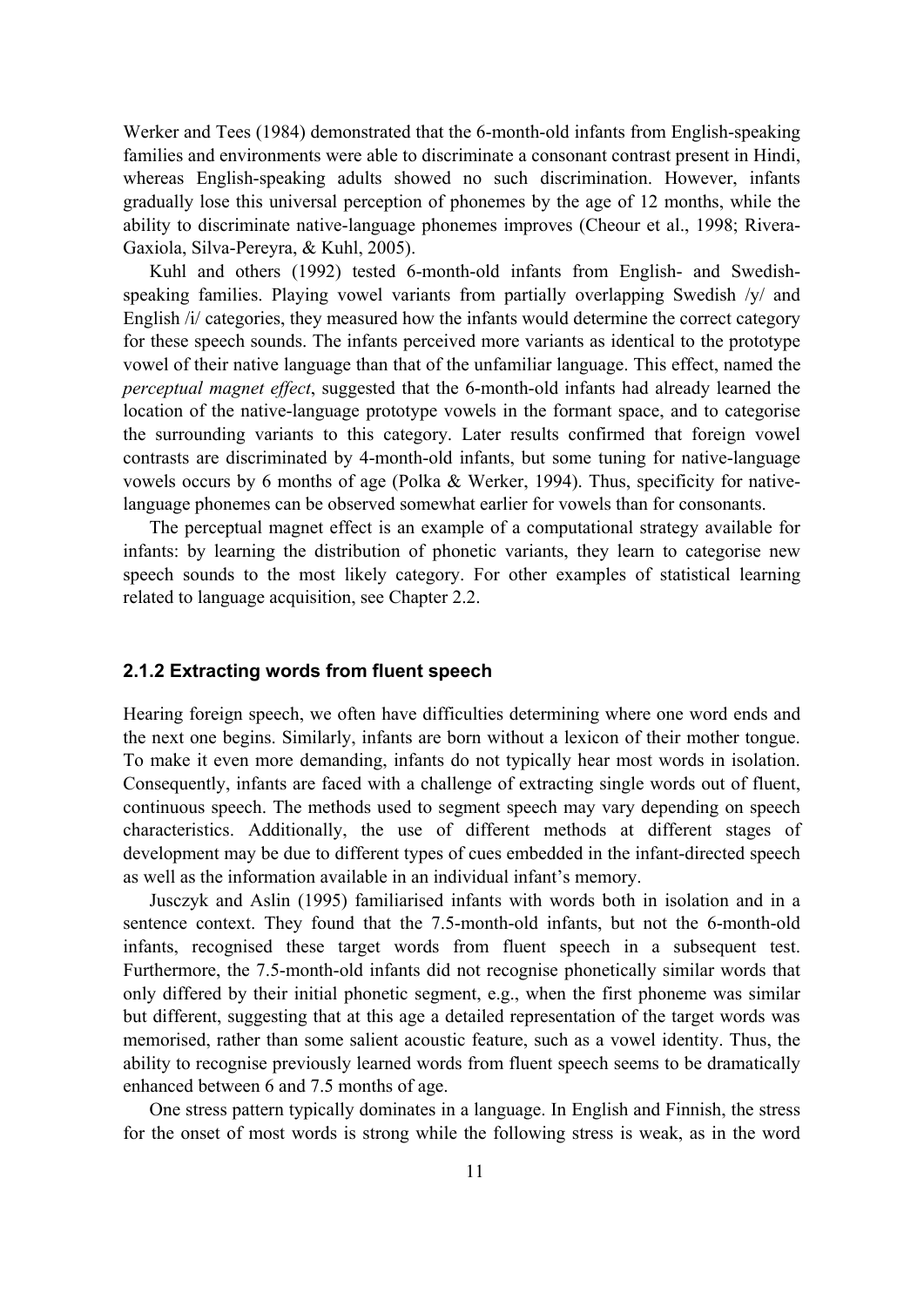*kingdom*. In many other languages, such as Spanish, a different pattern is dominant. Jusczyk and others (1999) found that 7.5-month-old infants from English-speaking environments correctly segmented bisyllabic words with the dominant (strong/weak) pattern, such as candle or hamlet, but failed to segment words with a less frequent stress pattern (weak/strong), such as guitar or surprise. However, 10.5-month-old infants from a similar background were able to detect both of the patterns. Thus, the importance of the stress as a cue for word segmentation seems to diminish between these two developmental stages.

Phonotactics are also a possible cue to word boundaries: for instance in Finnish, gemination (CC) is a relatively common phonotactic sequence, and it can never occur in the beginning or at the end of a word. At 9 months of age, infants can distinguish between a phonotactic sequence that occurs frequently across word boundaries and a sequence that rarely occurs at a word boundary (Mattys, Jusczyk, Luce, & Morgan, 1999). Similarly, infants are able to distinguish phonotactic sequences occurring frequently and rarely within words. Thus, at least after enough exposure to the native language, the phonotactic patterns serve as prospective cues to word boundaries.

Statistical cues are also likely to bear importance in segmenting fluent speech. The phonotactic patterns mentioned above provide one example: the statistical distributions of phonotactic patterns within words, close to word boundaries, or across word boundaries provide probabilistic information of word boundary locations. Additional examples are presented in the next section.

All cues are not available at all times. For instance, many morphological cues may be available only when an infant has already learned the use of certain morphological patterns in the native language (Jusczyk, Friederici, Wessels, Svenkerud, & Jusczyk, 1993). Also, a noisy environment or an emotional utterance may emphasise some cues over others (Newman, 2003). When one cue provides many alternative estimates, another cue may help to form an accurate estimate of the location of the word boundary. Similarly if two cues would provide a conflicting estimate, a third cue might help to resolve the conflict. Indeed, it is likely that at least more experienced listeners combine multiple cues when segmenting words from fluent speech (Jusczyk, 1999; Morgan & Saffran, 1995; Myers et al., 1996).

### **2.2 Statistical learning**

For computer programmers performing data mining, i.e., extracting hidden patterns from large sets of data, the search for statistical regularities is a given. It is only reasonable that the "computer in our heads", the brain, is also performing data mining, as the sensory input keeps constantly outrunning the processing capacity available and, perhaps more importantly, only a tiny part of the input is relevant. The search of the brain for useful statistical regularities is called statistical learning. Kuhl (2004) defines statistical learning in the following way: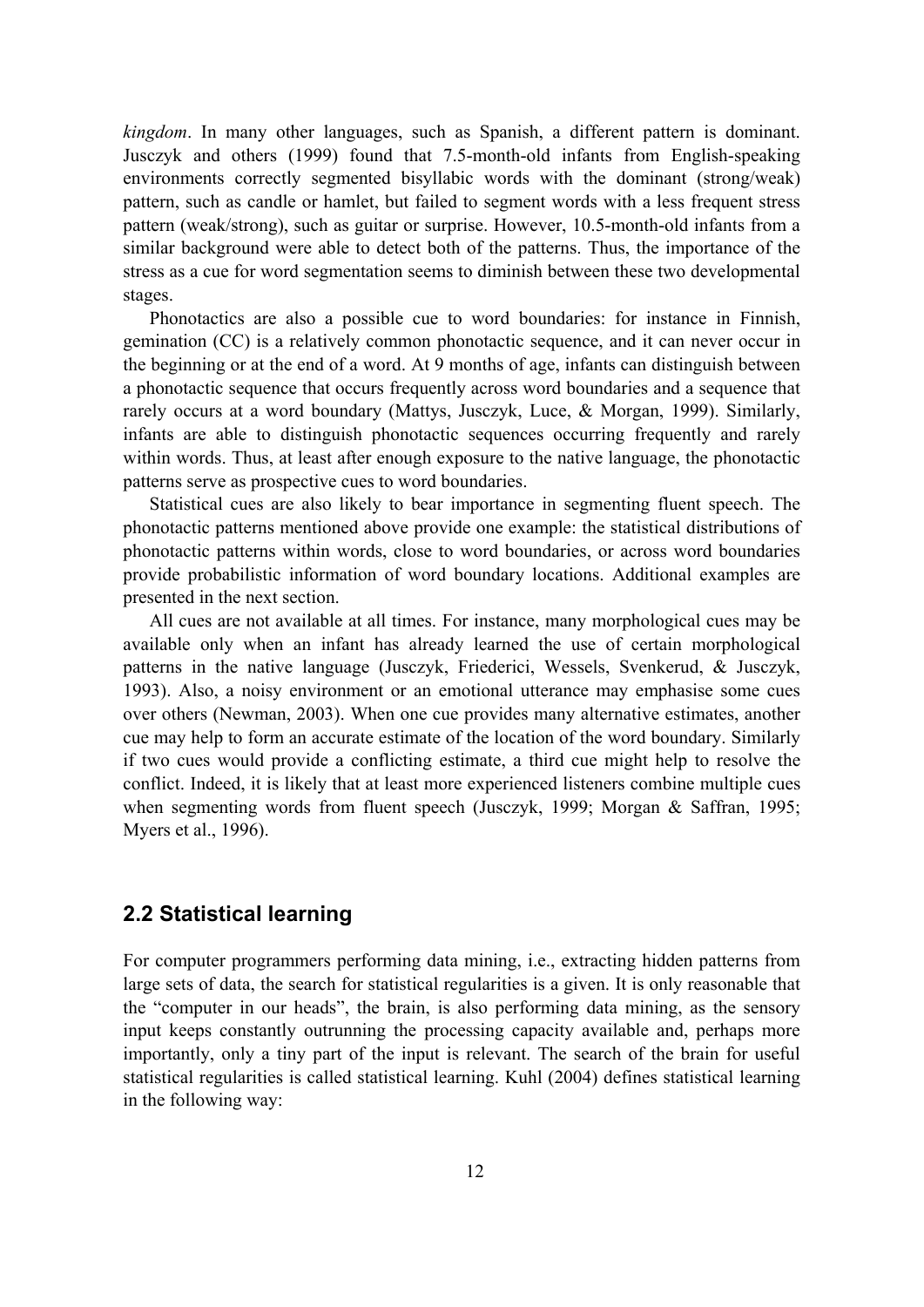Statistical learning is acquisition of knowledge through the computation of information about the distributional frequency with which certain items occur in relation to others, or probabilistic information in sequences of stimuli, such as the odds (transitional probabilities) that one unit will follow another in a given language.

The major interest in statistical learning in relation to language development started with a pioneering study by Saffran and others (1996). They presented 8-month-old infants with a continuous speech stream consisting of four trisyllabic pseudowords repeated in a pseudorandom order. The stream contained no morphological cues to word boundaries, i.e., the only way that the infants could detect the word boundaries and memorise the words was to learn either the transitional probabilities or frequencies of co-occurrence between successive syllables. The infants showed recognition of the pseudowords in a subsequent test. It was later confirmed that the infants were, indeed, able to learn transitional probabilities, rather than frequencies of co-occurrence, between subsequent syllables (Aslin, Saffran, & Newport, 1998).

In this thesis, the focus is on speech. However, statistical regularities are present in various domains. Often the statistics of everyday life are all too evident to be noticed: the members of a family are more often perceived together than with outsiders, and the opening of a door is frequently followed by a person entering the room. On the other hand, some statistics of everyday life are too complex to determine without the help of mathematics: for instance, statistical characteristics of illumination patterns are immensely complex, but have an important role in how we perceive objects and recognise materials (Dror, Willsky, & Adelson, 2004). The research to date has shown that infants are also able to segment sequences of tones (Saffran, Johnson, Aslin, & Newport, 1999) and organise visual objects (Fiser & Aslin, 2002; Kirkham, Slemmer, & Johnson, 2002) based on transitional probabilities or frequencies of co-occurrence.

At the age of 12 months, infants are able to extract multilevel information from speech input using statistical learning. Saffran and Wilson (2003) exposed infants to speech that contained two overlying structures: words were embedded into continuous speech, and the word order followed a simple grammar. Thus, the infants could discover the grammatical patterns only after segmenting the words. In a post-exposure test the infants distinguished grammatical from ungrammatical sentences, demonstrating that they had first segmented the words and then acquired the grammar.

In addition to syllables, phoneme variants heard by an infant also contain distributional information useful for language learners. The perceptual magnet effect discussed earlier (Kuhl et al., 1992) demonstrated how the distribution of allophones in the formant space is typically centred around a prototype phoneme and also how learning of the distributions drives the perception of rare phonetic variants. Maye and others (2002) tested the effect of phonetic distributions on phonetic category learning in 6-month-old infants. They exposed two groups of infants to different distributions of speech sounds from a continuum between /da/ and /ta/. One group was exposed to a unimodal distribution, the peak of which lay in the middle of the continuum (i.e., the middle syllables were the most common). The other group was exposed to a bimodal distribution, the peaks of which lay close to the two endpoints of the continuum (i.e., the middle syllables were the rarest). The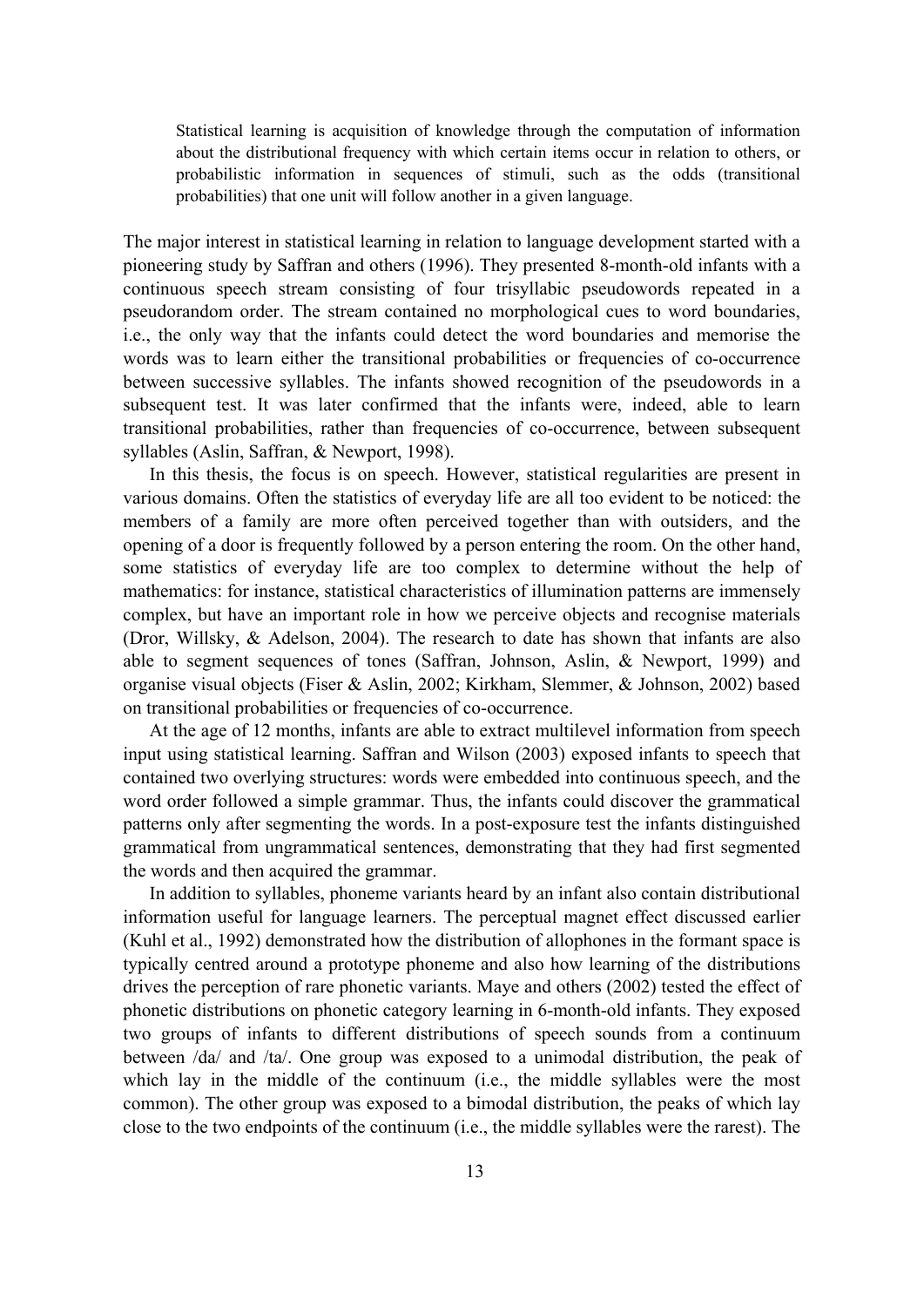learning outcomes of the two groups differed notably: the infants exposed to the unimodal distribution did not distinguish the two test items /da/ and /ta/, whereas the infants in the bimodal group did. Thus, the bimodal distribution of speech sounds, typically occurring between neighbouring phonemes in formant space, can facilitate discrimination of difficult phoneme contrasts (Maye, Weiss, & Aslin, 2008).

The statistical learning studies are often confined to using overly simplified artificial languages. Therefore, it is important to validate the applicability of the results for natural language. The corpus analyses of Swingley (2005) suggest that transitional probabilities between syllables are a potentially useful cue to word boundaries also in natural speech. Saffran (2001) showed that 8-month-old infants adopt segmented units as possible words in their native language. Furthermore, Pelucchi and others (2009) showed that 8-monthold infants are sensitive to transitional probabilities in an unfamiliar natural language. Thus, there is evidence suggesting that statistical learning indeed is useful for unscrambling the code of natural language along language development.

Although many of the studies presented above used morphologically poor stimuli and demonstrated learning based on statistics only, it does not render prosody redundant or unimportant. In fact, studies combining prosodic and statistical cues have acquired more efficient learning results when both cues were available than in the presence of only statistical cues (Cunillera, Toro, Sebastián Gallés, & Rodriguez-Fornells, 2006; Pena, Bonatti, Nespor, & Mehler, 2002). Some studies also highlight the existence of rules that cannot be learned based on their statistical properties only (Marcus, Vijayan, Bandi Rao, & Vishton, 1999; Toro, Nespor, Mehler, & Bonatti, 2008). Indeed, statistical properties of linguistic items can only be learned after the items have been detected as such. Perhaps the most important role of prosody in the learning context lies in this very task: intonation, stress, intensity, and other morphological cues may highlight essential structures of speech to enable statistical learning mechanisms to parse these structures further.

### **2.3 Auditory-visual integration of speech**

We easily understand speech that we hear on the radio, but most of us cannot make sense of a speaker on a muted television. Indeed, speech is often seen as taking place in the auditory domain only. However, multiple studies have shown that the visual component of speech can also affect speech perception. For instance, in a noisy environment seeing the speaker has been shown to increase the intelligibility of speech (Sumby & Pollack, 1954).

McGurk and MacDonald (1976) discovered a phenomenon that later proved important for understanding auditory-visual integration of speech. When shown a video of the articulation /ga/ while /ba/ is simultaneously played from the loudspeakers, both adults and children perceive a third syllable /da/. This finding was the first display of *auditoryvisual integration* in the brain: both auditory and visual syllables are processed in the brain, and an integrated percept is created according to both inputs. It is worth noting that the place of articulation for /da/ is approximately halfway between those for /ba/ and /ga/. However, in addition to the place of articulation, the integration process may also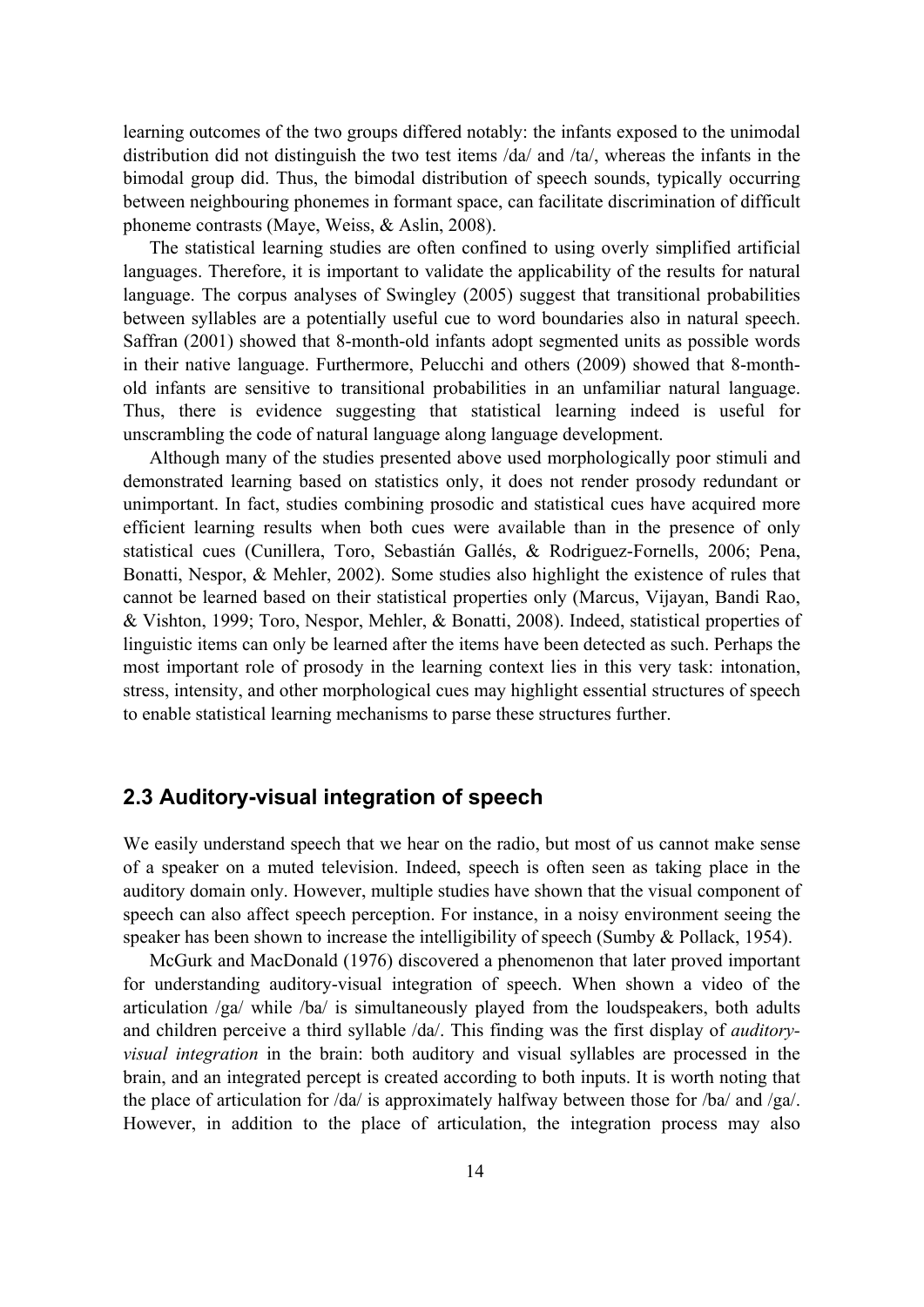influence at least the perception of the voice-onset-time of a plosive (Green & Kuhl, 1989).

Massaro (1984) studied further how visual information can affect the perception of phonemes. He presented adults and children with syllables from an acoustic continuum between /ba/ and /da/ combined with a visual articulation of either /ba/ or /da/. For both age groups, the syllables were more often categorised as /ba/ with a visual stimulus /ba/ and as /da/ with a visual stimulus /da/. Thus, the visual information drew the perception of the ambiguous auditory syllables toward the phonetic identity of the visual syllable.

Infants are able to match auditorially and visually presented speech early in development. They can match auditory vowels to the articulation of the same vowel on the screen already at the age of 2 months (Patterson & Werker, 2003) and this ability remains stable throughout the development (Kuhl & Meltzoff, 1982; Patterson & Werker, 1999; Patterson & Werker, 2002). This suggests that infants associate the visual and auditory inputs. Interestingly, Pons and others (2009) found that 6-month-old but not 11-month-old Spanish infants were able to perform auditory-visual matching of syllables  $/ba/$  and  $/va/$ syllables that adult speakers of Spanish do not discriminate. However, 11-month-old infants from English-speaking environments retained the ability, as the phonemes /b/ and /v/ belong to separate categories in English language. Thus, perceptual narrowing for speech is not only observed in the auditory domain, but also in the auditory-visual perception of speech. However, by studying auditory-visual matching only, we cannot address the question of prospective integration of the two modalities because the successful matching may be due merely to sensitivity to frequently co-occurring stimuli.

Bristow and others (2009) recently studied cross-modal processing of phonemes in 2.5-month-old infants. They recorded ERPs to auditory-only test vowels after two repetitions of either a silent visual articulation of a vowel or an auditory vowel combined with a masked face. The phoneme identity of a test vowel was either the same or different from the preceding stimuli. A mismatch response was observed in the ERPs for test vowels that differed from the preceding auditory vowels. More importantly, a mismatch response was also observed for test vowels, the phoneme identity of which differed from that of the preceding silent visual articulations. In other words, the brain responses observed for an auditory vowel differed according to whether or not the preceding silent articulations were of the same phoneme identity. While this does not directly assess integration of speech sounds, it convincingly demonstrates that infants have acquired a cross-modal representation of vowels early in development. If the infants had failed to identify the silent articulations as speech, no mismatch response would have been elicited, as the test stimuli were acoustically identical. Additionally, if the infants had failed to detect the phonetic identity of the silent articulations, no mismatch response would have been elicited. Thus, the infants were able detect the visual stimuli as a speaking face, and more importantly to compare the visual phoneme identity to that of the acoustic test stimulus.

Rosenblum and others (1997) studied auditory-visual integration in 5-month-old infants. They habituated infants to an audiovisual /va/, after which they used two different dishabituation stimuli: an auditory /ba/ combined with a visual /va/ (perceived by adults as /va/) and an auditory /da/ with a visual /va/ (perceived by adults as /da/). The results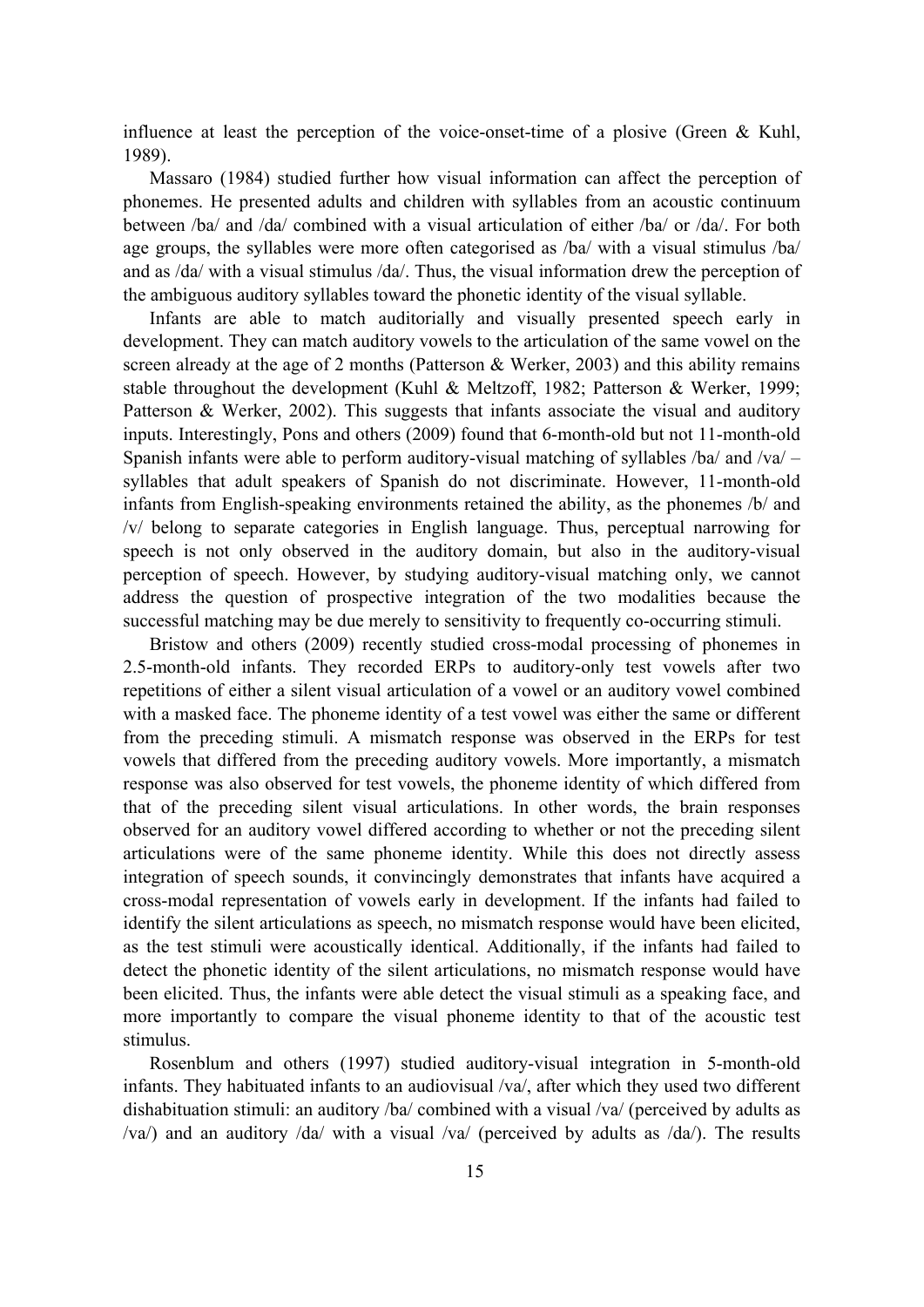suggested that the infants distinguished the latter but not the former test case from the habituation stimuli suggesting that they successfully integrated the auditory /ba/ and the visual /va/ into a percept /va/. Burnham and Dodd (2004) tested 4-month-old infants in a similar study. However, they habituated infants with the syllables used by McGurk and MacDonald (1976), i.e., an auditory /ga/ combined with a visual /ba/ (perceived by adults as /da/). In an auditory-only post-test, the infants showed different responses for the notpreviously-heard test syllables /da/ and /ba/, suggesting that they had indeed integrated the habituation syllables into a percept /da/. Furthermore, control group infants treated the test syllables equally, thus not perceiving the distinction. These results suggest that the infants are able to integrate auditory and visual syllables. It seems, however, that the integration is not always mandatory, depending also on the developmental stage and sex of the infant as well as the task (Desjardins & Werker, 2004).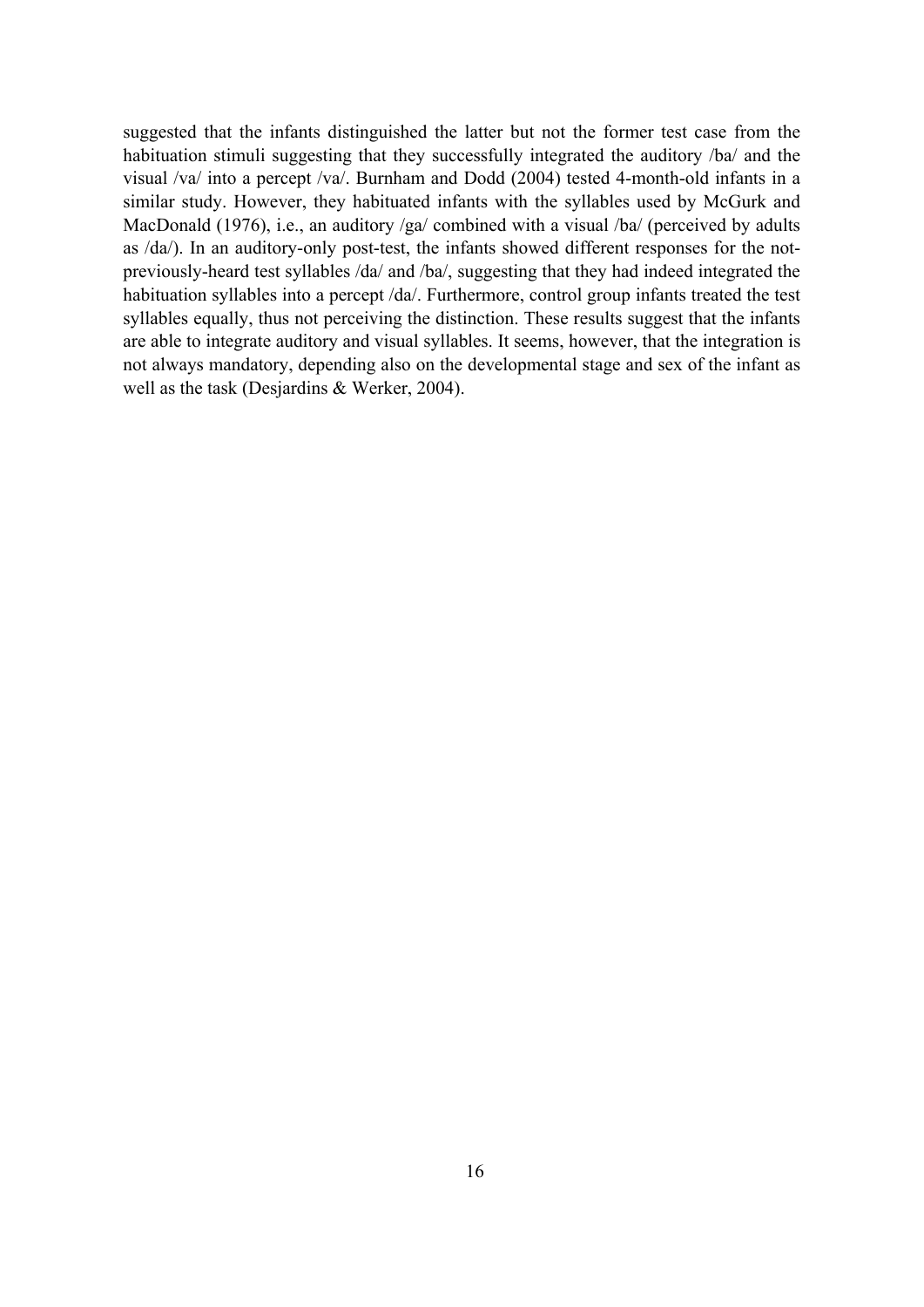### **3 Review of the methods**

### **3.1 Event-related potentials**

The brain's electrical activity can be recorded from the scalp with electroencephalography (EEG). An event-related potential (ERP) is acquired by averaging electrical potentials measured time-locked to a certain type of stimulus. ERPs are typically recorded simultaneously from multiple electrodes at various locations on the scalp. The electrodes are referenced to a specific reference electrode, typically placed either on the nose or on the mastoid processes. Alternatively, the average signal value of the scalp electrodes can be used as a reference. The scalp potentials reflect the activity of the cortical pyramidal cells. A single unaveraged potential consists mostly of electric noise, i.e., electrical activity unrelated to the stimulus. Therefore, an average of multiple epochs, often further band-pass filtered, is needed to observe the stimulus-related activity (Picton et al., 2000).

The ERPs contain positive (P) and negative (N) deflections from zero, which are named components. The components are defined either by their polarity and latency, their anatomical source in the brain, or in terms of the functional process with which they are associated (Otten & Rugg, 2005). The ERP components are named according to the number of order of the ERP (e.g., N1, the first negative component), the approximate latency of the peak of the component in milliseconds (e.g., N100, a negative component occurring 100 ms after the stimulus onset), or their function (e.g., mismatch negativity).

ERPs can be obtained for stimuli in a single modality or for cross-modal stimuli. The following text focuses on the auditory ERPs relevant for Studies I–III.

#### **3.1.1 N1**

The N1 in the auditory domain, also named the N100, is an ERP component elicited as a response to the onset of any sound presented in isolation. It is an exogenous component, i.e., it reflects the activation of the auditory cortex in response to a sound. Multiple processes contribute to the elicitation of the N1 (Näätänen & Picton, 1987). The N1 is strongly modulated by stimulus features as well as by the subject's state of arousal.

Recently, the N1 was found to reflect natural speech segmentation. Word-initial sounds elicited a larger N1 than sounds starting with a word-medial syllable (Sanders & Neville, 2003). Similarly, an enhanced N1 amplitude has been found to reflect the initial item of coherent units of three stimuli, or a low-probability transition in a stream of syllables (Sanders, Newport, & Neville, 2002) or tones (Abla, Katahira, & Okanoya, 2008). The modulation of the N1 according to the unexpectedness of a stimulus is in concordance with the previous findings that the N1 is enhanced by infrequent changes in repetitive acoustic stimulation (Korzyukov et al., 1999), in a fashion similar to the mismatch negativity (MMN) (Näätänen, 1992).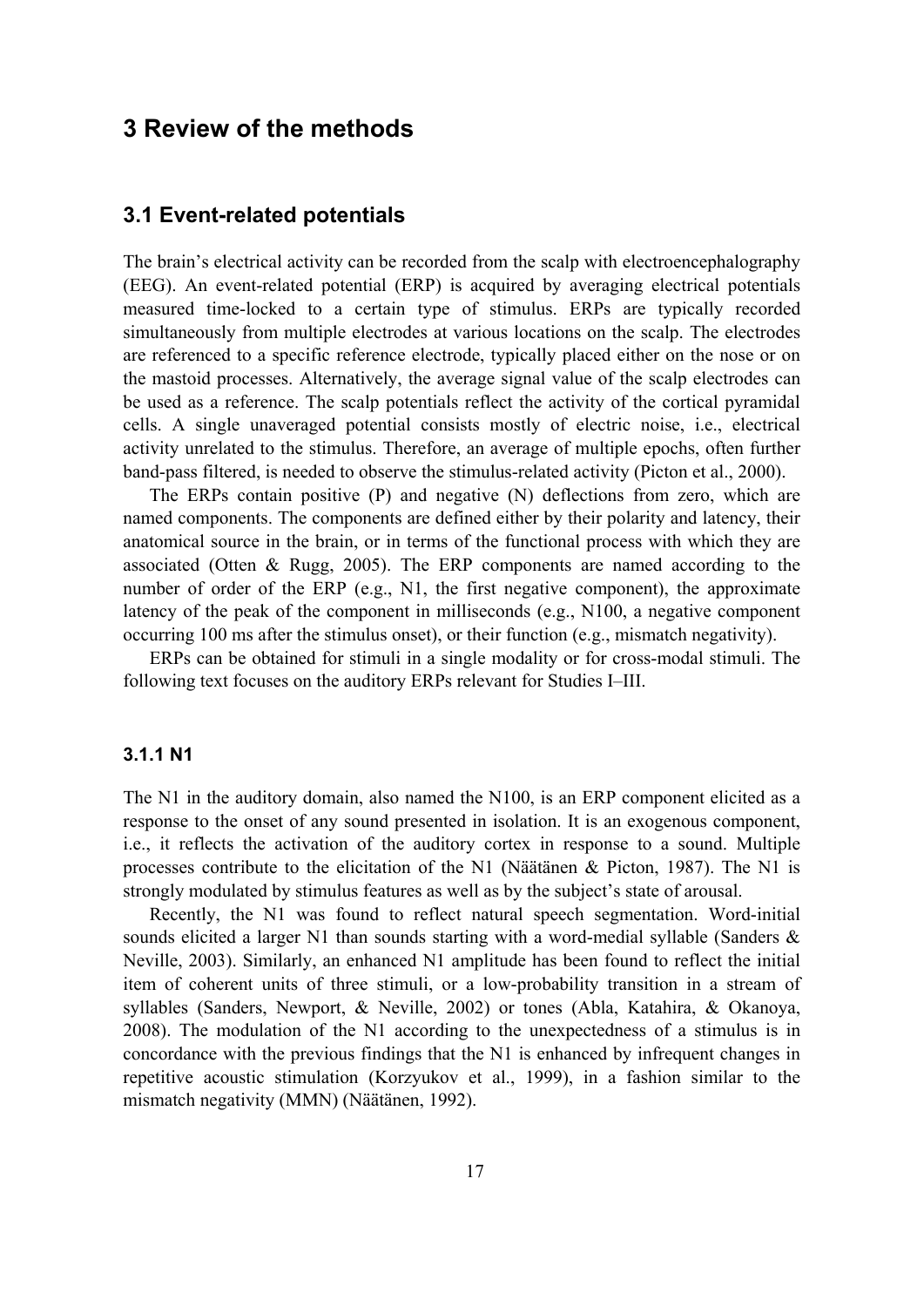#### **3.1.2 N400**

The N400 is an auditory ERP component traditionally associated with semantic processing of words. It was first described in response to semantically anomalous words within sentences heard in isolation or written text (Kutas & Hillyard, 1980; Kutas & Hillyard, 1983). However, it was later discovered that the N400 was elicited also by congruent words. Interestingly, the amplitude of the N400 was found to be directly proportional to the goodness-of-fit between the sentence frame and the eliciting word (Kutas & Hillyard, 1984). Indeed, the current view is that the N400 is not a response elicited for anomalous words; rather it is a default response, which becomes reduced as the sentence context builds up aiding in the interpretation of a potentially meaningful stimulus (Kutas, van Petten, & Kluender, 2006).

Low-frequency words, i.e., words that occur relatively rarely in natural language, have been found to elicit a larger N400 than high-frequency words. However, this effect is strongest for sentence-initial words and diminishes towards the end of the sentence, when the N400 is suppressed by a meaningful sentence context (van Petten, 1995). In statistical learning studies, the N400 has been found to be largest for syllable or tone transitions with a low probability (Abla et al., 2008; Cunillera et al., 2006; Sanders et al., 2002). These results suggest N400 a general role not only in semantic processing of words, but also in probabilistic parsing of auditory streams consisting of similar items with differing statistical characteristics.

#### **3.1.3 Neonatal ERPs**

The newborn ERP to sounds is dominated by a single large slow positive wave unlike the more rapid positive and negative adult ERP components (Kushnerenko, 2001). In addition to this fronto-central positivity, negativity can be seen at mastoid and temporal sites. The positive component of the neonates shows similar characteristics for various auditory stimuli, such as tones (Huotilainen et al., 2003; Kushnerenko, Ceponiene, Balan, Fellman, Huotilainen, & Näätänen, 2002a) and speech sounds (Kurtzberg, 1984; Molfese, 1985). The response begins about 100 ms after stimulus onset, peaking around 250 to 300 ms.

Newborn infants also show a mismatch response similar to MMN observed in adults (Näätänen, Gaillard, & Mantysalo, 1978). The MMN can be observed in neonates for rare deviant sounds occurring among frequent standard sounds using the traditional Oddball paradigm (Alho, Sainio, Sajaniemi, Reinikainen, & Näätänen, 1990). Furthermore, it is also elicited for deviants that break a simple abstract rule in the auditory stream (Carral et al., 2005; Ruusuvirta, Huotilainen, Fellman, & Näätänen, 2003). However, the newborn MMN shows large variability between individual infants as well as between research designs, which is typical of newborn ERP studies in general. Consequently, the current research is focused on group-level effects rather than on the assessment of individual neonates. The inter-individual differences may be due to variability in the task difficulty for the individual infants or the varying neurological conditions or developmental states of the infants, even though neither can explain all variabilities (Trainor, 2008).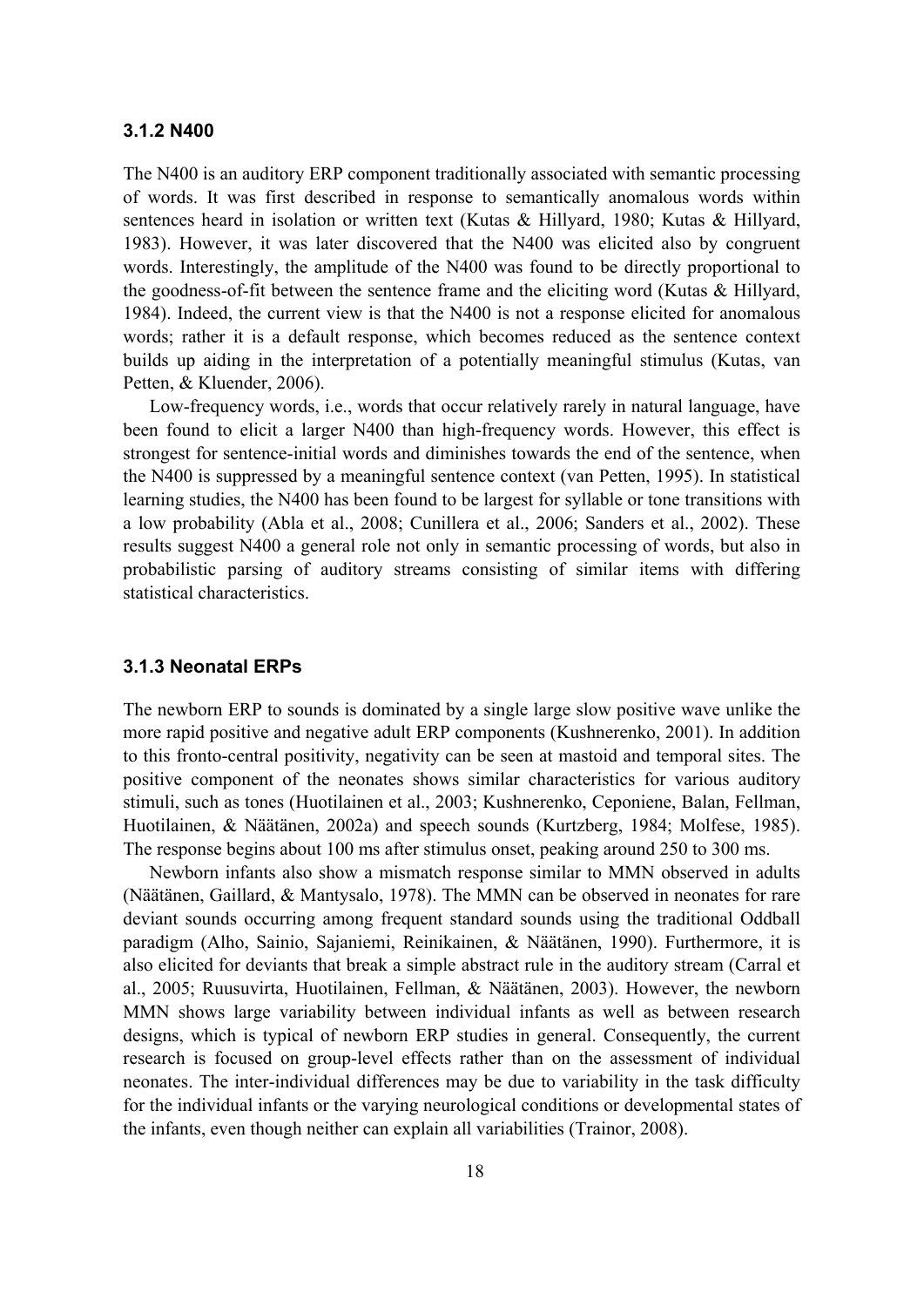Additionally, the arousal state of the infant has a significant effect on the recorded responses. The newborn recordings are typically performed when the infants are asleep for practical reasons and to avoid movement artefacts. There are two major sleep states, active sleep and quiet sleep, which are differentiated according to the behavioural state of the infant and, when available, EEG, EOG, and EMG (Grigg-Damberger et al., 2007). As the EEG characteristics between these two sleep states differ, the part of the data acquired when the infants are in active sleep is usually chosen for analyses (DeBoer, Scott,  $\&$ Nelson, 2005). It is also possible to average the data from both active and quiet sleep states, or even from all arousal states, when the data characteristics between the different arousal states are sufficiently similar.

#### **3.1.4 Maturation of ERPs**

Characteristics of a typical auditory ERP change dramatically during the first year of development. From birth to 3 months of age, the negativity at temporal sites becomes more positive. At the age of 3 months, almost all infants show a positive response across frontal, central, and temporal regions. Following the positive response, a slow negative wave appears between about 400 and 800 ms from stimulus onset (Trainor, 2008). Around 3 months of age, the positive peak can also be divided by a negative deflection around 200 to 300 ms from stimulus onset (e.g., Dehaene-Lambertz, 2000; Kushnerenko, Ceponiene, Balan, Fellman, Huotilainen, & Näätänen, 2002b).

By 6 months of age, the early negative deflection has matured into a component, and also other fast components can be observed (Kushnerenko, Ceponiene, Balan, Fellman, Huotilainen, & Näätänen, 2002b; Trainor, Samuel, Desjardins, & Sonnadara, 2001). From 6 months to 12 months of age, the peak identities remain stable, while the peak-to-peak amplitude differences keep changing (Kushnerenko, Ceponiene, Balan, Fellman, Huotilainen, & Näätänen, 2002b). It is difficult to estimate, whether the observed peaks are analogous to those of adult ERPs, but they seem to match those recorded from 3- to 9 year-old children (Ceponiene, Cheour, & Näätänen, 1998; Paetau, Ahonen, Salonen, & Sams, 1995). Thus, the waveforms keep changing notably even after the age of 1 year, and they reach the adult form only several years later.

Fetal brain responses can be recorded with MEG (see next chapter) at least from the 28th gestational week. The fetal responses contain large inter-individual differences. Typically, they may include two peaks: one at around 200 ms and another at around 400 ms after stimulus onset. Furthermore, a mismatch response to a frequency change can be recorded from the 28th gestational week (Draganova et al., 2005; Draganova, Eswaran, Murphy, Lowery, & Preissl, 2007; Huotilainen et al., 2005). This response is considered analogous to the later mismatch response, or MMN, with a latency of around 300 ms after the stimulus onset. Additionally, a late discriminative response can be seen around 500 ms after the stimulus onset from the 30th gestational week (Draganova et al., 2007).

The change-detection mechanisms undergo major changes during the first 4 post-natal months. As its characteristics vary notably between individual studies, the neonatal MMN has been widely discussed (see, e.g., He, Hotson, & Trainor, 2007). Indeed, the polarity of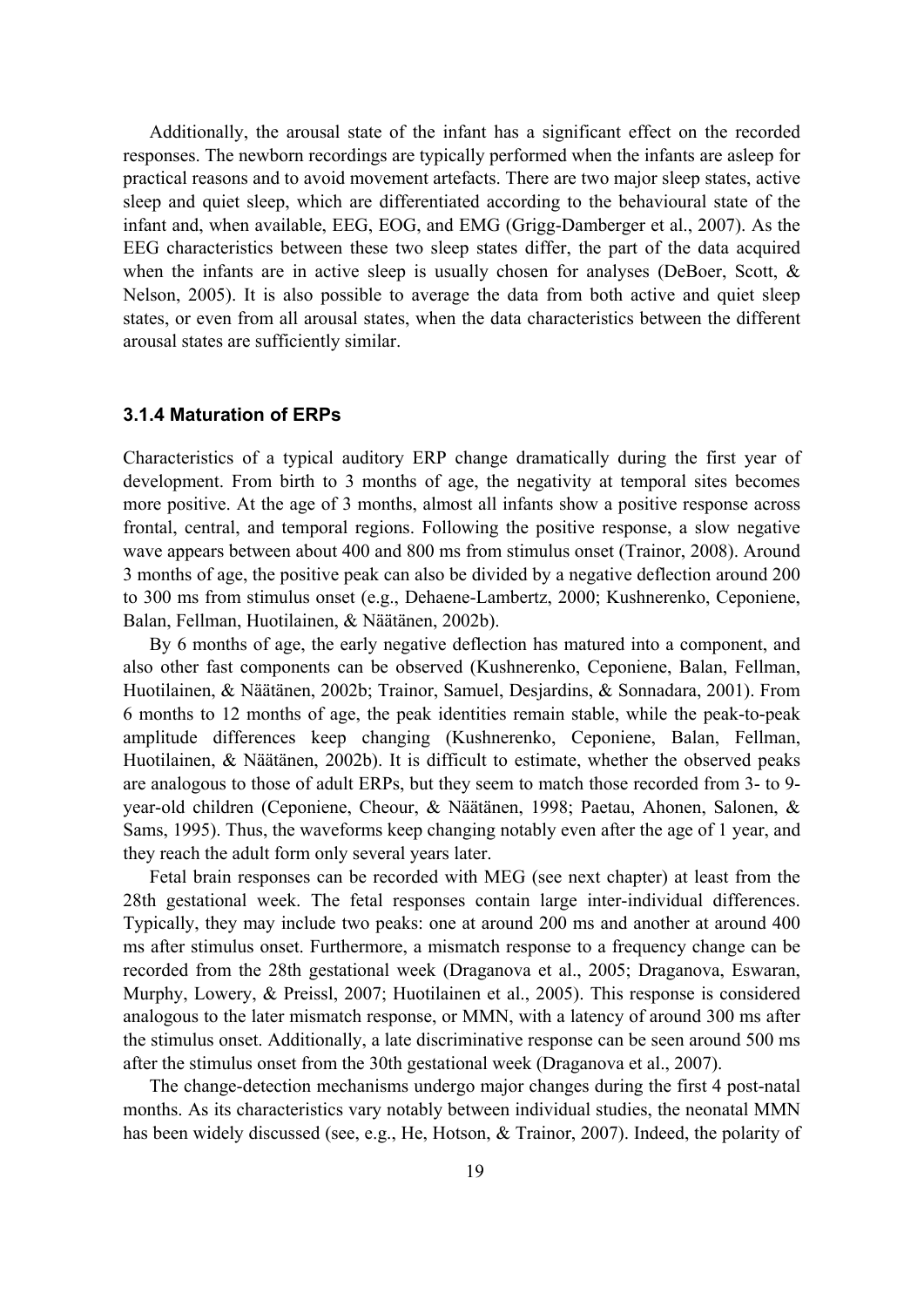MMN within the first post-natal months can be either negative (Alho et al., 1990) or positive (Leppänen et al., 2004) due to individual maturational factors as well as differences in research design. The stimulus domain may also affect the source location of the MMN (Dehaene-Lambertz & Baillet, 1998). Recent results suggest that the mismatch response develops from a slow, often positive wave in neonates to a rapid MMN-type negativity in 4- to 8-month-old infants (He, Hotson, & Trainor, 2009). Along the maturation, these two types of infant mismatch responses may even co-occur in the same infant for the same stimulus (He et al., 2007).

### **3.5 Magnetoencephalography**

MEG is a non-invasive method for recording changes in magnetic field outside the scalp. The measured magnetic field fluctuations reflect changes in cortical electric currents (Otsubo & Snead, 2001). Due to the weakness of the measured magnetic fields, the technical demands are high. Similarly to EEG, MEG provides millisecond-scale information of cortical activation patterns. However, MEG is thought to provide more precise information concerning the location and orientation of the underlying sources (Cohen et al., 1990; Ko, Kufta, Scaffidi, & Sato, 1998; but see also Liu, Dale, & Belliveau, 2002). MEG and EEG can also be recorded simultaneously for complementary information (Huotilainen et al., 1998).

The magnetic fields are measured outside the scalp with SQUID (superconducting quantum interference device) sensors within a measurement helmet surrounding the head of the participant. The SQUID sensors are superconducting loops stored in liquid helium (Zimmerman, Thiene, & Harding, 1970). The sensors are typically of two types. A magnetometer is a sensor with a single loop, whereas a gradiometer includes two loops next to each other (the formation resembling the number "8"). Magnetometers provide a more sensitive measure than gradiometers, but they are also more sensitive to noise. Consequently, gradiometers are often used to provide a better signal-to-noise ratio. In a typical MEG recording, magnetometer and gradiometer sensor arrays are used simultaneously, and the sensor array providing the best measure is used for the final analyses.

The recordings are conducted in a magnetically shielded room to minimise the effect of external magnetic fields. Concomitantly, the auditory stimuli are not delivered through normal loudspeakers to avoid magnetic disturbances. Either plastic tubes connected to earpieces or piezoelectric speakers are typically used.

An event-related magnetic field (ERF) can be acquired in response to a certain stimulus in a fashion similar to an ERP: an average of several magnetic responses to the same stimulus type measured by an individual SQUID is calculated. The averaging reduces both cortical activity unrelated to stimulus processing as well as external magnetic noise. Unlike EEG, which detects brain activity from currents in any orientation and location, MEG is sensitive mainly to tangential components of the neural currents close to the sensors. Consequently, signals measured with MEG are principally generated within the fissural cortex.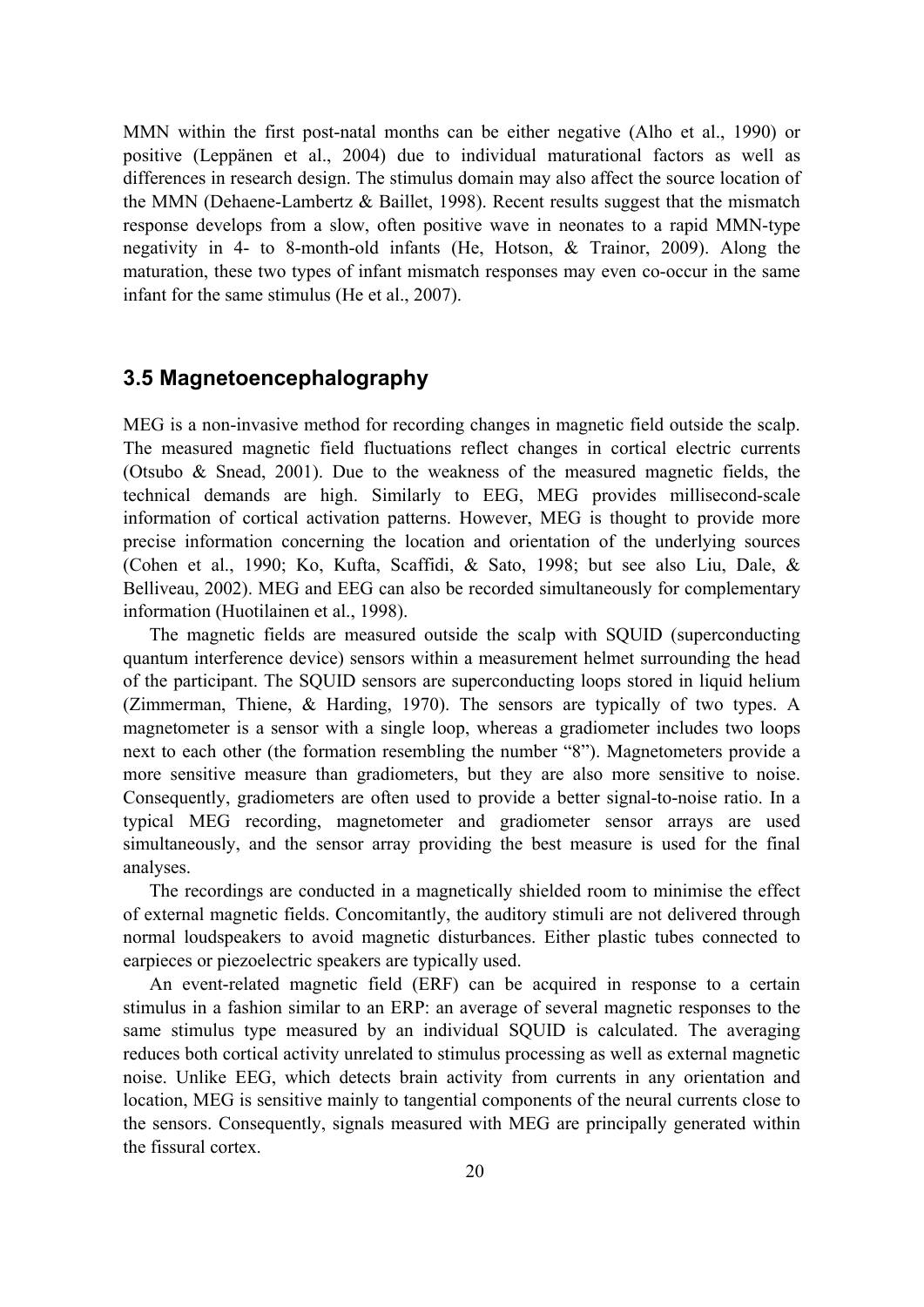A measure acquired with MEG that is comparable to ERPs is an *areal mean signal*. An areal mean signal is acquired by averaging ERFs recorded from SQUIDs over a specific region, such as above the temporal lobe (Service, Helenius, Maury, & Salmelin, 2007). To increase the quality of the measured signal, an areal mean signal can be calculated using vector sums of gradiometer pairs as an estimate of the signal for an individual channel.

Estimating the cranial source of the measured signal is called the *inverse problem*. The most common way to characterise the sources is by performing an equivalent current dipole (ECD) analysis (Williamson & Kaufman, 1981). The ECD analysis is performed by minimising the difference between the calculated and measured magnetic fields. An ECD represents the mean location, strength of activation, and the orientation of the current flow in the determined brain region.

A magnetic counterpart has been determined for the ERP components mentioned earlier. As the signal sources measured by MEG are not identical to those of EEG, the characteristics of the components can differ in relative amplitude, latency, and source location. The magnetic components in the ERFs are denoted with the letter m to differentiate them from their ERP counterparts (e.g., N1m, N400m).

### **3.6 Behavioural research methods**

Behavioural research methods provided an important window into the perceptual and learning processes of infants decades before the brain research methods became available. Even today the results provided by the behavioural methods are adequate and often easier to interpret than those from brain imaging techniques presented in the earlier chapters.

The neonatal behavioural assessment scale (NBAS) includes a series of tests assessing the behaviour of the neonate (Brazelton  $\&$  Nugent, 1995). The scale includes 28 behavioural and 18 reflex items that assess the infant's capabilities across different developmental areas, such as maintaining the autonomic systems, managing the motor behaviour, controlling the arousal states, and social interaction. In addition to providing a health screen, NBAS provides information of an individual infant's strengths, adaptive responses, and possible vulnerabilities.

To assess the function of a neonate's central nervous system, the Amiel-Tison neurologic assessment provides a comprehensive result in a relatively short time (Amiel-Tison, 1995). Because brain damage in the neonate is most typically located in cerebral hemispheres, the best predictive value should be found in responses depending on the upper control system and not in responses depending mainly on brainstem activity (Amiel-Tison, 2002). Consequently, higher neurologic functions such as adaptive capacity, primary reflexes and overall vision are evaluated. The result is not defined as the sum of individual scores, but rather as a gradation system based on clusters of signs and symptoms.

Various methods have been developed to specifically probe more cognitive aspects of an infant's central nervous system. The behavioural method available earliest in infancy to investigate learning is the high-amplitude sucking (HAS) paradigm developed by Siqueland and DeLucia (1969) and further modified by Eimas and others (1971). In HAS,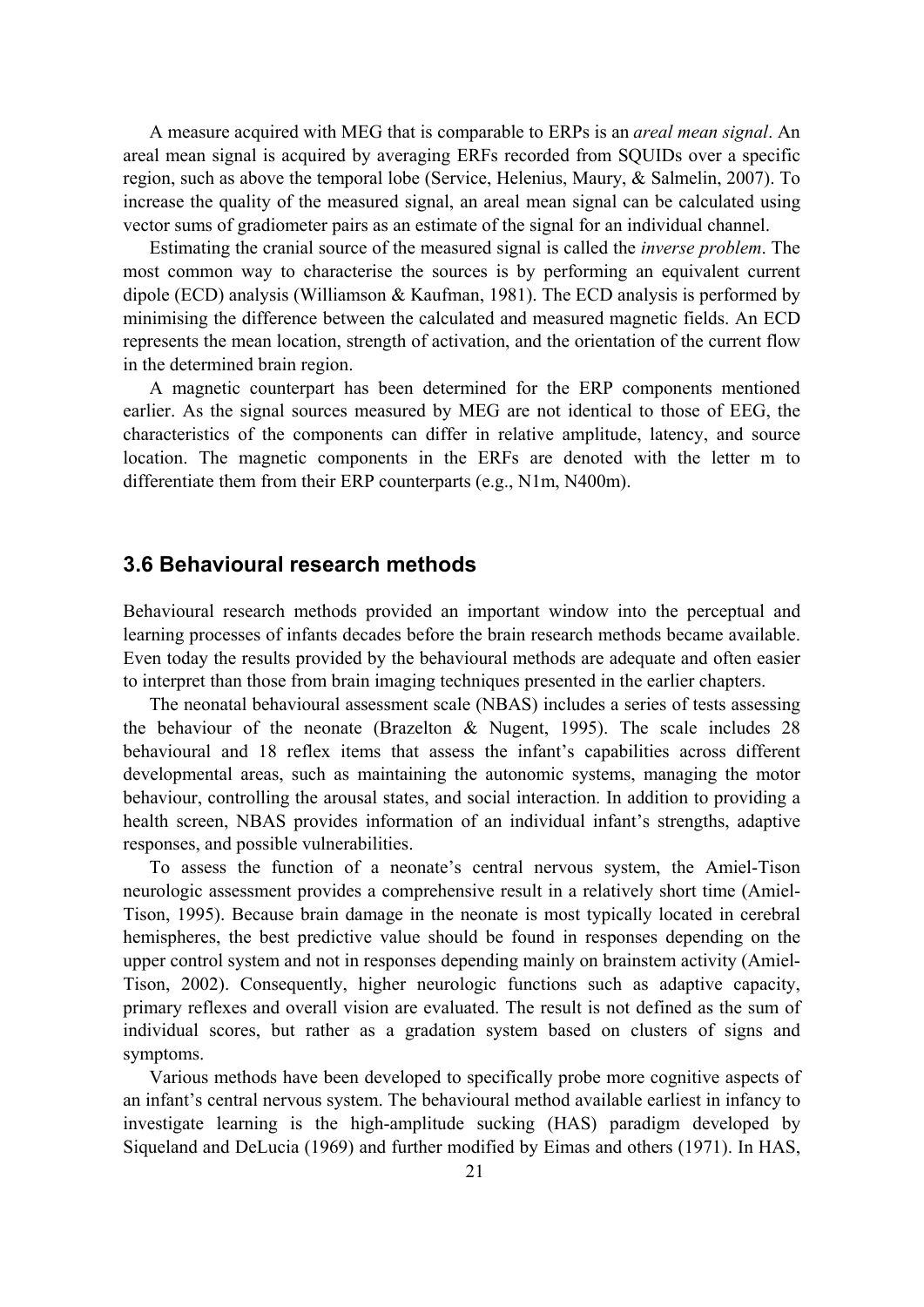an infant is given a comforter to suck on, and the sucking rate is measured. The rate is used as an index of the infant's attention: changes in stimulation produce notable difference in the rate of high-amplitude sucking. Thus HAS can be used when measuring, e.g., discrimination, stimulus variability, or early representation of speech sounds. The paradigm is applicable with infants from birth to about 4 months of age.

Most of behavioural methods assessing learning are based in various ways on infants' headturn responses. In the operant headturn procedure, an infant is typically conditioned in a preliminary phase to turn his/her head in response to a stimulus change. After the conditioning, the discrimination of a wanted contrast can then be tested (Kuhl, 1979). In the headturn preference procedure, the infant learns to associate a headturn to a certain direction with a certain type of stimulus. Consequently, a preference for one stimulus over another can be tested (Kemler Nelson et al., 1995). The procedure has been used, for instance, to study infants' preference for infant-directed versus adult-directed speech (Fernald, 1985) and more recently to study learning of rules (Gomez, 2002) and phonotactic regularities (Chambers, Onishi, & Fisher, 2003) in speech.

Finally, the visual-fixation procedure uses infants' visual fixation times as an index of attention towards the stimuli. In this procedure, an infant sits while facing a computer screen. An attractive fixation image lures the infant's attention, after which auditory stimulation is played until the infant turns away. Upon this headturn, the auditory stimulus stops and the visual attractor disappears. The duration of the gaze during the stimulation is measured, and an average of multiple test trials is used to minimise stimulus-independent variation in the looking times (Polka & Werker, 1994). The visual-fixation procedure can be used across a wide age range, i.e., from 2-month-olds to 14-month-olds (Jusczyk, 1997).

The stimulus-alternation preference procedure (SAPP) is a variation of the visualfixation procedure. In SAPP, test trials of two types are used: in half of the test trials, an auditory stimulus is repeated, and in the other half, two auditory stimuli are alternating. The rationale is that if the infants detect the difference between the two alternating stimuli, their looking times for those trials differ from the looking times to the trials in which the same stimulus is repeated. However, if the infants do not differentiate the two alternating stimuli, the looking times for both trial types are expected to be equal (Best  $\&$  Jones, 1998). As infants sometimes halt to stare at the screen for a longer time with no apparent correspondence to the stimuli, a maximum duration for one test trial is often set beforehand. Depending on the design, the infants may show a preference, i.e., a longer looking time for the alternating trials (Best  $& Jones, 1998$ ) or for the repeating trials (Maye et al., 2002).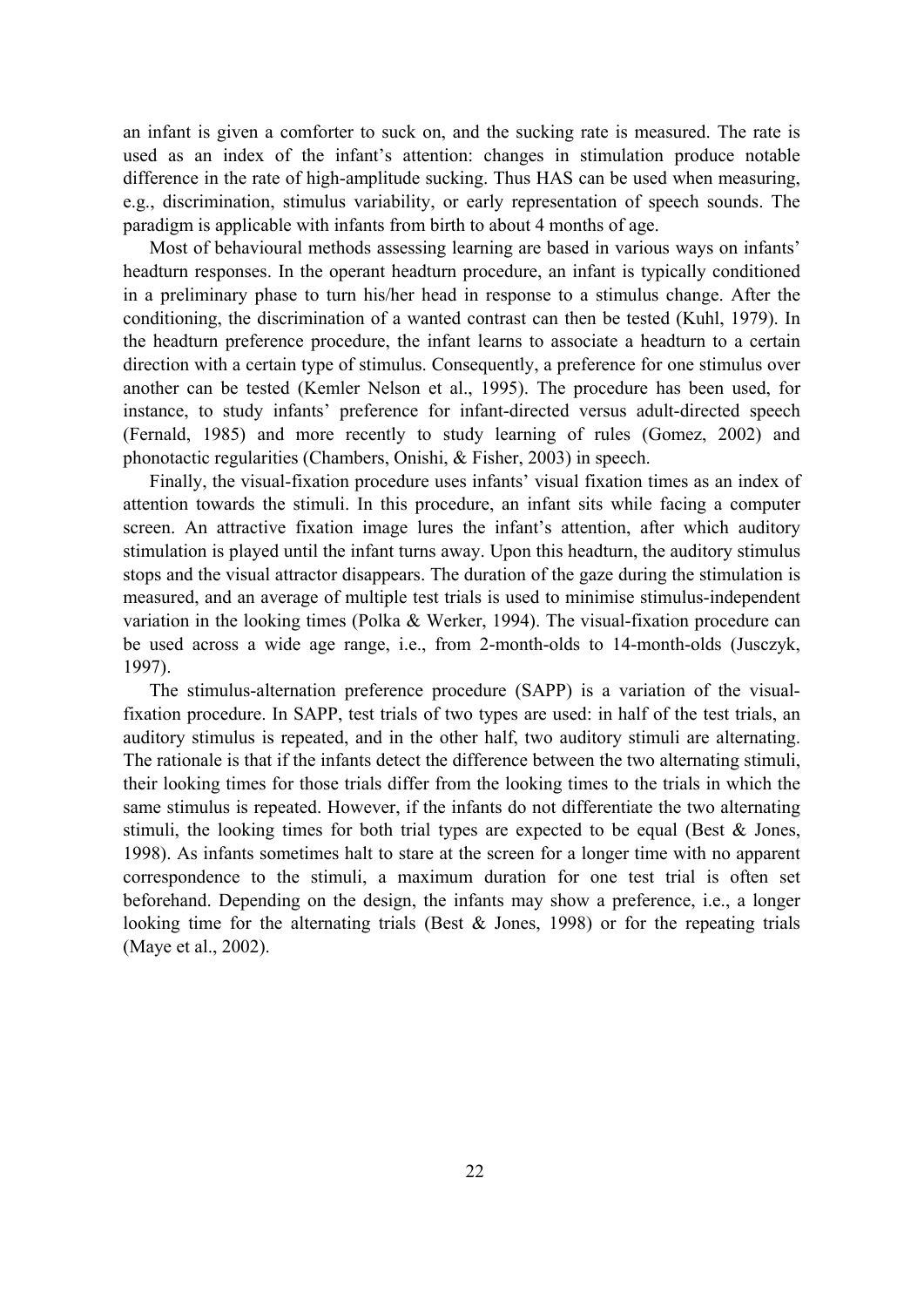### **4 Aims of the study**

This study aimed at investigating the language learning processes during the first months of post-natal life. The focus was on statistical learning, i.e., how the infants might utilise statistical regularities embedded in speech to learn specific aspects of language. An equally important aim was to develop novel research methods for investigating the learning.

The aims of the individual studies were:

- 1. To develop a paradigm for measuring statistical speech segmentation with eventrelated brain measures and to test the reliability of the paradigm with adults in MEG (Study I).
- 2. To assess statistical speech segmentation skills of neonates using the paradigm developed for Study I (Study IIa).
- 3. To test the reliability of the statistical speech segmentation results in another group of neonates (Study IIb).
- 4. To assess auditory-visual integration of syllables in 5-month-old infants with ERPs (Study III).
- 5. To test effects of visual speech on learning of phoneme categories in 6-month-old infants (Study IV).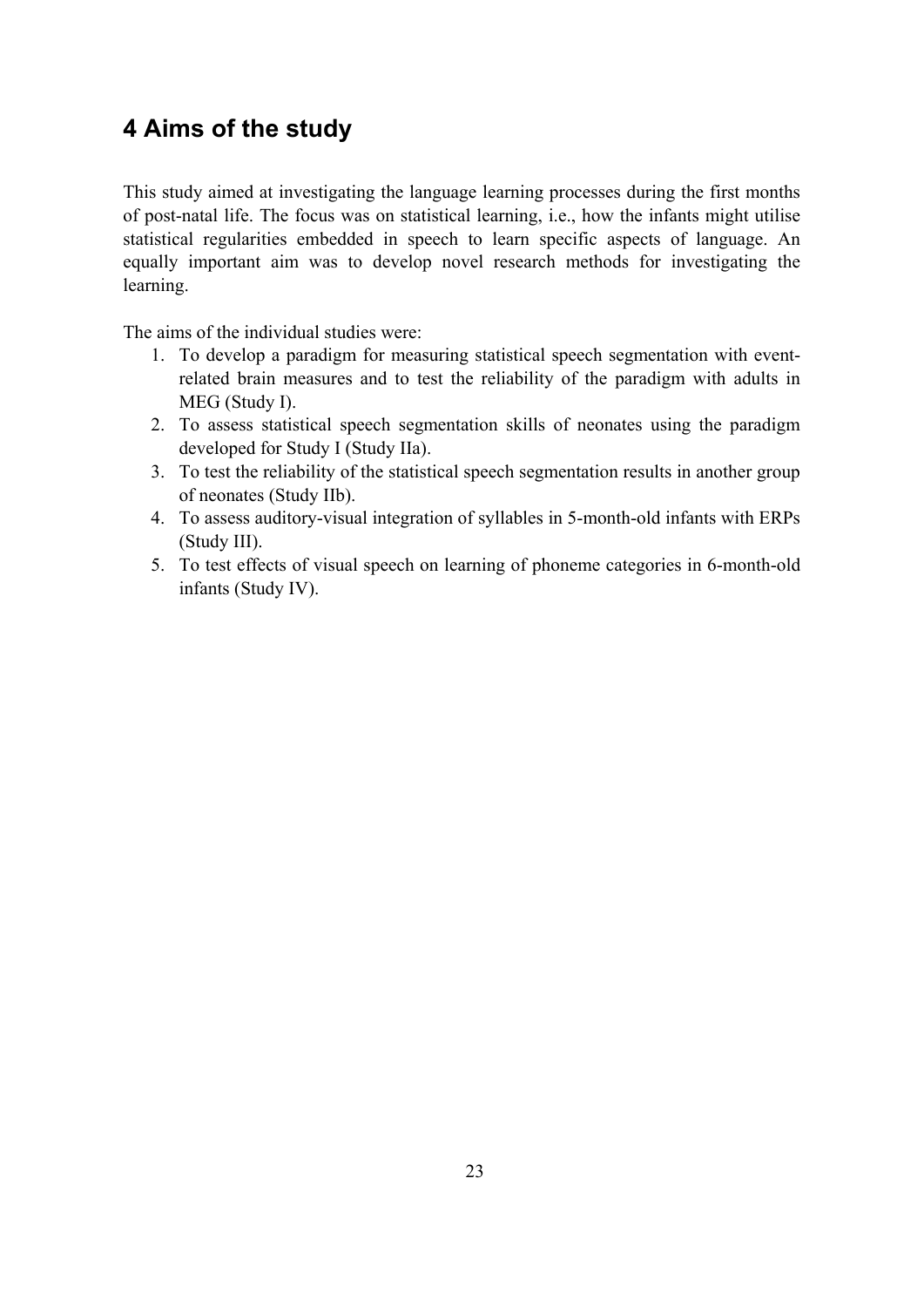### **5 Methods**

### **5.1 Participants**

The participant groups in the four studies differed in their developmental stage, as the studies assessed different aspects of language learning. All participants were healthy volunteers with no diagnosed neurological or hearing disorders or medications, and all the infant participants were born full-term. The major characteristics of the participants are presented in Table 1.

The adult participants were recruited through an internet newsgroup for students (Study I). A written informed consent to participate in the study was acquired from the participants. The adult studies were performed at the BioMag Laboratory at Helsinki University Central Hospital.

The infant participants were recruited from the maternity ward (Studies IIa and IIb), and through announcements in baby activity groups and a magazine (Studies III and IV). In Studies IIa and IIb, the procedure was explained in detail to the parents of the neonates. In Studies III and IV, a parent was present throughout the experiment. A written consent was obtained from one or both of the parents of the infants. The infant studies were performed at the Women's hospital (Studies IIa and IIb) at Helsinki University Central Hospital, as well as at the Centre for Brain and Cognitive Development, Birkbeck, University of London (Studies III and IV).

| Table 1 | Number, age, and gender of participants as well as the method used are presented     |
|---------|--------------------------------------------------------------------------------------|
|         | for all studies. The number does not include rejected participants. Study II         |
|         | contained two datasets, called IIa and IIb. All of the neonatal subjects were tested |
|         | 0.5–2 days after birth. Thus, the gestational age $(GA)$ is given in the table.      |

| <b>Study</b> | <b>Number</b> | Mean age (range)       | Gender (m/f) | <b>Method</b> |
|--------------|---------------|------------------------|--------------|---------------|
| Study I      | 13            | 23.2 years $(19 - 25)$ | 8/5          | <b>MEG</b>    |
| Study IIa    | 15            | GA 40 weeks 1 day      | 8/7          | ERP           |
|              |               | $(38+1-42+2)$          |              |               |
| Study IIb    | 15            | GA 40 weeks 1 day      | 7/8          | ERP           |
|              |               | $(37+5-41+4)$          |              |               |
| Study III    | 17            | 21 weeks 3 days        | 7/10         | ERP           |
|              |               | $(20+4-23)$            |              |               |
| Study IV     | 48            | 6 months 11 days       | 20/28        | <b>SAPP</b>   |
|              |               | $(5+20-6+20)$          |              |               |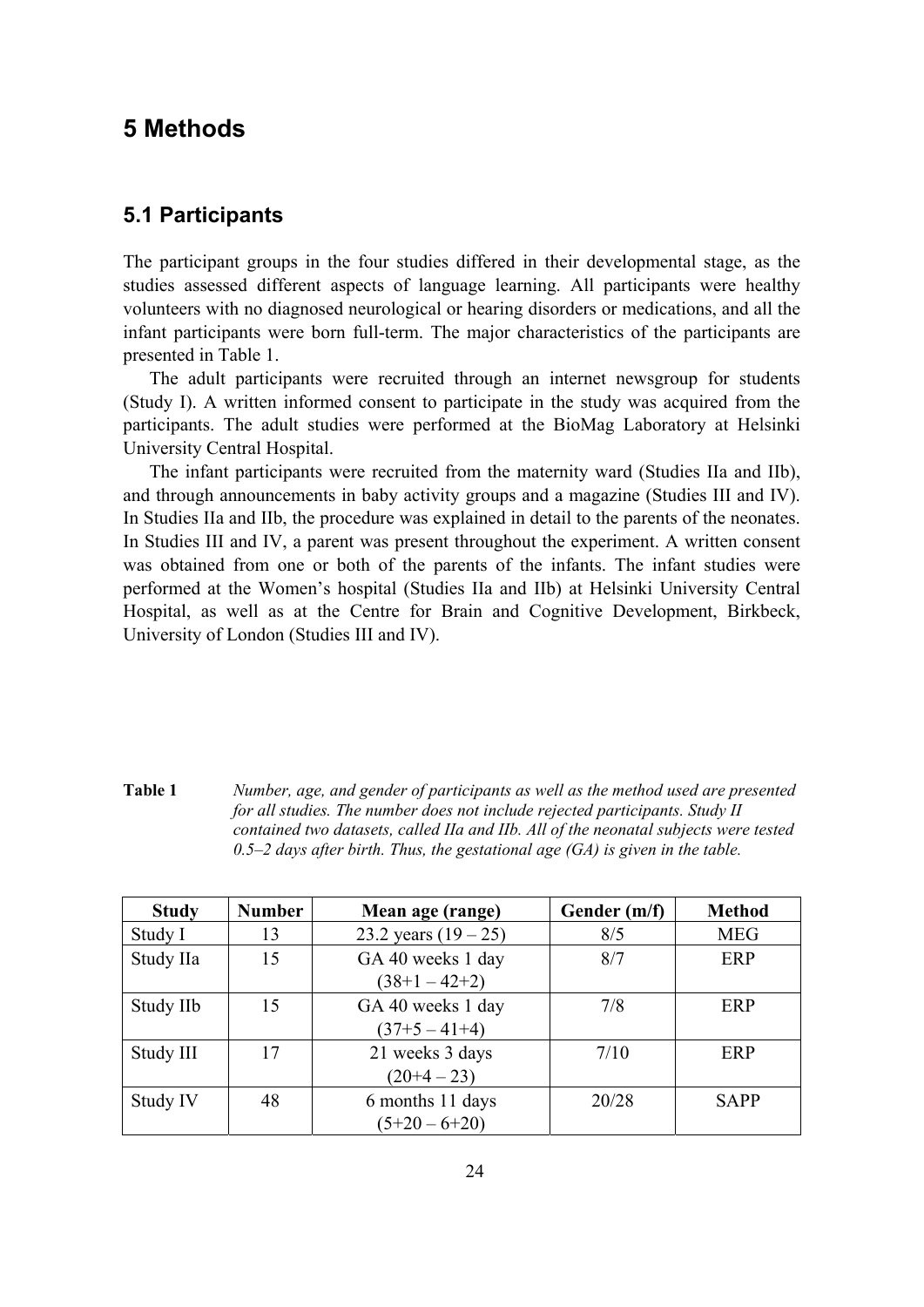### **5.2 Research design**

#### **5.2.1 Statistical speech segmentation**

Studies I, IIa, and IIb used a similar design, first tested in adults with MEG (Study I) and then applied to neonates with ERPs (Studies IIa and IIb). Ten trisyllabic pseudowords were created out of a pool of thirty 300-ms-long Finnish syllables. The syllables were chosen from four subgroups according to their phonetic characteristics: a diphthong, a long vowel, /k/+vowel, and /s/+vowel. The pseudowords were balanced according to these subgroups, i.e., syllables were divided equally to all three positions of the pseudowords and next to syllables from all other subgroups to avoid any unwanted regularities in the stimuli. The resulting pseudowords are presented in Table 2.

The pseudowords were played for 15 minutes in a pseudorandom order, i.e., in an otherwise randomised order but keeping transitional probabilities from each pseudoword to all other pseudowords equal (1/9). There was a silent interval of 200 ms between individual syllables, equally within pseudowords and between pseudowords. As the syllables contained no morphological cues relevant to their location in the pseudowords, the only cue to the word boundaries in the syllable stream were the differences in the transitional probabilities between the syllables.



**Figure 1** *Schematic of the experimental procedure. During the first 15 minutes, pseudowords were repeated in a pseudorandom order. Thereafter, medial (UM), final (UF), and novel unexpected syllables were added between every 2–4 pseudowords. Rectangles mark Word 4 as an example of one pseudoword as well as two unexpected syllables. Responses to pseudowords immediately following unexpected syllables (dark grey) were not included in the response average of standard pseudowords.* 

After 15 minutes of exposure to the stream of pseudowords, i.e., 60 repetitions for each word, additional syllables were occasionally added between pseudowords (see Figure 1). One fourth of these added syllables were previously unheard novel syllables (/su/, /au/, /ua/, /ae/, /ei/, /ue/; acoustically similar to the previously heard syllables), and the rest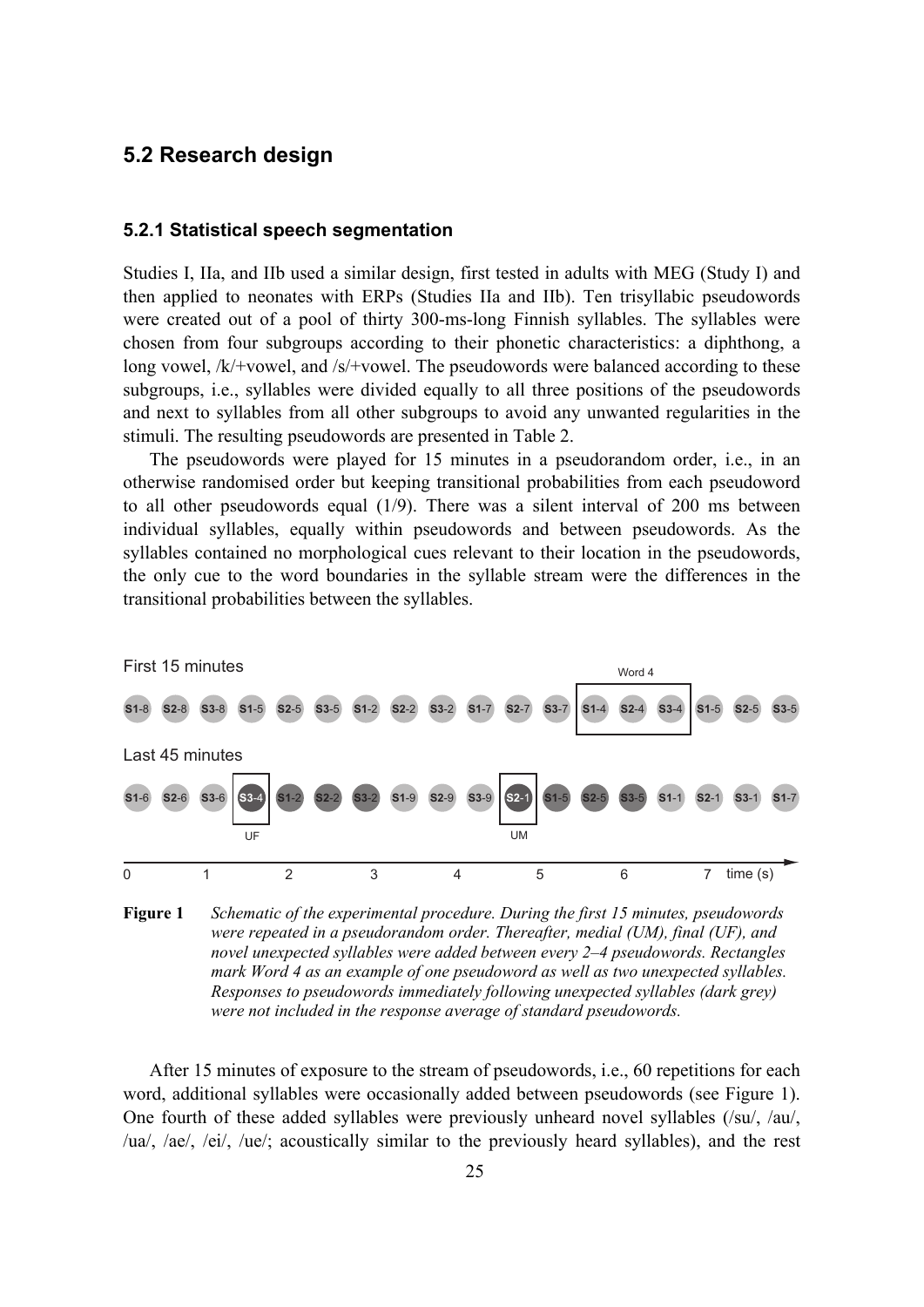were medial and final syllables of the pseudowords. A syllable was added after every 2–4 (on average 3) pseudowords. The duration of the whole experiment was 60 minutes.

ERFs (with adults in Study I) and ERPs (with newborn infants in Studies IIa and IIb) were recorded while the syllable stream was played to the participants. The adult participants were instructed to ignore the sounds and to attend to a silent movie played before them. For the newborn participants, only the data recorded during active sleep were included in the analyses.

The responses for the pseudowords immediately following an unexpected syllable were not included in the averaged response to the standard pseudowords. Additionally, the responses to unexpected syllables, which were also present in the preceding word, were omitted from the averaged responses to unexpected syllables. Such cases were not present in Study IIb. Additionally, the novel unexpected syllables were omitted from Study IIb.

**Table 2** *The pseudowords used in Studies I and IIa (left) and Study IIb (right). The pseudowords in both sets contained the same syllables, but the order of syllables within the words was different.* 

| <b>Pseudowords in Studies I and IIa</b> | <b>Pseudowords in Study IIb</b> |
|-----------------------------------------|---------------------------------|
| /öö ai ka/                              | /ka öö ai/                      |
| /ee ky sä/                              | /sä ee ky/                      |
| /yy sö ki/                              | /ki yy sö/                      |
| /ea ke sa/                              | /sa ea ke/                      |
| $/ui$ si oo $/$                         | $/$ oo ui si $/$                |
| /ie ää kä/                              | /kä ie ää/                      |
| /sy kö eu/                              | /eu sy kö/                      |
| /so ia uu/                              | /uu so $ia/$                    |
| /ku ii se/                              | /se ku ii/                      |
| /ko aa iu/                              | /iu ko aa/                      |

#### **5.2.2 Auditory-visual integration of speech**

A stream of auditory-visual syllables was played on a computer screen to 5-month-old infants while they were sitting on their parents' laps. ERPs were recorded simultaneously. The stimuli included all possible combinations of auditory and visual syllables /ba/ and /da/, i.e., VbAg (visual /ba/ and auditory /ga/), VbAb, VgAg, and VgAb. The syllables in which the auditory syllable did not match the visual articulation are typically perceived by adults as /da/ (VgAb), see Chapter 2.3, or /bga/ (VdAg). The stimuli were created with three different speakers.

The four stimuli were played in a pseudorandom order, keeping the probability of each combination equal, i.e., 0.25. The stimuli were stopped whenever the infants turned their gaze away from the screen. When necessary, attracting musical sounds were played to lure the infants to look back toward the screen. Also, the speaker was changed approximately every 40 s to keep the infants interested. The recording was continued as long as the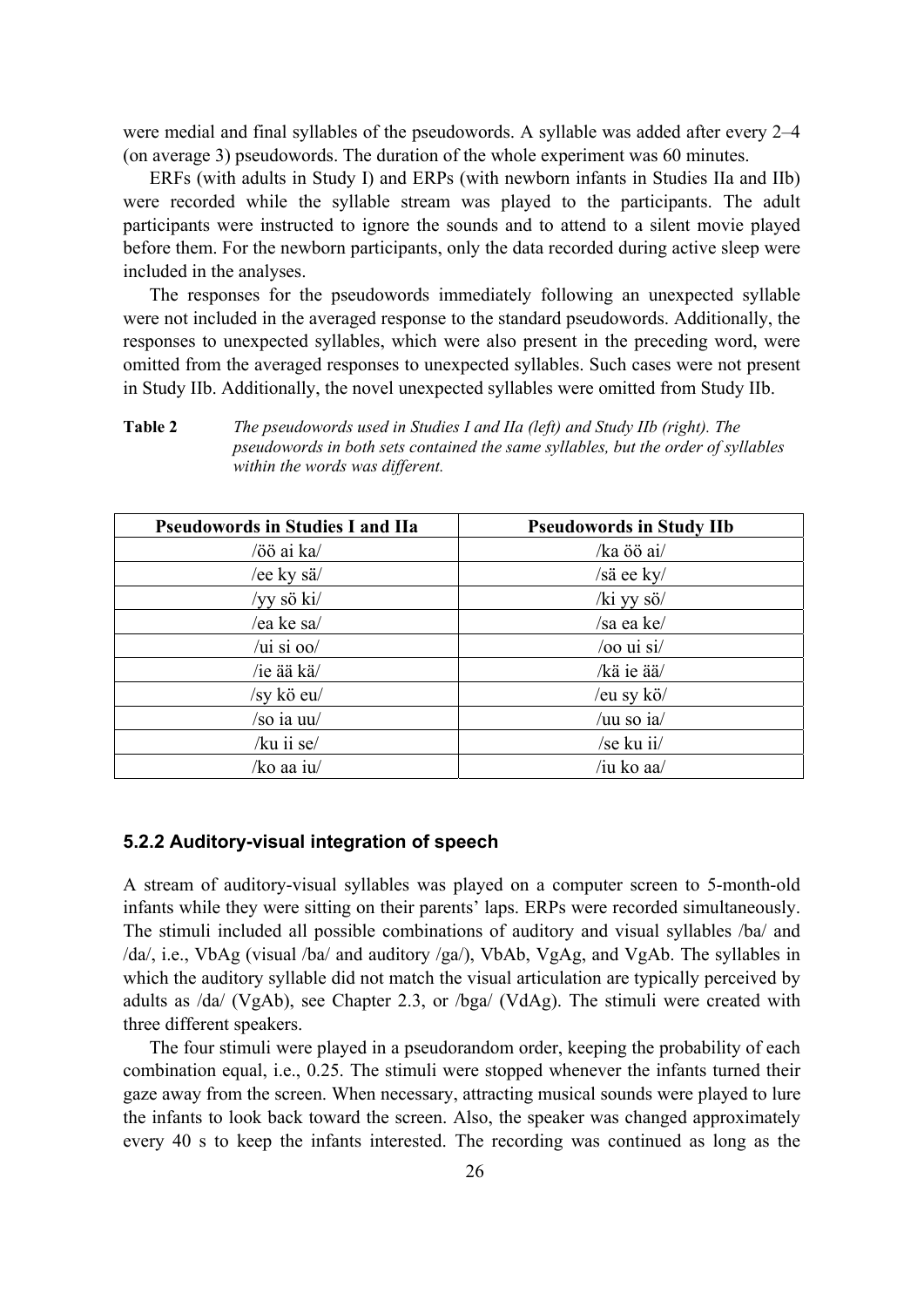infants were happy and attentive, the entire duration thus becoming 4–9 min depending on the infant.

#### **5.2.3 Visual influence on phoneme categorisation**

Two groups of 6-month-old infants were exposed to auditory-visual syllables so that the auditory exposure was identical for the two groups, but the visual exposure differed between them. The auditory syllables were synthesised by Prof. Paavo Alku using a variation of Semi-Synthetic Speech Generation (Alku, Tiitinen, & Näätänen, 1999) to form a continuum of eight sounds from /ba/ to /da/ (hereafter, /ba1/, /ba2/, /ba3/, /ba4/, /da5/, /da6/, /da7/, /da8/). The phoneme boundary for adult English speakers was tested to lie between syllables /ba4/ and /da5/.

The presentation of the auditory syllables followed a unimodal distribution (see Figure 2), shown earlier to result in a one-category representation of speech sounds for another continuum (Maye et al., 2002). The speech sounds were dubbed onto video clips of visual articulations of /ba/ and /da/. The resulting auditory-visual exposures for the two groups were as follows:

The infants in the one-category visual group always saw the same visual articulation (either /ba/ or /da/, counterbalanced across the infants) with all the auditory syllables. The infants in the two-category visual group saw a visual articulation that best suited the auditory syllable, i.e., a visual articulation of /ba/ with the auditory syllables /ba1/–/ba4/ and a visual articulation of /da/ with the auditory syllables /da5/–/da8/.

The stimuli were always stopped when the infants looked away from the screen. When necessary, attractive musical sounds were used to reattract the infants' attention. The total duration of the exposure, excluding these prospective pauses, was 2 min 5 s.

In an auditory-only post-test using SAPP, the infants' discrimination of auditory syllables */ba3/ and /da6/ was tested.* This test was designed to reflect the infants' category formation: if the syllables were perceived as equal, they were likely to be categorised in the same phonetic category. However, if the syllables were perceived as different, they were possibly seen as belonging to different phonetic categories. The order of tokens in the alternating test trials was modified to provide more balanced results, as suggested by pilot studies. Instead of simple "ABABABAB" alternation, we used the order "ABBAABBA", but counterbalancing the order between trials and infants.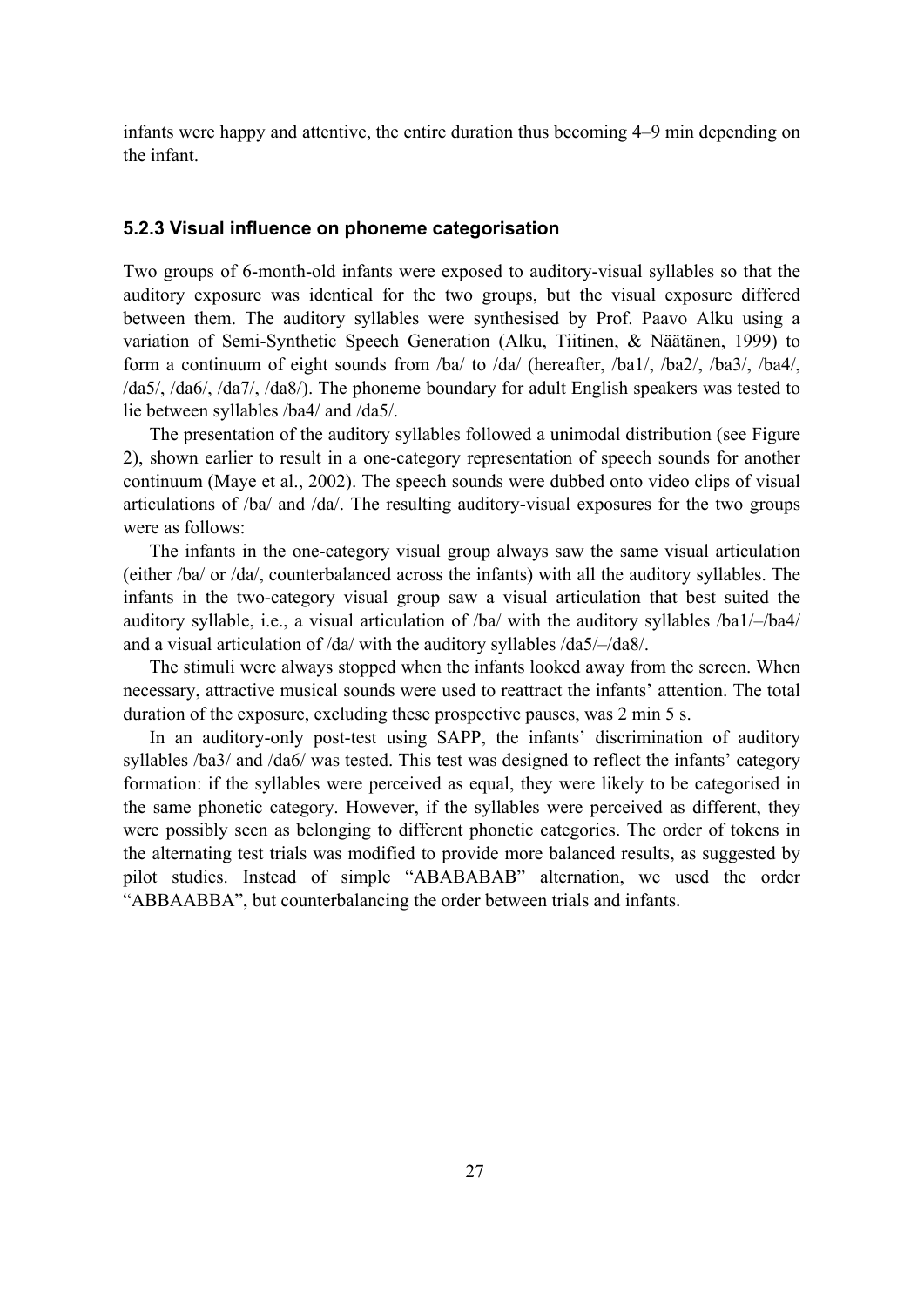

**Figure 2** *The unimodal distribution of presentation of the auditory syllables. The syllables close to the typical adult phoneme boundary were presented more often than those close to the endpoints /ba1/ and /da8/.* 

#### **5.3 Data acquisition**

In Study I, MEG was recorded from adult participants with a Neuromag Vector-view whole-head system containing 102 triple-sensor elements (two gradiometers and one magnetometer). Simultaneously, EEG was measured from electrodes Fz and Cz according to the 10-20 system with a nose reference. Additionally, horizontal and vertical electrooculograms (EOG) were measured. The signals were bandpass filtered from 0.1 to 200 Hz, digitised at 603 Hz, and averaged on-line across trials over a time interval of  $-150-$ 500 ms relative to the auditory stimulus onset. Trials with MEG or EEG/EOG signals exceeding 3000 fT/cm or  $\pm 150 \mu V$ , respectively, were discarded. The averaged ERFs and ERPs were baseline corrected to the 50-ms interval preceding stimulus onset. The Fz and Cz signals were averaged together to increase the signal-to-noise ratio.

In Studies IIa and IIb, EEG was recorded from newborn infants with Neuroscan II amplifiers at the electrodes F3, F4, C3, C4, T3, T4, P3, and P4 according to the 10-20 system with a linked mastoid reference. Additionally, horizontal and vertical EOGs were measured. The sampling rate was 250 Hz (Study IIa) or 500 Hz (Study IIb). The signals were bandpass filtered from 0.2 to 30 Hz and averaged off-line across trials over a time interval of −100–500 ms relative to the auditory stimulus onset. Epochs with EEG/EOG signals exceeding  $\pm 150$  uV were discarded.

In Study III, EEG was recorded from 5-month-old infants using a 128-channel Geodesic Sensor Net with a vertex reference. The sampling rate was 500 Hz. The signals were bandpass filtered from 0.1 to 200 Hz and averaged off-line across trials over a time interval of −100–1100 ms relative to the auditory-visual stimulus onset. Individual channels contaminated by eye or motion artefacts were manually rejected, and epochs with over 20 bad channels were discarded. Additionally, trials during which the infant did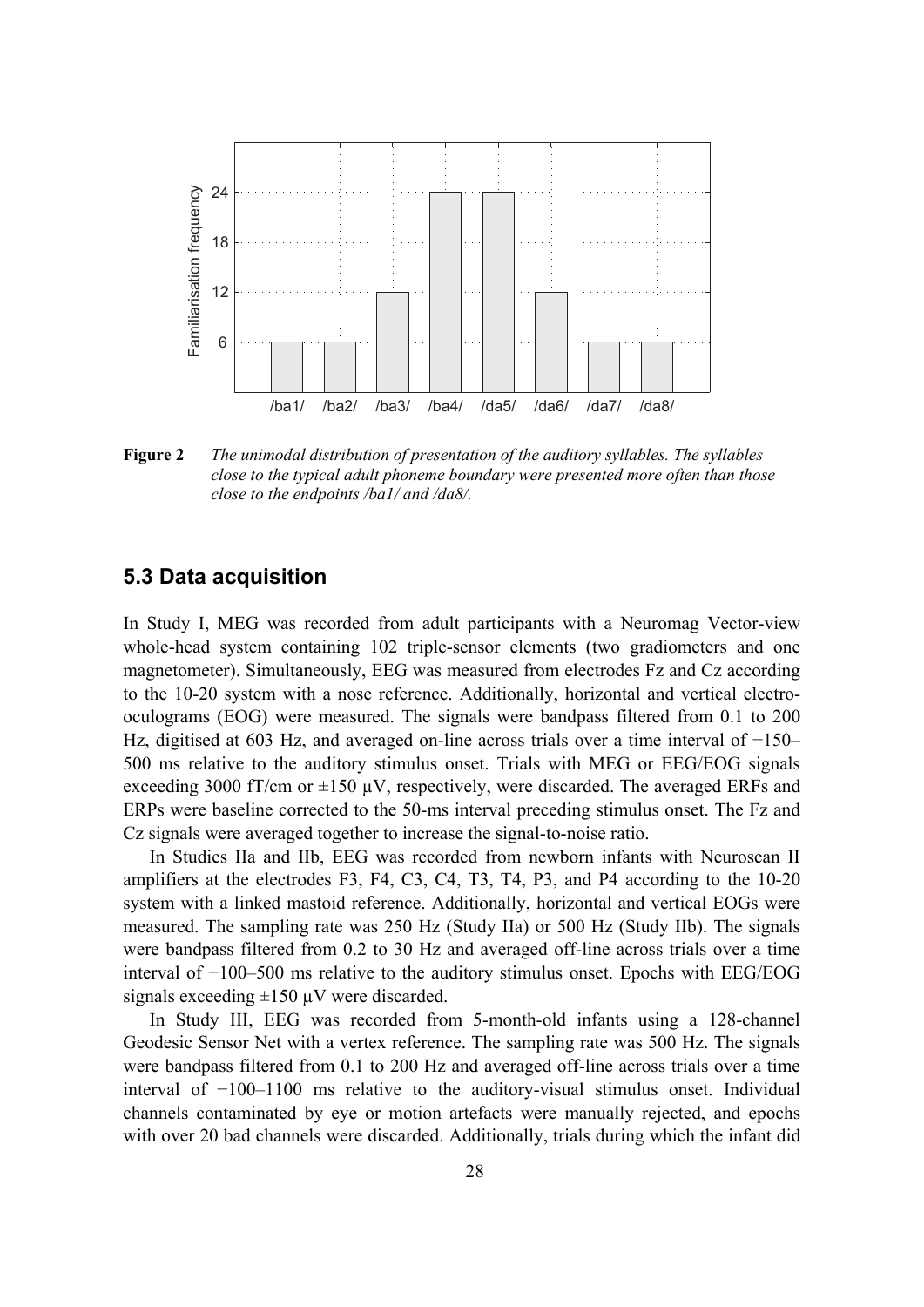not attend the screen were excluded from further analyses. The trials were re-referenced to the average reference and then baseline corrected to the 200-ms interval preceding sound onset.

In Study IV, the 6-month-old infants were videotaped during the whole experiment, and the looking times for SAPP were scored off-line from the video recordings. A second coder unaware of both the hypothesis of the study and to which group the infants belonged also coded the looking behaviour of 16 randomly chosen infants. The interrater correlation was .983, and the average absolute difference between the two codings was 0.04 s, confirming the reliability of the scores. Additionally, the average number of times the infants looked away from the screen during the exposure was scored separately for the two groups of infants. The numbers did not differ significantly (*t*[46]=.536, *p*=.594; two-tailed t-test) suggesting no differences in the general attention level of the infants between the two conditions.

#### **5.4 Statistical analyses**

In Study I, the amplitude comparisons for the components of interest (N1, N1m, N400, and N400m) were performed for areal mean signals and ERPs over time intervals 90–130 ms (N1 and N1m) and 380–420 ms (N400 and N400m) using repeated measures analysis of variance (ANOVA) with Stimulus Category (different syllable locations) and Hemisphere (left or right) as factors for the ERFs and Stimulus Category as the only factor with the ERPs. ANOVA for the ECDs was performed equally to that for the ERFs. The Greenhouse-Geisser correction for sphericity was used for most comparisons (the exceptions are marked in the text). Post-hoc LSD tests were used to compare the relative strengths of activation for different stimulus categories.

In Studies IIa and IIb, a three-way repeated measures ANOVA with Stimulus Category (syllable location: S1, S2, or S3), Hemisphere, and Location (frontal, central, temporal, parietal) as factors was calculated for 50-ms bins that shifted in steps of 10 ms. A significant main effect of Stimulus Category in four consecutive bins was taken as evidence for differences between the responses for different syllables. The most significant bin was selected as the latency of the effect, and post-hoc LSD tests were performed to compare the relative strengths of activation for different stimulus categories at this latency.

In Study III, the ERP responses to the visual stimuli were first compared over the occipital cortex by performing a two-way repeated measures ANOVA with Stimulus Category (/ba/, /ga/) and Hemisphere as factors. Consequently, the auditory-visual stimuli were compared by performing a three-way ANOVA with Stimulus Category (VbAg, VbAb, VgAg, VgAb), Location, and Hemisphere as factors. The comparisons were performed in successive 100-ms bins starting from 90 ms up to 690 ms after sound onset.

In Study IV, a two-way repeated measures ANOVA with Visual Syllable (/ba/, /da/) and Trial Type (repeating, alternating) as factors was performed within the one-category group showing no interaction of Visual Syllable and Trial Type (*p*<.519) or main effect of Visual Syllable  $(p< .361)$ . Thus, the data from the infants in this group was pooled in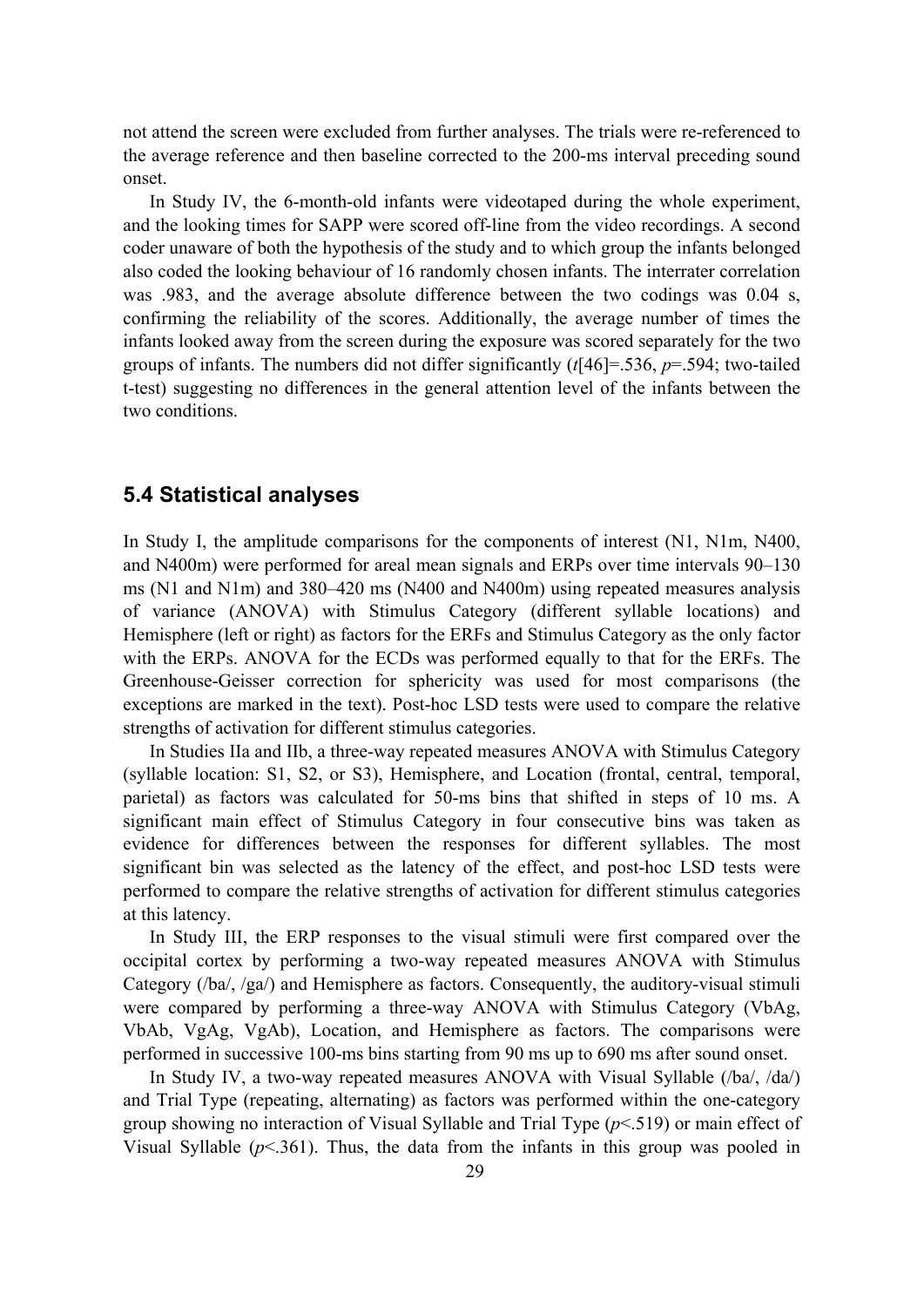subsequent analyses. A three-way repeated measures ANOVA was calculated with Condition (one-category, two-category), Trial Type, and Trial Order (ABBAABBA, BAABBAAB) as factors. Planned paired-samples t-tests were performed for each group comparing average looking times for the two trial types. A non-parametric two-tailed Fisher's exact test was additionally performed to compare the number of infants that showed preference for one of the two trial types.

#### **5.5 Ethical considerations**

Study I was approved by the Ethics Committee of the Hospital District of Helsinki and Uusimaa. Studies IIa and IIb were approved by the Ethics Committee for Paediatrics, Adolescent Medicine, and Psychiatry of the Hospital District of Helsinki and Uusimaa. Studies III and IV were approved by the Ethics Committee of the Department of Psychology, Birkbeck, University of London. The research methods in all studies were painless, safe, and designed to progress effectively to minimise the total duration of the experiments.

For adults, Study I was completely non-invasive. The only discomfort to the subjects was caused by the instruction to stay as still as possible and to avoid unnecessary blinking, preferable for the MEG method.

In Studies IIa and IIb, neonates recruited from the maternity ward were studied in a specific room within the same hospital building. During the experiment, the infants were apart from their parents for the duration of the experiment and transport, altogether about 75 minutes. Additionally, attaching and detaching the electrode stickers may have caused inconvenience to some of the infants. However, the neonate recordings were performed by a research nurse with wide experience in soothing and comforting infants. Most of the neonates slept through most of the experiment as well as the transport. The stimuli were normal speech sounds played at a comfortable volume. Thus, the stimuli were not likely to cause distress to the infants.

In Study III, ERPs were recorded from 5-month-old infants. The ERP sensor net was placed on the infant's head while the infant was entertained, the procedure typically causing no distress to the infant. During the preparations and the experiment, the infants were always sitting on their parents' laps. On signs of distress, such as crying or complete disinterest toward the stimuli, the experiment was discontinued, and the ERP net was removed from the infant's head.

In Study IV, the 6-month-old infants were sitting on their parents' laps with no recording devices attached to the infants. The duration of the whole experiment was less than 5 minutes. On signs of distress, the experiment was paused, and continued only if the infant seemed happy. In both Study III and Study IV, the stimulation consisted of a neutral female speaker articulating syllables on a video. The infants were generally interested in the speaking face, i.e., the stimuli were pleasant to them.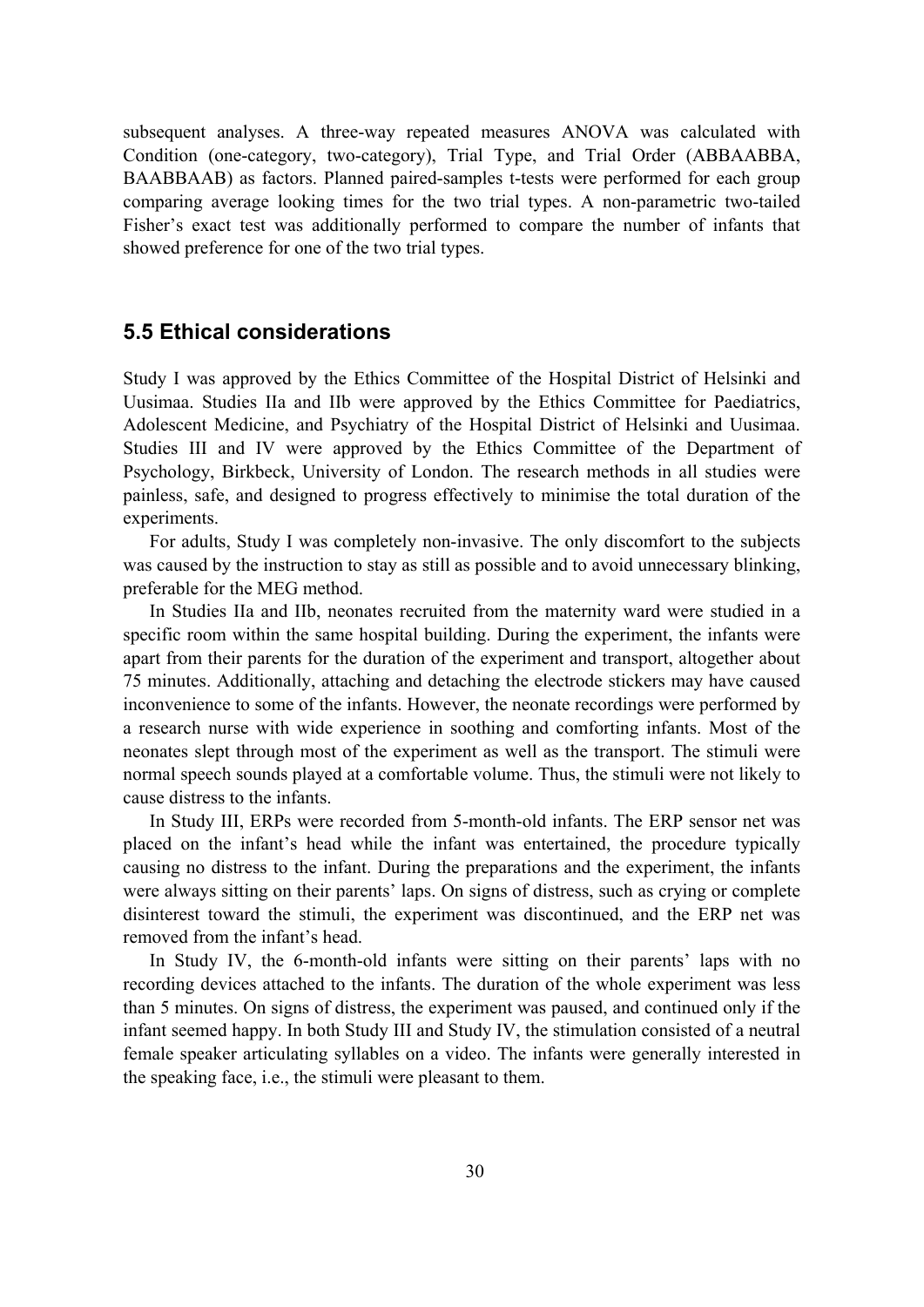### **6 Results**

### **6.1 Statistical speech segmentation**

In the adult study (Study I), it was found that the location of the syllable within the pseudowords modulated the N1m amplitude in the areal mean signals with no significant differences between the hemispheres (see Figure 3). The N1m amplitude for the wordfinal syllables was found to be significantly larger than that for the word-medial syllables and for the unexpected final syllables. Modulation of the ECDs at the N1m latency was also found according to the syllable location.

Additionally, it was found that the N400m amplitude was modulated in a different fashion in the two hemispheres. No differences in the N400m amplitude were seen for syllables in different locations in the left hemisphere. However, in the right hemisphere the N400m amplitude acquired from the areal mean signal was smaller for the word-initial syllables compared with the word-medial syllables and most of the unexpected syllables (see Figure 3). Some modulation of the N400 amplitude of the ERPs was also observed.

The standard word-initial syllables were also compared to the word-initial syllables following an unexpected syllable, because both types of syllables were acoustically identical but present in a different context. The N1m amplitude for the standard wordinitial syllable was significantly larger than those for word-initial syllables following unexpected medial and final syllables. However, no differences were found in the N400m amplitudes.



**Figure 3** *Grand average areal mean signals of the MEG and ERPs elicited by syllables in different locations of the syllable stream: word-initial (S1), word-medial (S2), and word-final (S3) syllables, as well as unexpected medial (UM), final (UF), and novel (UN) syllables. The rectangles mark the time intervals used for testing the N1(m) and N400(m) amplitudes. The participants were healthy adults.* 

In Studies IIa and IIb in neonates, the location of the syllable within the pseudowords was found to modulate the ERP amplitude at a time interval around 350 ms after the stimulus onset, as shown in Figure 4. Equal tests of the last 45 minutes including the unexpected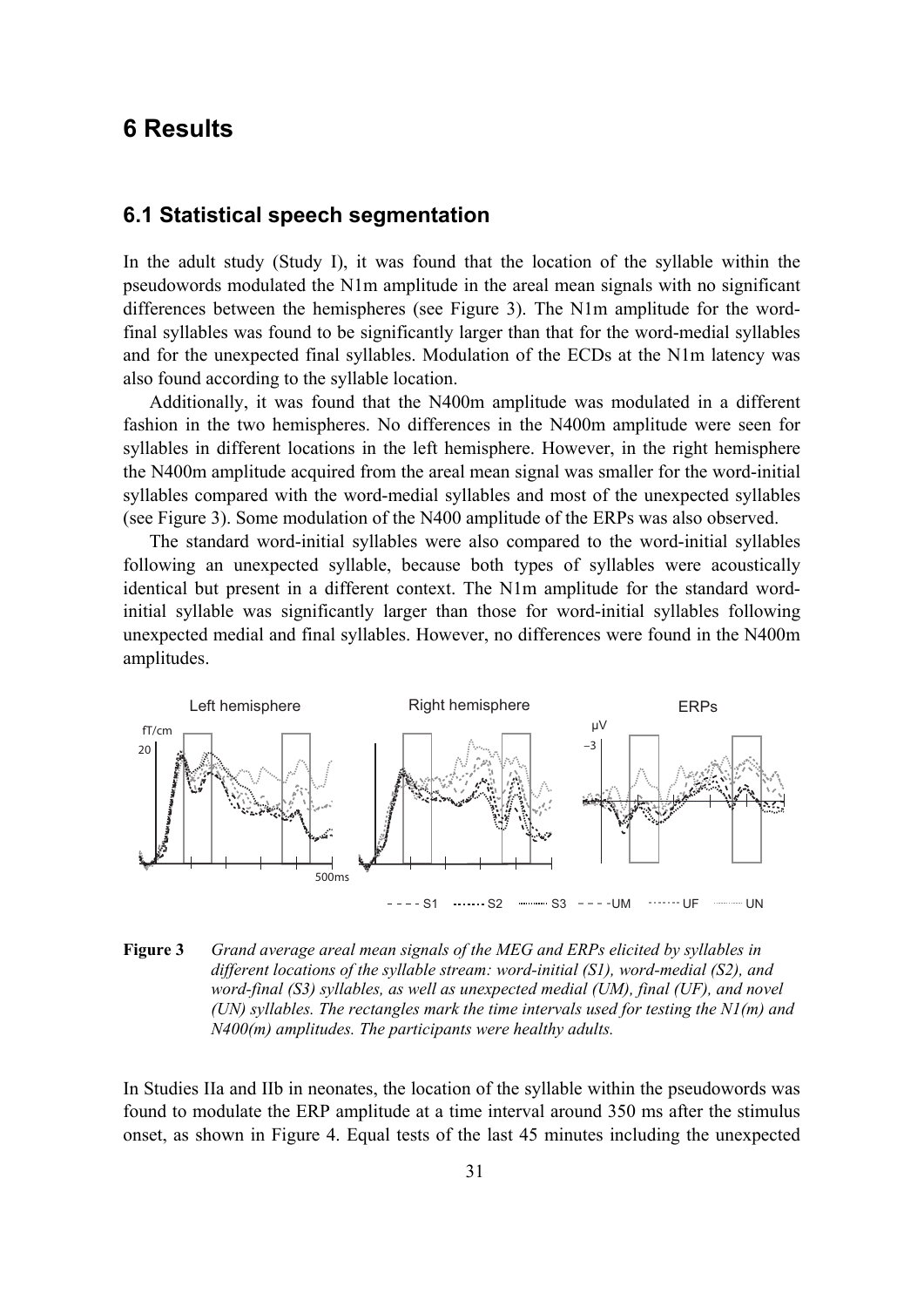syllables and the word-initial syllables following the unexpected syllables did not provide significant main effects or interactions. This was likely due to the smaller number of trials included in the signal averages. The averages for the unexpected syllables contained notably fewer epochs than those for the within-pseudoword syllables.

Study IIb was designed to replicate the results acquired in Study IIa with an equal number of new participants. Differences in the ERP amplitude according to the syllable location were found at a similar latency as in Study IIa (see Figure 4). In a pooled analysis of Studies IIa and IIb, the word-initial syllable was found to elicit a more negative deflection compared to the word-medial and word-final syllables. The effect was robustly visible in the ERPs recorded from the frontal, central, and parietal electrode cites.



**Figure 4** *Grand average ERPs of neonates at C3 electrode elicited by word-initial (S1), wordmedial (S2), and word-final (S3) syllables in a continuous stream of syllables. The rectangles mark the time interval of significant differences between responses to different syllable types. Study IIb was a replication of Study IIa with minor modifications to the research design.* 

### **6.2 Auditory-visual integration of syllables**

In Study III, when the ERPs were analysed according to the visual stimulus (VbAb and VbAg vs. VgAg and VgAb), an early difference within the time interval 190–290 ms relative to the sound onset was observed in the occipital ERPs between the responses to stimuli containing a visual /ba/ and those to stimuli containing a visual /ga/. No other differences were observed associated with only the visual stimulus. Thus, the occipital cortex processed the two visual stimuli differently, which is natural as the articulations of /ba/ and /ga/ differ notably. Indeed, without these notable differences, the stimuli would have been unsuitable for the chosen research design. However, as the only observed differences were in the early occipital responses, the visual stimulus did not influence the later ERP characteristics *per se*. The lack of differences over temporal and frontal regions was especially important, as these regions typically show auditory-visual integration effects in adults.

Next, the ERPs for all four auditory-visual syllable combinations were compared. The ERPs to the coherent stimuli VbAb and VgAg did not differ significantly either from each other or from the combined stimulus VgAb (corresponding to the adult percept /da/).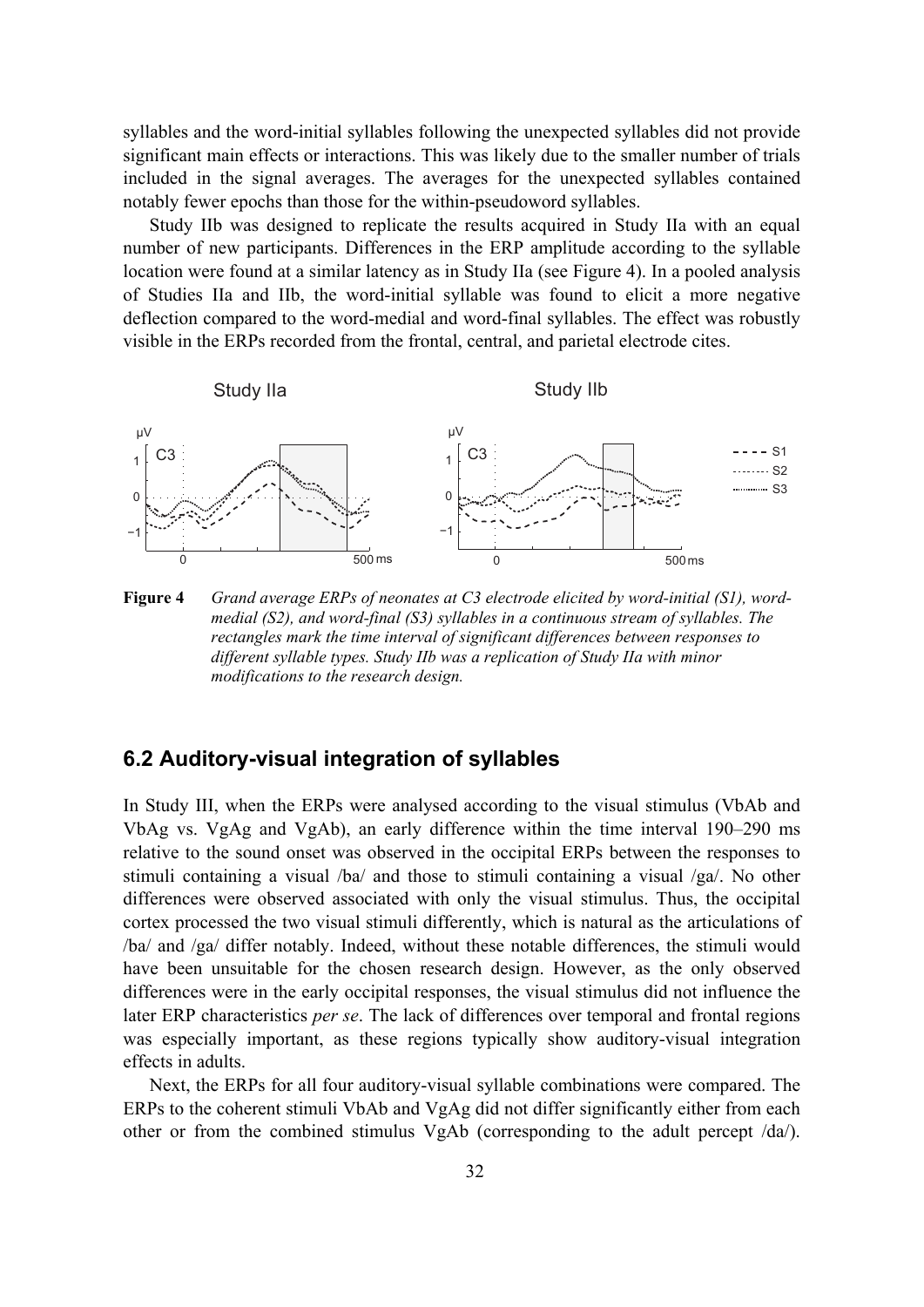However, the combination VbAg (adult percept /bga/) was more positive over frontal areas and more negative over temporal areas compared to the other three stimulus types (see Figure 5). The differences occurred at time range 290–590 ms after sound onset.



**Figure 5** *Grand average ERPs of 5-month-old infants at left mastoid and F4 electrodes elicited by all auditoryvisual /ba/ and /ga/ syllable combinations. The rectangle marks the time interval of significant difference between the VbAg stimulus and the other stimuli.* 

### **6.3 Visual effects on phoneme categorisation**

In Study IV, the looking times (see Table 3) for the alternating and repeating test trials were compared between the infants in the one-category visual group versus the twocategory visual group. There was a marginally significant interaction of Condition and Trial Type (*F*[1,44]=3.525, *p*=.067), suggesting that the two groups processed the two trial types in a different fashion. The pairwise t-tests confirmed that the looking times for the two trial types differed for the infants in the two-category group (*t*[23]=-2.477, *p*=.021), but not for the infants in the one-category group (*t*[23]=.336, *p*=.740).

The infants in the two-category group, exposed to both visual /ba/ and /da/ articulations, showed a looking bias toward the repeating test trials. The direction of the preference was equal to that found earlier for infants exposed to a bimodal auditory continuum in an auditory-only experiment (Maye et al., 2002). The Fisher's exact test confirmed that significantly more infants in the two-category group than in the onecategory group showed longer average looking times for repeating test trials  $(p=017)$ .

| Table 3 | Mean looking times (with standard error) of the infants according to group, i.e., |
|---------|-----------------------------------------------------------------------------------|
|         | which type of visual input the infants received, and test trial type.             |

|                           | <b>Alternating test trials</b> | <b>Repeating test trials</b> |
|---------------------------|--------------------------------|------------------------------|
| <b>One-category group</b> | $7.72$ s $(0.34)$              | 7.64 s $(0.36)$              |
| Two-category group        | $7.38$ s $(0.40)$              | 7.83 s $(0.39)$              |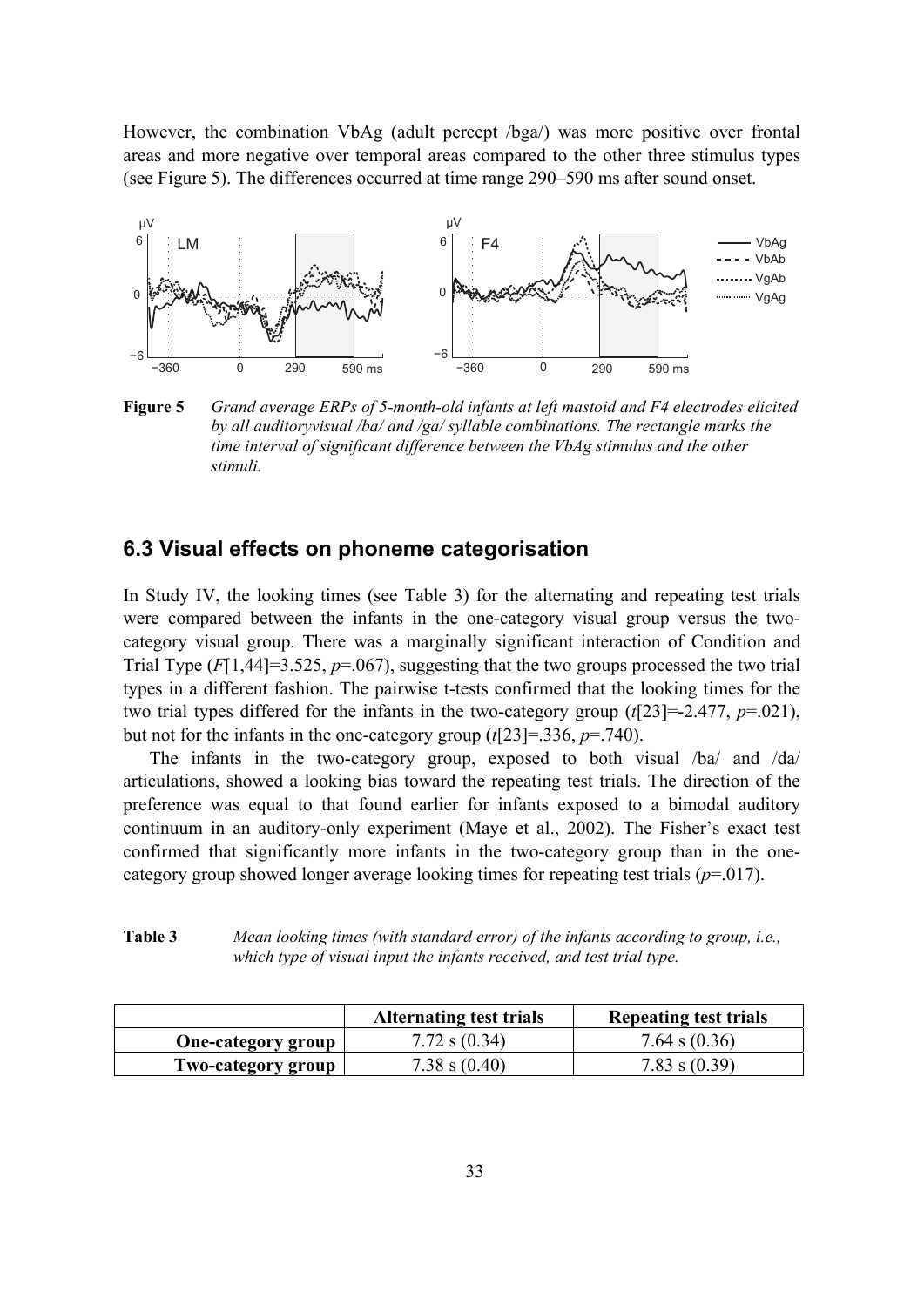### **7 Discussion**

The present studies probe the very early mechanisms available to perceive speech and learn structures of the ambient language. We found that statistical learning can be used to extract coherent units from a continuous speech stream from birth, and that this preattentive skill is still available in adults, reflected by ERPs. Additionally, infants are able to integrate auditory and visual speech into a coherent percept from early on. However, the integration may be limited to permissible combinations of the ambient language early in infancy. Visual speech can also guide learning of phoneme categories of the native language. These results are further discussed below.

### **7.1 Statistical speech segmentation reflected by ERPs**

#### **7.1.1 Adults**

In healthy adults, the N400 ERP component was earlier found to reflect syllable location in a stream lacking morphological cues to word boundaries (Cunillera et al., 2006; Sanders et al., 2002). As the participants learned the pseudowords, the N400 amplitude for the word-initial syllable increased. A similar increase was found for the N1 amplitude, but it was only visible for participants with high learning results. We designed a new procedure in which we measured ERFs to syllables within and between pseudowords under an unattentive condition.

In the ERFs, we observed a smaller N400m amplitude for word-initial syllables compared to word-medial syllables and unexpected syllables. The larger N400m amplitude for the unexpected syllables was expected, as these syllables were in the "wrong sentence context", i.e., in a position in which they did not normally occur within the syllable stream. Indeed, this situation is quite comparable to semantically odd words, for which an enhanced N400 was originally found (Kutas & Hillyard, 1983). Our finding also reflects the recent findings that the N400 is enhanced for syllable or tone transitions with a low probability (Cunillera et al., 2006; Sanders et al., 2002).

However, in contrast to these recent studies we found the N400m to be decreased for the pseudoword-initial syllables. When comparing our results to those of earlier studies, it is important to note that all earlier studies have used a continuous speech stream with no acoustic pauses between the syllables, whereas in our study the syllable transitions were always accompanied with a 200-ms silent interval. The silence was equal between all syllables regardless of the probability of the syllable transition. Thus, even though the syllable triplets in our study are often referred to as pseudowords for convenience, they could as well be referred to as "pseudosentences". This marked difference between the research designs may account for the discrepancy in the N400m modulation.

Typically sentence-initial words produce a larger N400 than semantically contextappropriate later words in the sentence (van Petten & Kutas, 1990). Thus, it would be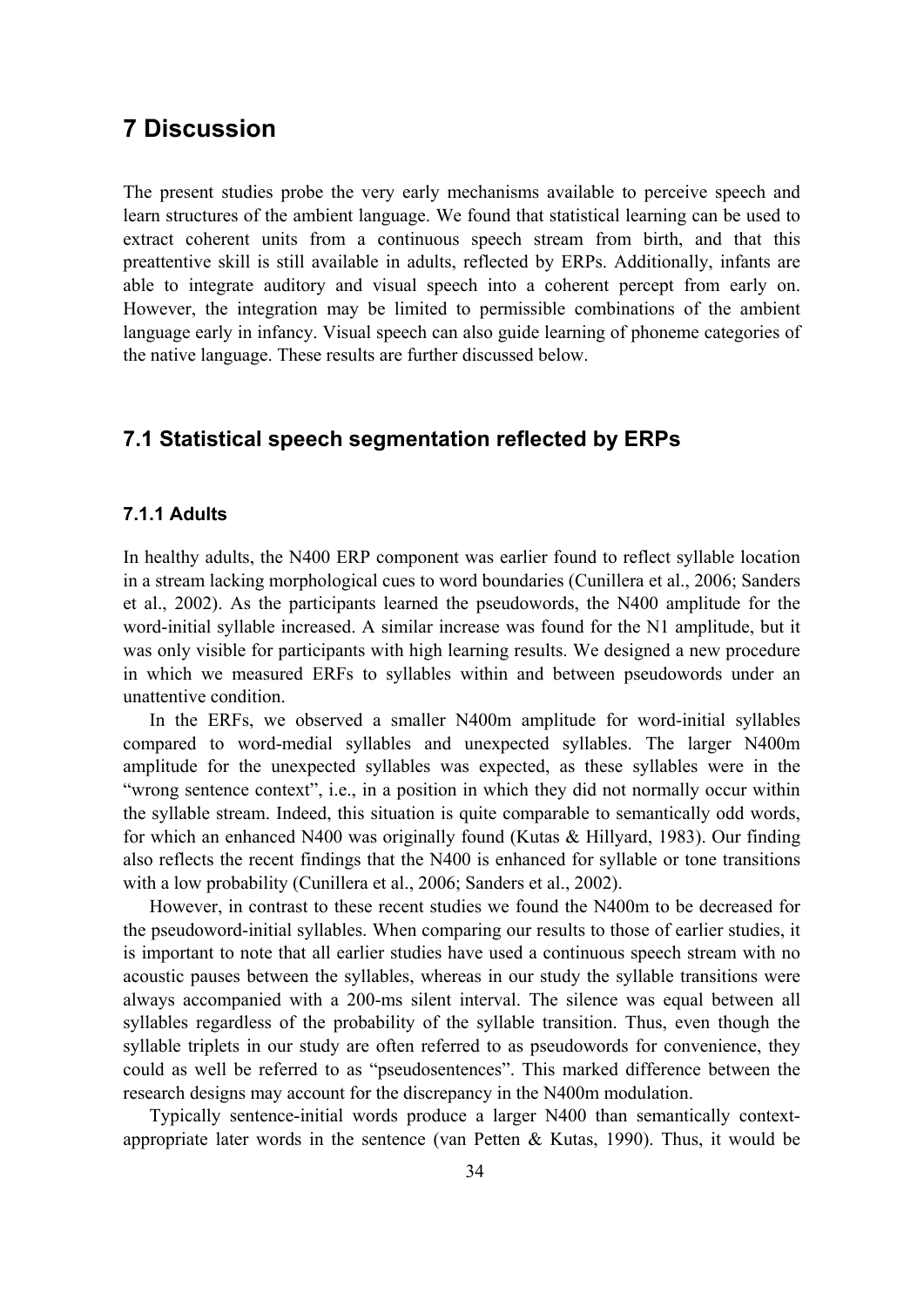reasonable to expect a larger N400 for the initial syllable in the triplet compared to the medial syllable, even though the comparison between sentences of multiple multisyllabic words and two first syllables of our pseudowords may be artificial. Still, it is useful to note that the areal mean signal that we used to measure the N400m amplitude is by its nature a measure of signal power, always giving a positive value regardless of the orientation of the source signal. Thus, it is not very useful for measuring changes in signal orientation. Additionally, the source signal measured by MEG differs from that measured by EEG, and this may also account to some extent for the differences.

Interestingly, we only observed the N400m effect in the right hemisphere. Righthandedness is a possible factor that can cause lateralisation of the N400 toward the right (see, e.g., Kutas, van Petten, & Besson, 1988), but almost a third of our participants were left-handers, so this may be an unlikely explanation. Further research is needed to assess the prospective lateralisation of the N400 for isolated syllables in a statistical learning paradigm.

In the previous brain research studies of statistical learning, the participants were instructed to pay attention to the sounds (Cunillera et al., 2006), or the sounds were even played to them in isolation (Sanders et al., 2002), whereas in our study, the participants were instructed to ignore the sounds and pay attention to a video unrelated to the stimuli. Earlier behavioural results suggest that when attentional resources are depleted, statistical word segmentation is compromised (Toro, Sinnett, & Soto-Faraco, 2005). However, in our study, which diverted attention to a task not especially demanding, the brain responses showed evidence of learning.

Our study included no behavioural test, and thus we were unable to separate the participants into groups of high and low learners. An earlier study that utilised such a separation found word-initial syllable to elicit a larger N1 compared to the other syllables in high learners, but not in low learners (Sanders et al., 2002). We found a general grouplevel N1m effect: the word-medial syllables elicited a smaller N1m than the word-final syllables. Thus, the location of a syllable within words seems to modulate the N1 amplitude both in normal speech (Sanders & Neville, 2003) and in morphologically poor speech. Similarly to the N400m results, the direction of our N1m modulation was opposite to the earlier results. However, as discussed earlier, our research design was different in many ways, and thus the results are not directly comparable.

The results of Study I thus suggest that adults can perform statistical speech segmentation even unattentively and that the learning is reflected in the N400m and, perhaps less reliably, the N1m ERFs.

#### **7.1.2 Neonates**

Using the same research design with newborn infants, in Study IIa we found the newborn ERPs to reflect the location of the syllable in the pseudowords. The ERP for the whole 1500-ms-long pseudoword had an ascending trend, the peak amplitudes in the responses to single syllables becoming more positive toward the end of the word. When analysing responses to single syllables, this word-long trend would have been lost in a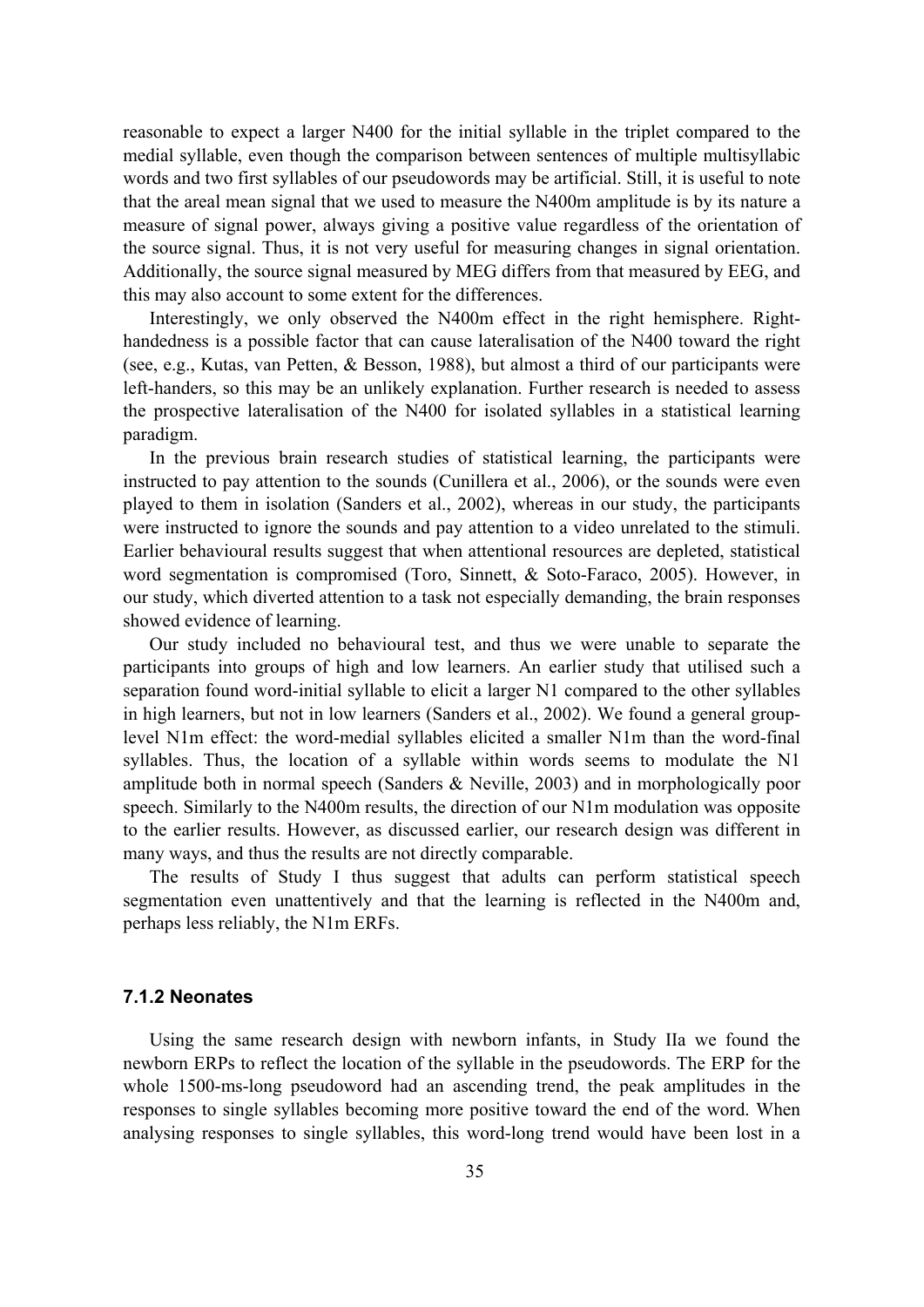baseline correction performed separately for each syllable. Consequently, we opted not to perform any baseline correction. This is a functional approach within such data in which there are enough trials to average out the transient stimulus-independent fluctuations from the final ERP. We acquired on average over 1000 trials per stimulus type, a very large number compared to typical ERP studies of neonate subjects. On the other hand, the average number of trials for the unexpected syllables was less than 200, and thus the resulting ERPs were not robust enough for further analyses.

We used naturally spoken recorded syllables as stimuli as they were likely to be more efficiently perceived by the infants and adult participants than synthesised speech sounds. Syllables having similar morphological features were chosen from the many alternative utterances. However, there were slight differences left in the pitch, intensity, and intonation of the syllables. With the newborn infants, this was even considered an asset, because it was crucial for the infants to perceive all the syllables as being different from each other. As the syllable locations within the pseudowords were carefully controlled, the slight differences in the morphology of the syllables were unlikely to have any effects in the results. However, to avoid any ambiguity about whether the grand-average ERP characteristics actually resulted from the probabilistic differences in the syllables, the same syllables were used again in another set of ten pseudowords, but changing the syllable order in Study IIb. The results showed that even when the word-final syllables of Study IIa became the word-initial syllables in Study IIb, the same word-initial characteristics, i.e., a more negative ERP peak amplitude compared to the later syllables, were still observed.

In our analyses, the ERP differences between the syllables were significant only when the whole 60-minute experiment was included in the averages, i.e., they were not found significant when only the last 45 minutes were included. This would suggest that already during the first 15 minutes, the syllables were distinguished according to their location in the pseudowords. Concomitantly, it is probable that the learning of the newborn infants is quite rapid. However, with the current paradigm, it is difficult to accurately assess the rapidity of the learning. In a behavioural study, 8-month-old infants learned the transitional probabilities between nine syllables within two minutes (Saffran et al., 1996). Recently, Gervain and others (Gervain, Macagno, Cogoi, Pena, & Mehler, 2008) used near-infrared spectroscopy to study neonatal learning of abstract rule patterns. Their recordings took less than 25 minutes, which is a relatively short period, but also not fast enough to test for the rapidity of learning. Brain oscillation studies may in the future provide a novel way of studying learning processes, but so far the studies of infant brain oscillations have concentrated on social perception (see, e.g., Csibra, Davis, Spratling, & Johnson, 2000; Grossmann, Johnson, Farroni, & Csibra, 2007), and thus linguistic oscillation studies of infants have yet to be conducted.

### **7.2 Auditory-visual integration of syllables**

Past studies of auditory-visual integration in infants have for practical reasons been behavioural. These studies have suggested that even infants are capable of auditory-visual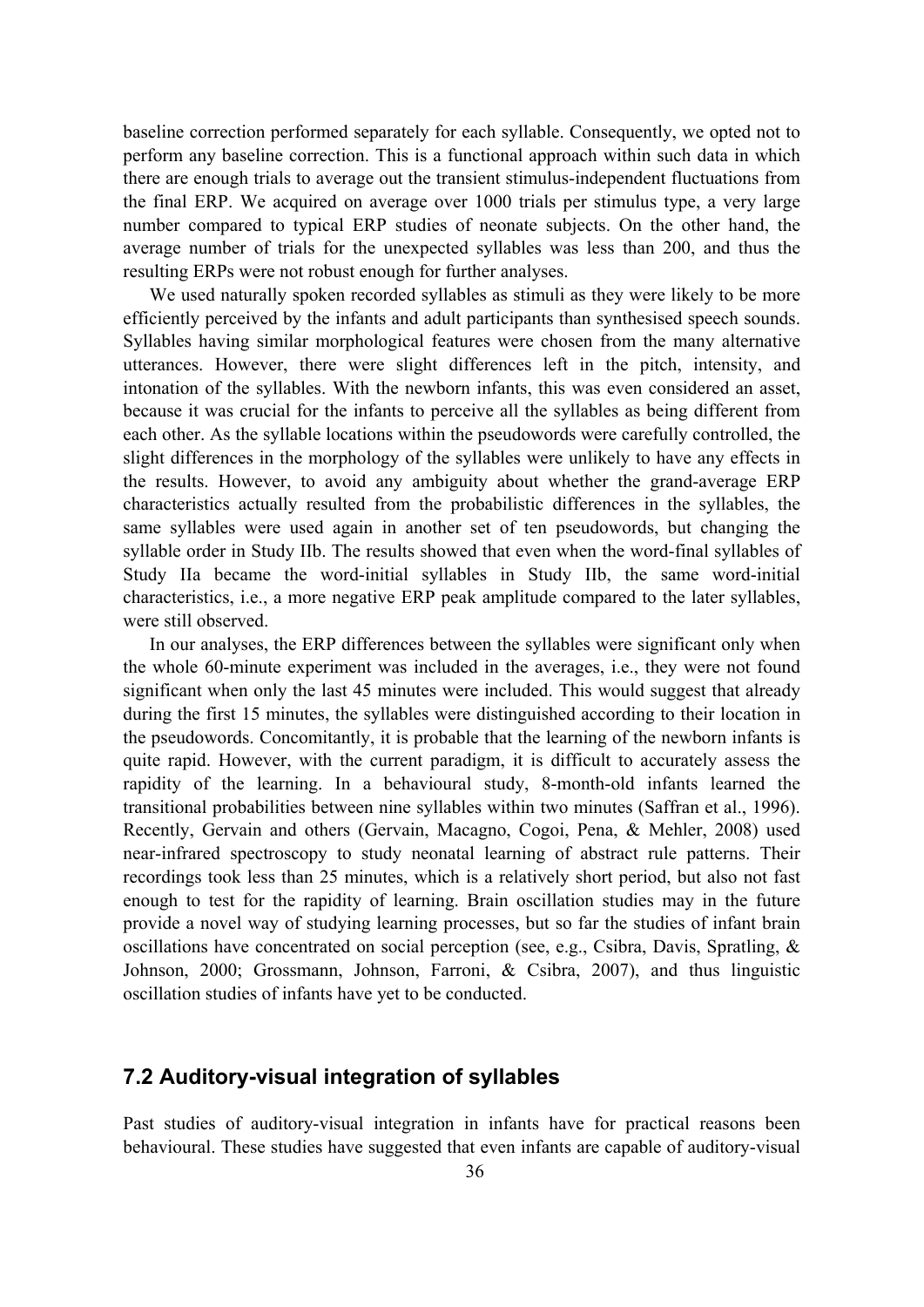integration of syllables (Burnham & Dodd, 2004; Rosenblum et al., 1997), at least under specific conditions (Desjardins & Werker, 2004). However, our study was the first to directly probe the underlying brain processes. In our procedure, all four auditory-visual stimuli had an equal probability, and they were played to the infants in a pseudorandom order. If the infants detected a mismatch between the auditory and visual components, we expected to see this in a mismatch response. If they did not detect any mismatch, we did not expect to see any differences between the ERPs apart from minor differences in the primary obligatory responses of the visual cortex to the visual differences between the /ba/ and /ga/ articulations.

Indeed, we observed a robust mismatch response selectively for the combination of a visual /ba/ and an auditory /ga/. This was the expected response pattern, as the VbAg was a syllable combination that, in adults, leads to a combined percept /bga/, a phonotactic sequence that is not permissible in many languages. On the contrary, the opposite stimulus, VgAb, leads in adults to a fused percept /da/. The infants failed to detect the mismatch between the auditory and visual components of this stimulus, and thus it is likely that they successfully integrated the components into a unified percept.

The two visual stimuli, /ba/ and /ga/, had very different characteristics. Articulating /ga/ involves earlier and faster opening of the mouth than articulating /ba/, which explains the early differences in the ERPs to these stimuli. Also, the place of articulation of /ga/ is not visually clear enough to substantially restrict the perceptual outcome of the auditoryvisual integration, whereas that of /ba/ (lips pressed together) restricts the perceptual outcome to /b/, /p/, or /m/ only (van Wassenhove, Grant, & Poeppel, 2005). This restriction may even account for the resulting disparity between the processing of the auditory-visual combinations VgAb (fusion effect) and VbAg (combination effect), the visual component /ba/ disallowing its fusion with the auditory component /ga/.

The latency (peaking at about 360 ms after sound onset) and scalp distribution (positive over frontal regions and negative over temporal regions) of the mismatch response observed for the VbAg stimulus resembles the auditory MMN in infants (Dehaene-Lambertz, 1994; Dehaene-Lambertz & Baillet, 1998; Dehaene-Lambertz & Pena, 2001). The adult MMN, typically suggested to reflect auditory sensory memory being elicited to rare stimulus changes in a repetitive acoustic environment, has also been found to reflect long-term memory in adults (Näätänen, Tervaniemi, Sussman, Paavilainen, & Winkler, 2001; Pulvermuller & Shtyrov, 2006). Similarly, it is possible that in Study III the mismatch response observed for the VbAg stimulus was due to a mismatch with the infants' long-term memory traces for permissible phonotactic sequences or auditory-visual relations learned during the first 5 months after birth.

### **7.3 Visual effects on learning of phoneme categories**

Young infants form cross-modal representations of speech sounds (Bristow et al., 2009) and integrate auditory and visual speech (Burnham & Dodd, 2004; Rosenblum et al., 1997). Thus, it would not be surprising if the visual input had an effect when learning phoneme categories. Our study tested 6-month-old infants. At this age, slight tuning for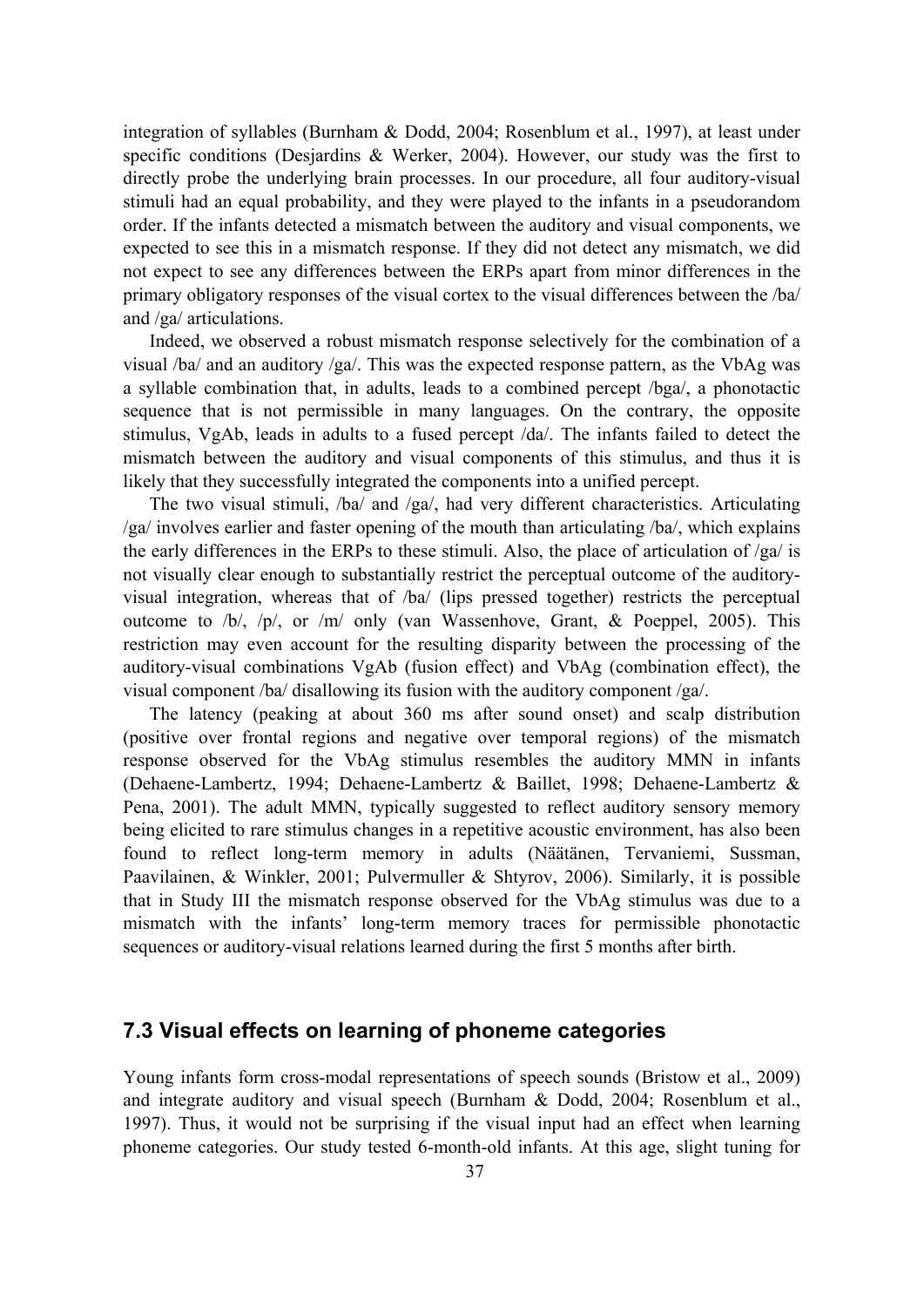native-language vowels has occurred, but infants are only starting to learn the consonants of the ambient language more efficiently (Cheour et al., 1998; Polka & Werker, 1994; Rivera-Gaxiola et al., 2005; Werker & Tees, 1984). 6-month-old infants have also been shown to discriminate their native language from a foreign one watching silent articulations of the two languages, a skill that seems to disappear by 8 months of age (Weikum et al., 2007). We utilised a procedure used earlier to study effects of auditory phonetic distributions on the learning of phoneme categories (Maye et al., 2002). The procedure was modified by introducing a simultaneous visual component of speech, i.e., during exposure the stimuli were auditory-visual syllables. For the sounds, an auditory unimodal distribution was used, providing a strong cue of only one phoneme category. For the visual articulations, the infants received either the same visual articulation with all the speech sounds, i.e., a unary visual distribution, or two clearly different visual articulations combined with the auditory stimuli, i.e., a binary visual distribution. The binary visual distribution was designed so that the visual stimulus always provided a cue to "correct" (adult-like) categorisation of the speech sounds (see Chapter 4.2.3). The unary visual distribution was an additional cue to only one phonetic category, whereas the binary visual distribution was a cue to two different phonetic categories, thus in contradiction with the auditory input.

Indeed, we found that the infants in the group receiving the binary visual input showed evidence for two different phonetic categories in an auditory-only test following the exposure, whereas the infants receiving the unary visual input showed evidence for categorising all the speech sounds to one single category. The results provide strong evidence for the hypothesis that visual input can influence phoneme category learning. Importantly, the results were acquired in an auditory-only test, demonstrating that the visual effects were carried over to a situation, in which the visual cue was no longer available.

It would be premature to make a conclusion that the visual input is weighted more than the auditory input based on the fact that the infants that received the binary visual input and the unimodal auditory input formed a two-category representation of the speech sounds, i.e., one following the visual cue and contradicting with the auditory cue. Such a conclusion cannot be drawn before more is known about the relative strengths of these cues. For instance, a continuous unimodal distribution may be a weaker cue for one category than a clearly discontinuous binary distribution is for two categories. Additionally, the endpoint syllables /ba/ and /da/ used in the study may have a natural tendency to be categorised into different phonetic categories as their place of articulation is quite distinct and no natural language apparently seems to encompass the phonemes /b/ and /d/ into the same phoneme category.

Whether the infants integrated the auditory syllables from the /ba/–/da/ continuum with the visual articulations of /ba/ and /da/ during the exposure is an intriguing question. The results from both Study III and earlier behavioural studies (Burnham & Dodd, 2004; Rosenblum et al., 1997) suggest that the infants at this age are able to integrate visual and auditory speech into a fused percept. Thus, it would be reasonable to assume that they did integrate the auditory syllables with the relatively closely matching visual articulations also in this study. However, within these data it is impossible to assess the degree of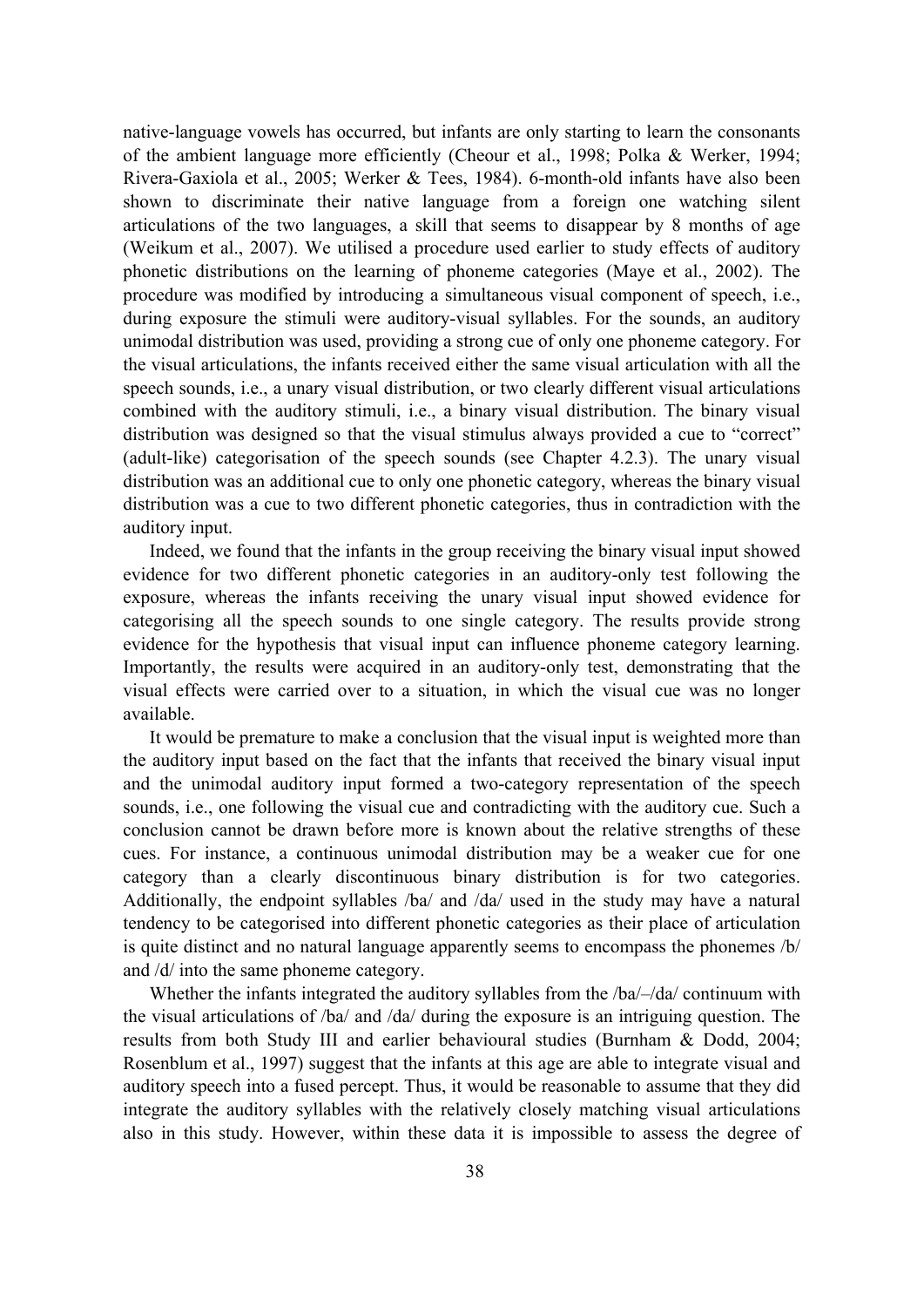integration. It is important to note that two distinct-enough visual stimuli may *per se* be enough to provide the infants a cue to two distinct categories. In fact, it may be enough if the infants learn to associate the first half of the speech sounds with one visual stimulus and the other half of the speech sounds with another visual stimulus. This way, learning to associate different sets of speech sounds with different visual stimuli may already provide a cue to two distinct categories that is strong enough to overcome the conflicting auditory one-category cue. Additionally, the visual stimulus may provide advance information about the upcoming auditory event, thus contributing to the resulting auditory percept. Indeed, it would be interesting to test whether a picture of a cat displayed with the first half of the speech sounds and a picture of a dog with the second half would work as well as the visual articulations. However, regardless of whether such visual non-speech stimuli would or would not work, it is still possible that in our study the infants were integrating the visual and auditory speech components. The prospective integration may also have facilitated the categorisation or strengthened the visual categorisation cue.

It is also possible that the infants had already learned the /ba/–/da/ contrast from the bimodal auditory distribution present in the ambient language during the first post-natal months. Such an existing category would likely form a natural bias toward perceiving the two-category representation of the speech sounds. According to this interpretation, an auditory-visual one-category cue was necessary to overcome the natural bias toward two categories, whereas the auditory one-category cue combined with the visual two-category cue was too conflicting or weak, and thus the existing two-category representation remained valid.

### **7.4 Future directions**

The results of Study I combined with those of other recent studies (Cunillera et al., 2006; Sanders et al., 2002) suggest that the N400 as well as the corresponding magnetic response N400m reflect transitional probabilities between syllables in adults. This effect has also been reported for non-linguistic tokens (Abla et al., 2008). Our study was the first to assess syllables isolated from each other by short silent intervals, thus providing more robust brain responses. However, our study lacked a behavioural measure of learning. The level of learning has been shown to correlate notably with the ERP characteristics (Abla et al., 2008; Sanders et al., 2002). Consequently, a behavioural test combined with our approach of using silent intervals between successive tokens would be important in order to acquire a more comprehensive view of the N400 in relation to statistical learning. Additionally, our results showed that adults can learn transitional probabilities between syllables even while engaged in a simple task, while an earlier study suggested that the learning is very restricted at least under a demanding task (Toro et al., 2005). Further research combining brain and behavioural tests is needed to assess the extent of learning under tasks that require different levels of attention.

Investigating statistical language learning in neonates, the results of Studies IIa and IIb suggest that neonates can learn transitional probabilities between consecutive syllables during active sleep. Furthermore, a recent study suggests that neonates can learn simple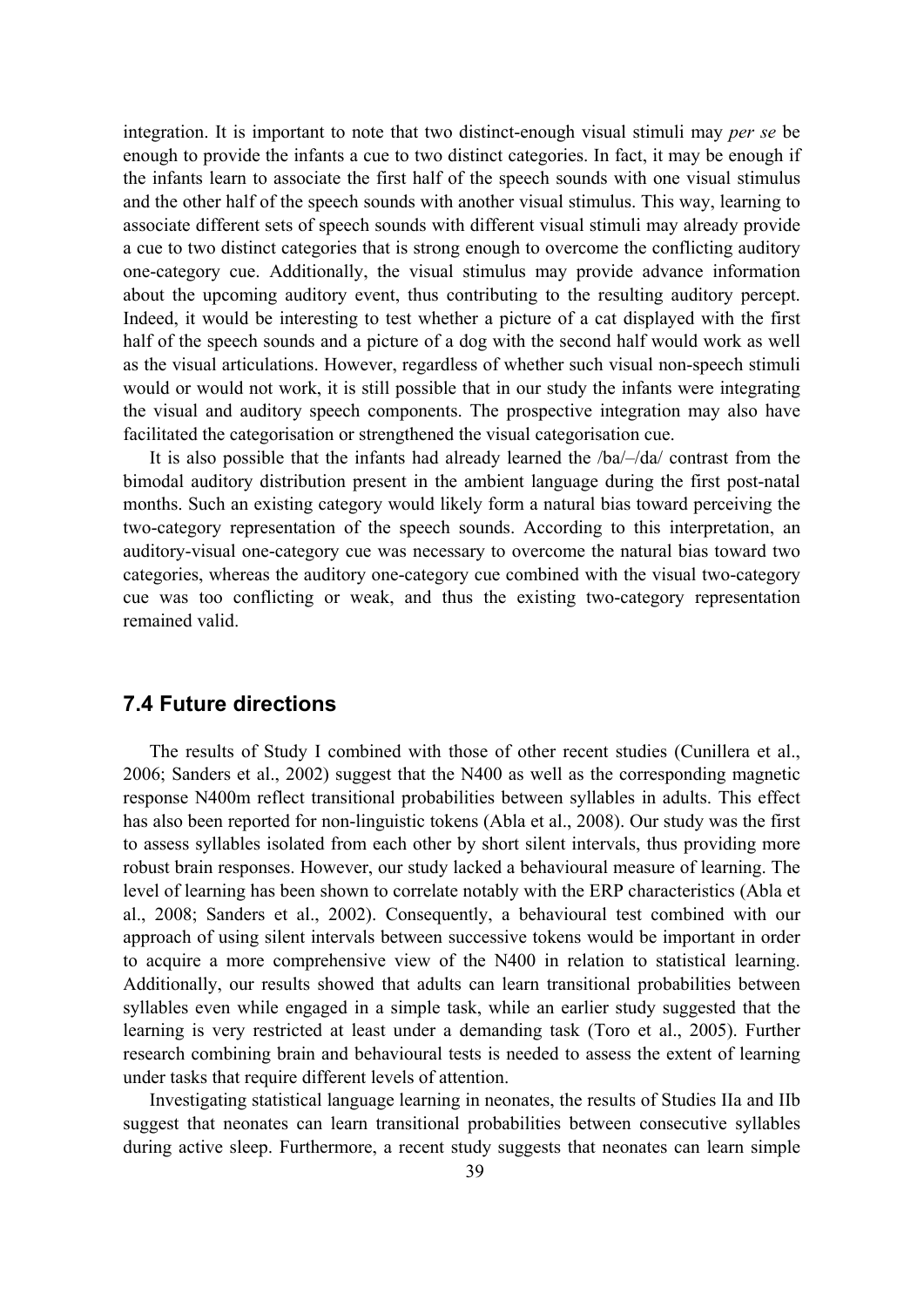rules embedded in speech (Gervain et al., 2008). As these were among the first studies to investigate complex learning processes in neonates, the stimulus regularities employed were relatively restricted. In the future, more complex rules and statistics should be used to test the boundaries of neonatal learning skills. Also, non-linguistic studies will provide information concerning the language-specificity of these skills. Thus far, research has concentrated on the availability of skills to learn different aspects of the sensory input, and we are still far from drawing conclusions about the practical applications of these skills. However, this will be an important direction toward which the research ultimately needs to move. Only when we know how infants employ different learning strategies, can we efficiently utilise our knowledge of the availability of these skills in an individual infant to estimate the state of that infant's development and, when necessary, intervene with remediation.

In Study III, we found that 5-month-old infants are able to integrate auditory and visual syllables into a fused percept. In the future, even younger infants should be studied. Recently, Bristow and others (Bristow et al., 2009) studied the formation of cross-modal phoneme representations in 2.5-month-old infants. However, their results did not provide information about the actual integration between auditory and visual modalities. To test for the actual integration at this age, the design proposed in Study III could be used, assuming that the auditory-visual mismatch response could be recorded this early in development. We observed the mismatch response for the misfit combination stimulus (VbAg) in 5-month-old infants. If the response was found in even younger infants, it would suggest that the permissible phoneme sequences are learned very early in development, or that the combined percept by its nature elicits a mismatch response unlike the "more natural" fused percept.

Finally, in Study IV we showed that visual speech can influence the learning of phoneme categories. To widen the scope of our results, a study using our research design, but replacing the visual articulations with non-linguistic visual stimuli should be conducted. This would shed light upon the role of visual speech in the learning, i.e., whether visual speech is given a special role, or if any clear and attractive visual cue can influence the learning in a similar fashion. A challenge for the future is to investigate whether infants actually use visual cues for learning, or whether visual cues are only used under special circumstances. Studying blind infants, completely deprived of these cues, could provide information about alternative learning strategies and the overall importance of visual speech in language development. Additionally, using natural phonetic continua present in a natural language non-native to the infant could erase the bias of previous learning experiences while still keeping the stimuli natural.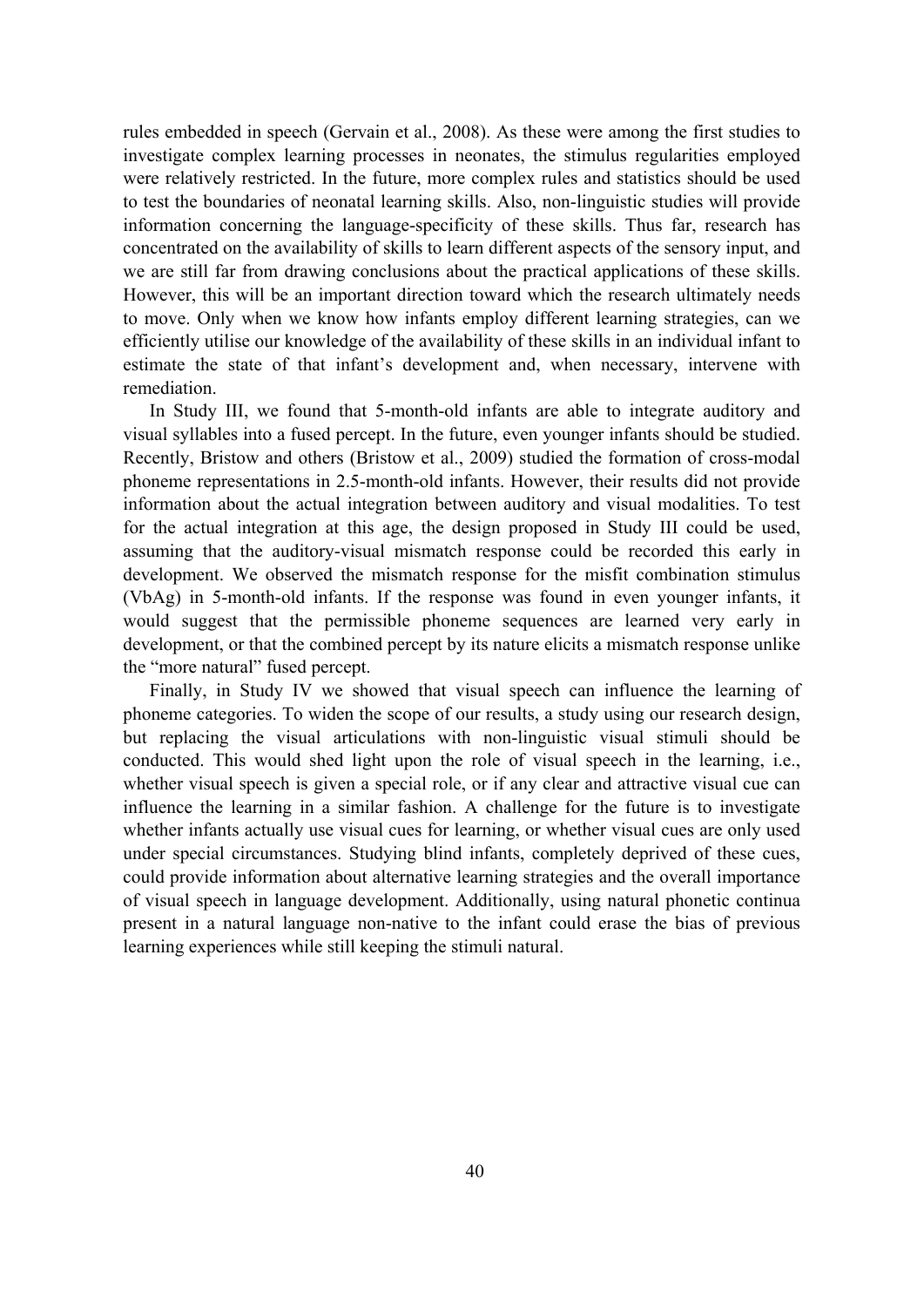### **8 Conclusions**

The main focus of the presented studies was on language learning in early infancy. With a novel paradigm, we found that the statistical properties of syllables embedded in a continuous stream modulate the N1m and N400m ERP components in adults. Similarly, the statistical properties modulated the neonatal ERP components, showing for the first time that neonates can extract such information, store it to long-term memory, and use it to perceive continuous speech.

We also found that even 5-month-old infants integrate auditory and visual syllables that result in a permissible percept in the ambient language. Additionally, the infants noticed a mismatch between the auditory and visual components of a stimulus that was not permissible in the ambient language and in adults results into an unnatural combined percept. Furthermore, we found evidence that visual input can influence learning of phoneme categories in 6-month-old infants.

Together, these results show that newborn infants have powerful computational capabilities for extracting statistical properties from speech. Additionally, the visual component of speech can be utilised efficiently early in development. Further research is needed to assess the role of these learning strategies in normal and atypical language development.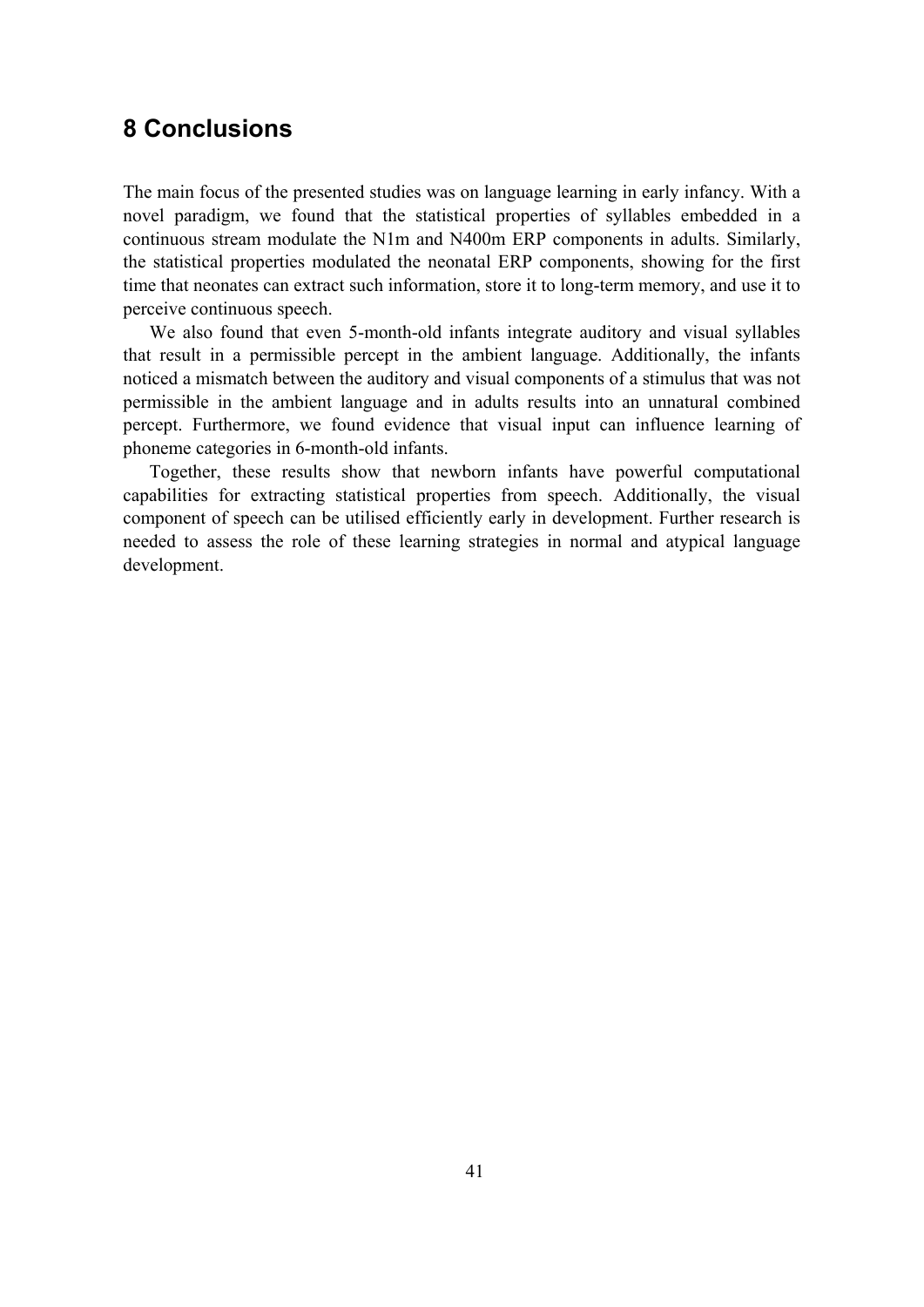### **9 Acknowledgements**

First and foremost I wish to thank my supervisor Dr. Minna Huotilainen for her support, trust, and belief. Minna introduced me to the field of developmental cognitive neuroscience and guided me through the long process leading to this dissertation. I also wish to thank my other supervisor in Helsinki, Professor Vineta Fellman. Her extensive experience in neonatology made the neonatal experiments in Helsinki possible.

I owe special thanks to my supervisors and mentors in London, Professors Gergely Csibra and Richard N. Aslin. Gergo gave me more support than I ever expected to receive as an inexperienced one-year visitor in the lab. I respect his kindness as well as his enormous knowledge in infants' cognition. Collaborating with Dick was a great pleasure as well. I was truly lucky to receive support and guidance from such a great personality within the field of language development research.

I am grateful to Professor Risto Näätänen, who made it possible for me to start working at the Cognitive Brain Research Unit and who has always supported me, when needed. I also wish to thank my other collaborators and co-authors: Professor Paavo Alku was a great help as well as a source of knowledge with the acoustic issues of my research. Additionally, Dr. Elena Kushnerenko, a resourceful scientist as well as a warm-hearted person, invited me to collaborate with her, leading to one of the publications included in this dissertation.

I am grateful to the members of my doctoral follow-up team, Professors Kimmo Alho and Sture Andersson as well as the late Professor Lennart von Wendt for their positive attitude toward my project. I also wish to thank the director of the Pediatric Graduate School, Professor Markku Heikinheimo, for his support. Additionally, Paula Paqvalin from the faculty office has been a great help with the practicalities regarding the official procedures.

I wish to thank all the people who have otherwise contributed to this project. In addition to the names above, I owe special thanks to Tarja Ilkka, our research nurse who conducted all the neonatal recordings succeeding in the very challenging task of recording good data while also keeping the babies happy. I also wish to thank Professor Teija Kujala, Dr. Mari Tervaniemi, Eino Partanen, Maria Mittag, and all my other colleagues at the Cognitive Brain Research Unit for their support and friendship. Equally, I would like to thank Professor Mark Johnson, Dr. Atsushi Senju, Dr. Hanife Halit, Sarah Lloyd-Fox, Jane Singer, Tamsin Osborne, Agnes Volein, Leslie Tucker, as well as other colleagues at the Centre for Brain and Cognitive Development for all their support and friendship. I owe special thanks to Leah Kaminsky, who helped with the language check of an earlier version of this dissertation.

I am grateful to the reviewers of this dissertation, Professors Heikki Lyytinen and Núria Sebastián Gallés. Additionally, I wish to thank Professor Patricia K. Kuhl for accepting to act as my opponent in the public examination of this work.

Finally, I want to thank the institutions that have given financial support to this work: Jenny and Antti Wihuri foundation, Signe and Ane Gyllenberg foundation, Finnish Cultural Foundation, Academy of Finland, and the Graduate School "Functional Research in Medicine."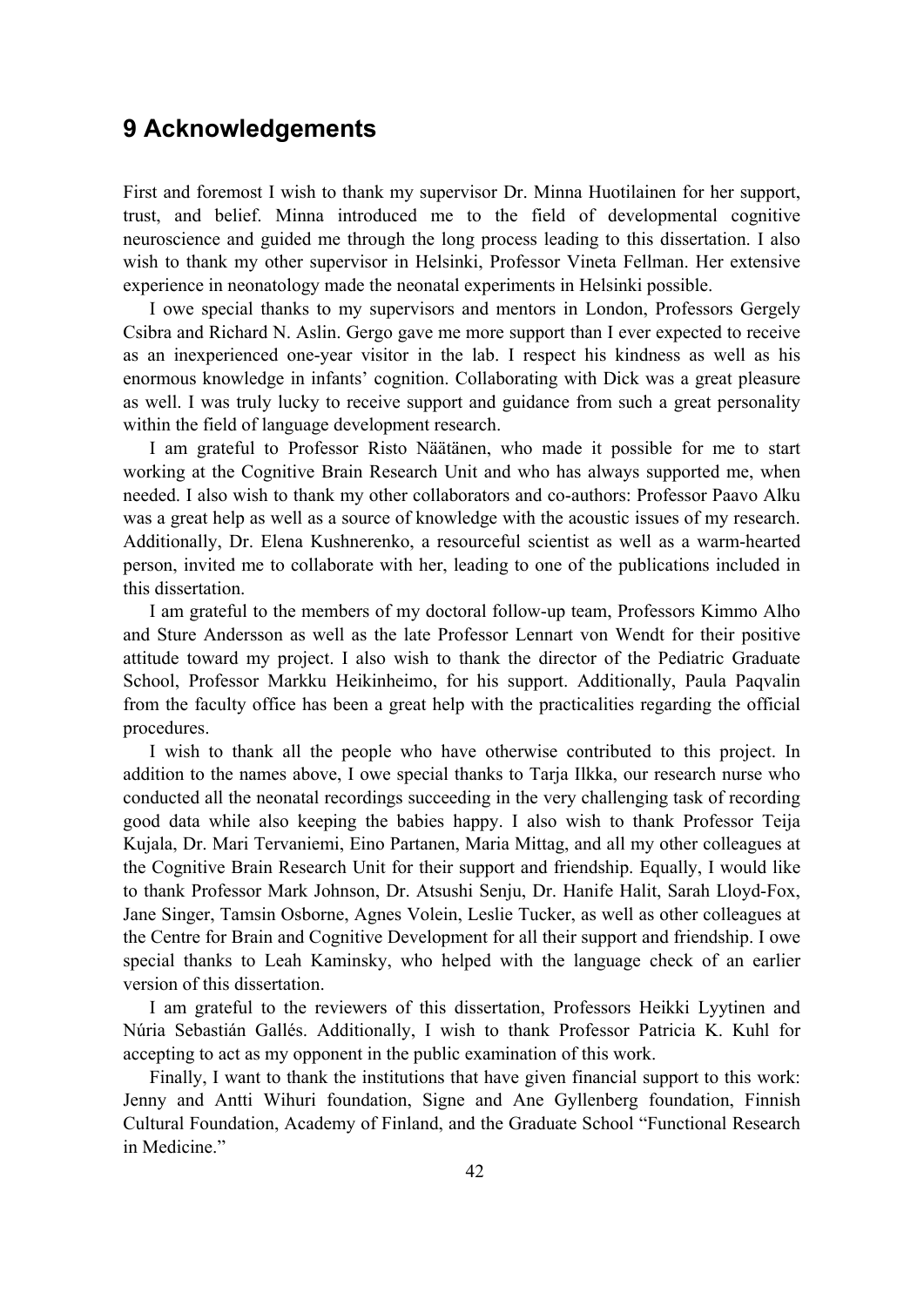### **10 References**

- Abla, D., Katahira, K., & Okanoya, K. (2008). On-line assessment of statistical learning by event-related potentials. *Journal of Cognitive Neuroscience, 20*(6), 952-964.
- Alho, K., Sainio, K., Sajaniemi, N., Reinikainen, K., & Näätänen, R. (1990). Event-related brain potential of human newborns to pitch change of an acoustic stimulus. *Electroencephalography and Clinical Neurophysiology, 77*(2), 151-155.
- Alku, P., Tiitinen, H., & Näätänen, R. (1999). A method for generating natural-sounding speech stimuli for cognitive brain research. *Clinical Neurophysiology, 110*(8), 1329- 1333.
- Amiel-Tison, C. (1995). Clinical assessment of the infant nervous system. In M. I. Levene, & R. J. Lilford (Eds.), *Fetal and neonatal neurology and neurosurgery* (Second ed., pp. 83-104). London: Churchill Livingstone.
- Amiel-Tison, C. (2002). Update of the amiel-tison neurologic assessment for the term neonate or at 40 weeks corrected age. *Pediatric Neurology, 27*(3), 196-212.
- Aslin, R. N., Saffran, J. R., & Newport, E. L. (1998). Computation of conditional probability statistics by 8-month-old infants. *Psychological Science, 9*(4), 321-324.
- Best, C. T., & Jones, C. (1998). Stimulus-alternation preference procedure to test infant speech discrimination. *Infant Behavior and Development, 21*, 295-295.
- Bosch, L., & Sebastián Gallés, N. (1997). Native-language recognition abilities in 4 month-old infants from monolingual and bilingual environments. *Cognition, 65*(1), 33-69.
- Boysson-Bardies, B., & Vihman, M. M. (1991). Adaptation to language: Evidence from babbling and first words in four languages. *Language, 67*(2), 297-319.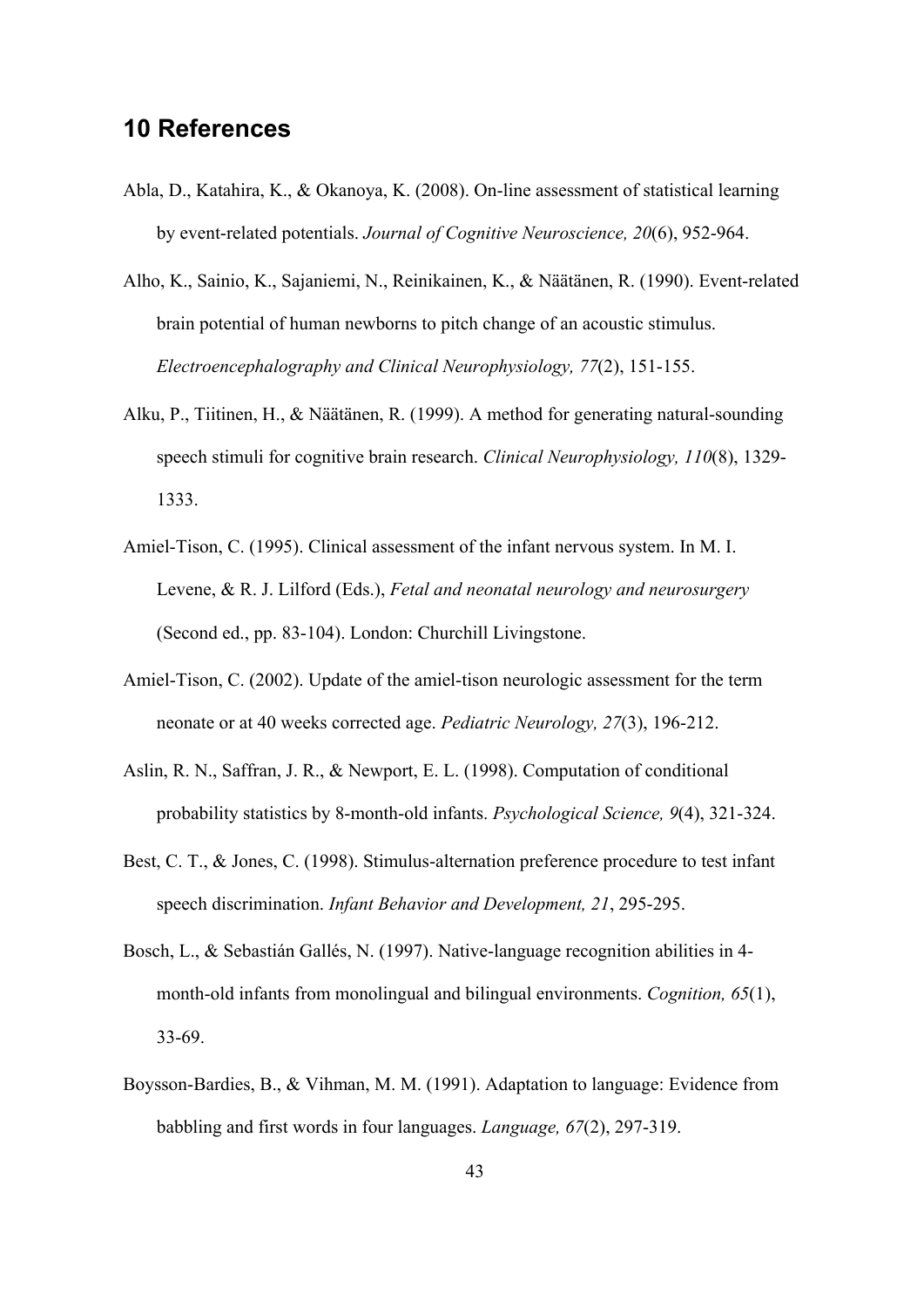- Brazelton, T. B., & Nugent, J. K. (1995). *The neonatal behavioral assessment scale*. Cambridge, MA: Mac Keith Press.
- Bristow, D., Dehaene-Lambertz, G., Mattout, J., Soares, C., Gliga, T., Baillet, S., & Mangin, J. (2009). Hearing faces: How the infant brain matches the face it sees with the speech it hears. *Journal of Cognitive Neuroscience, 21*(5), 905-921.
- Burnham, D., & Dodd, B. (2004). Auditory-visual speech integration by prelinguistic infants: Perception of an emergent consonant in the McGurk effect. *Developmental Psychobiology, 45*(4), 204-220.
- Carral, V., Huotilainen, M., Ruusuvirta, T., Fellman, V., Näätänen, R., & Escera, C. (2005). A kind of auditory 'primitive intelligence' already present at birth. *The European Journal of Neuroscience, 21*(11), 3201-3204.
- Ceponiene, R., Cheour, M., & Näätänen, R. (1998). Interstimulus interval and auditory event-related potentials in children: Evidence for multiple generators. *Electroencephalography and Clinical Neurophysiology, 108*(4), 345-354.
- Chambers, K. E., Onishi, K. H., & Fisher, C. (2003). Infants learn phonotactic regularities from brief auditory experience. *Cognition, 87*(2), B69-B77.
- Cheour, M., Ceponiene, R., Lehtokoski, A., Luuk, A., Allik, J., Alho, K., & Näätänen, R. (1998). Development of language-specific phoneme representations in the infant brain. *Nature Neuroscience, 1*(5), 351-353.
- Cohen, D., Cuffin, B. N., Yunokuchi, K., Maniewski, R., Purcell, C., Cosgrove, G. R., Ives, J., Kennedy, J. G., & Schomer, D. L. (1990). MEG versus EEG localization test using implanted sources in the human brain. *Annals of Neurology, 28*(6), 811-817.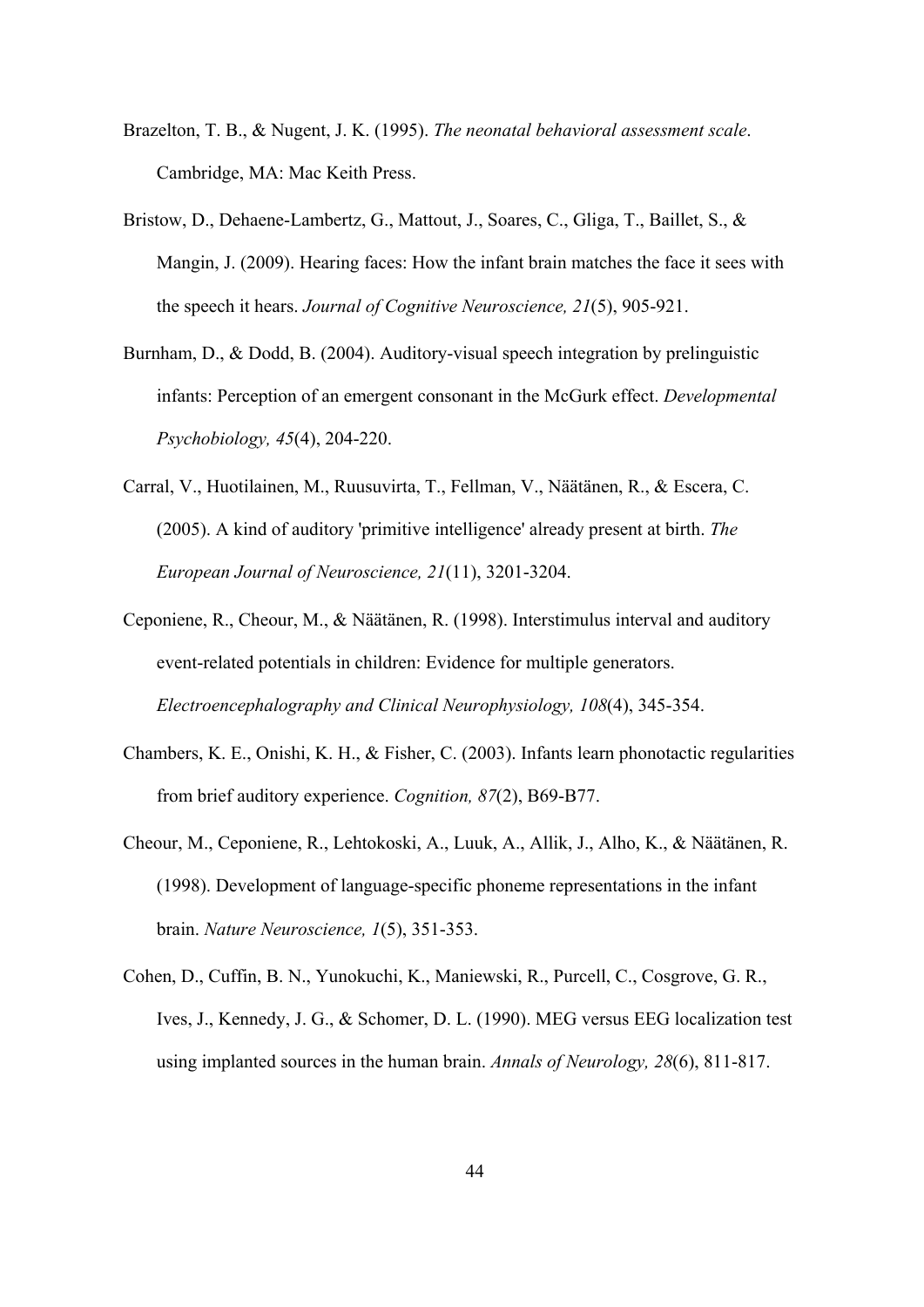- Cooper, R. P., & Aslin, R. N. (1990). Preference for infant-directed speech in the first month after birth. *Child Development, 61*(5), 1584-1595.
- Csibra, G., Davis, G., Spratling, M. W., & Johnson, M. H. (2000). Gamma oscillations and object processing in the infant brain. *Science, 290*(5496), 1582-1585.
- Cunillera, T., Toro, J. M., Sebastián Gallés, N., & Rodriguez-Fornells, A. (2006). The effects of stress and statistical cues on continuous speech segmentation: An eventrelated brain potential study. *Brain Research, 1123*(1), 168-178.
- DeBoer, T., Scott, L. S., & Nelson, C. A. (2005). ERPs in developmental populations. In T. C. Handy (Ed.), *Event-related potentials: A methods handbook* (pp. 263-297). Cambridge, MA: MIT Press.
- Dehaene-Lambertz, G. (1994). Speed and cerebral correlates of syllable discrimination in infants. *Nature, 370*(6487), 292.
- Dehaene-Lambertz, G. (2000). Cerebral specialization for speech and non-speech stimuli in infants. *Journal of Cognitive Neuroscience, 12*(3), 449-460.
- Dehaene-Lambertz, G., & Baillet, S. (1998). A phonological representation in the infant brain. *Neuroreport, 9*(8), 1885-1888.
- Dehaene-Lambertz, G., & Pena, M. (2001). Electrophysiological evidence for automatic phonetic processing in neonates. *Neuroreport, 12*(14), 3155-3158.
- Desjardins, R. N., & Werker, J. F. (2004). Is the integration of heard and seen speech mandatory for infants? *Developmental Psychobiology, 45*(4), 187-203.
- Draganova, R., Eswaran, H., Murphy, P., Huotilainen, M., Lowery, C., & Preissl, H. (2005). Sound frequency change detection in fetuses and newborns, a magnetoencephalographic study. *NeuroImage, 28*(2), 354-361.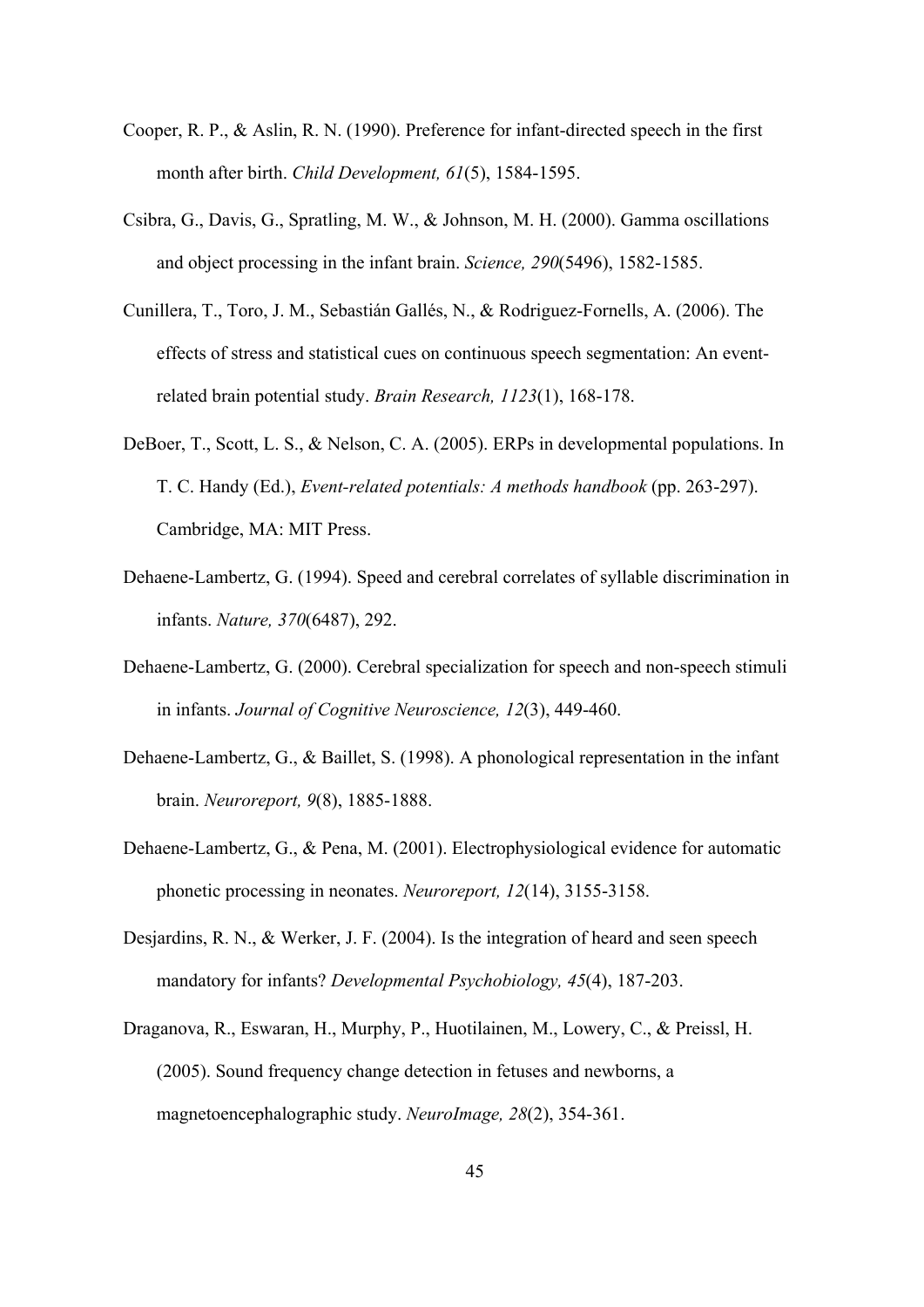- Draganova, R., Eswaran, H., Murphy, P., Lowery, C., & Preissl, H. (2007). Serial magnetoencephalographic study of fetal and newborn auditory discriminative evoked responses. *Early Human Development, 83*(3), 199-207.
- Dror, R. O., Willsky, A. S., & Adelson, E. H. (2004). Statistical characterization of realworld illumination. *Journal of Vision, 4*(9), 821-837.
- Eimas, P. D., Siqueland, E. R., Jusczyk, P., & Vigorito, J. (1971). Speech perception in infants. *Science, 171*(3968), 303-306.
- Fernald, A. (1985). Four-month-old infants prefer to listen to motherese. *Infant Behavior and Development, 8*(2), 181.
- Fiser, J., & Aslin, R. N. (2002). Statistical learning of new visual feature combinations by infants. *Proceedings of the National Academy of Sciences of the United States of America, 99*(24), 15822-15826.
- Gervain, J., Macagno, F., Cogoi, S., Pena, M., & Mehler, J. (2008). The neonate brain detects speech structure. *Proceedings of the National Academy of Sciences of the United States of America, 105*(37), 14222-14227.
- Gomez, R. L. (2002). Variability and detection of invariant structure. *Psychological Science, 13*(5), 431-436.
- Green, K. P., & Kuhl, P. K. (1989). The role of visual information in the processing of place and manner features in speech perception. *Perception and Psychophysics, 45*(1), 34-42.
- Grigg-Damberger, M., Gozal, D., Marcus, C. L., Quan, S. F., Rosen, C. L., Chervin, R. D., Wise, M., Picchietti, D. L., Sheldon, S. H., & Iber, C. (2007). The visual scoring of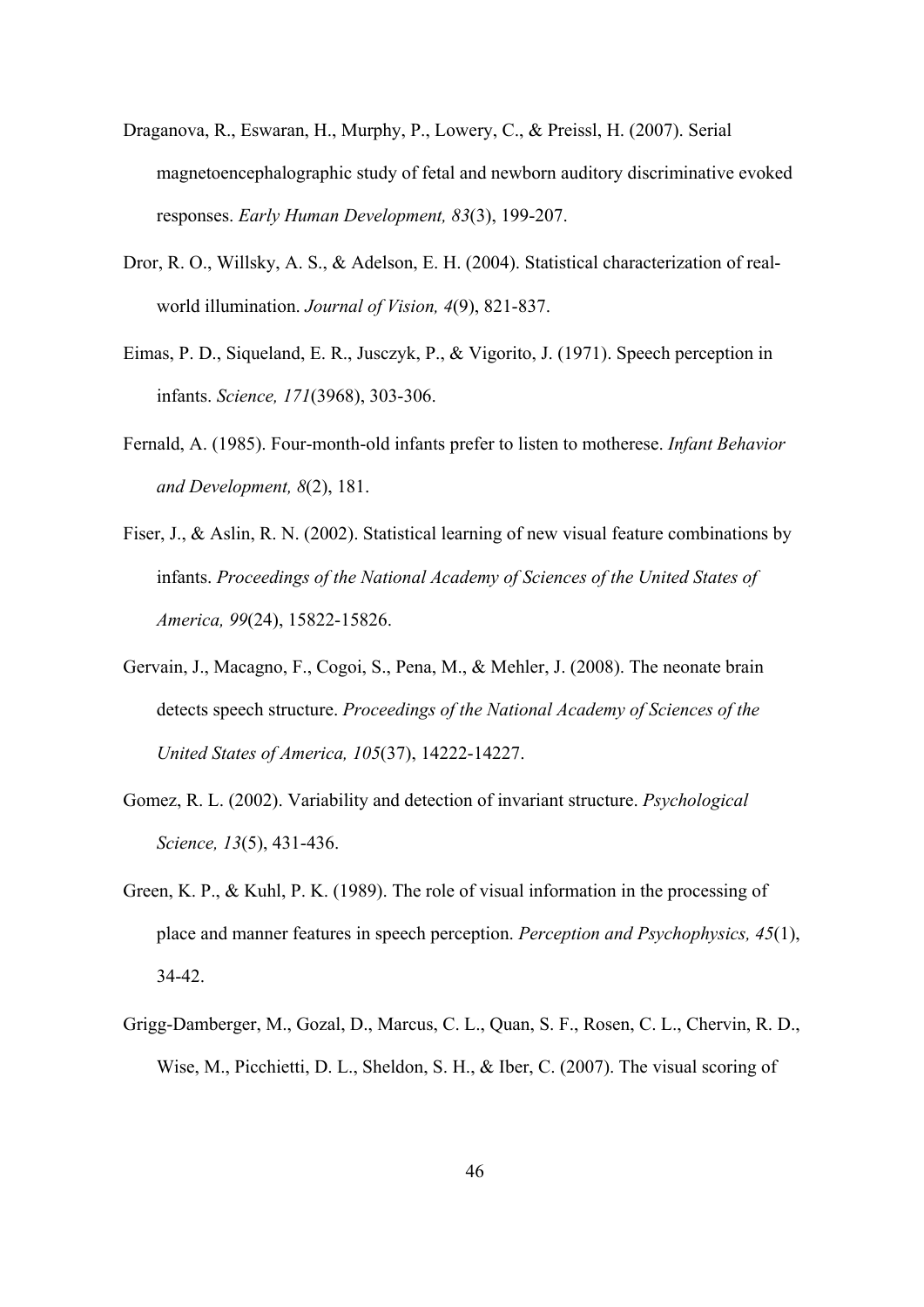sleep and arousal in infants and children. *Journal of Clinical Sleep Medicine, 3*(2), 201-240.

- Grossmann, T., Johnson, M. H., Farroni, T., & Csibra, G. (2007). Social perception in the infant brain: Gamma oscillatory activity in response to eye gaze. *Social Cognitive and Affective Neuroscience, 2*(4), 284-291.
- Hauser, M. D., Chomsky, N., & Fitch, W. T. (2002). The faculty of language: What is it, who has it, and how did it evolve? *Science, 298*(5598), 1569-1579.
- He, C., Hotson, L., & Trainor, L. J. (2007). Mismatch responses to pitch changes in early infancy. *Journal of Cognitive Neuroscience, 19*(5), 878-892.
- He, C., Hotson, L., & Trainor, L. J. (2009). Development of infant mismatch responses to auditory pattern changes between 2 and 4 months old. *European Journal of Neuroscience, 29*(4), 861-867.
- Huotilainen, M., Kujala, A., Hotakainen, M., Parkkonen, L., Taulu, S., Simola, J., Nenonen, J., Karjalainen, M., & Näätänen, R. (2005). Short-term memory functions of the human fetus recorded with magnetoencephalography. *Neuroreport, 16*(1), 81- 84.
- Huotilainen, M., Kujala, A., Hotakainen, M., Shestakova, A., Kushnerenko, E., Parkkonen, L., Fellman, V., & Näätänen, R. (2003). Auditory magnetic responses of healthy newborns. *Neuroreport, 14*(14), 1871-1875.
- Huotilainen, M., Winkler, I., Alho, K., Escera, C., Virtanen, J., Ilmoniemi, R. J., Jääskeläinen, I. P., Pekkonen, E., & Näätänen, R. (1998). Combined mapping of human auditory EEG and MEG responses. *Electroencephalography and Clinical Neurophysiology, 108*(4), 370-379.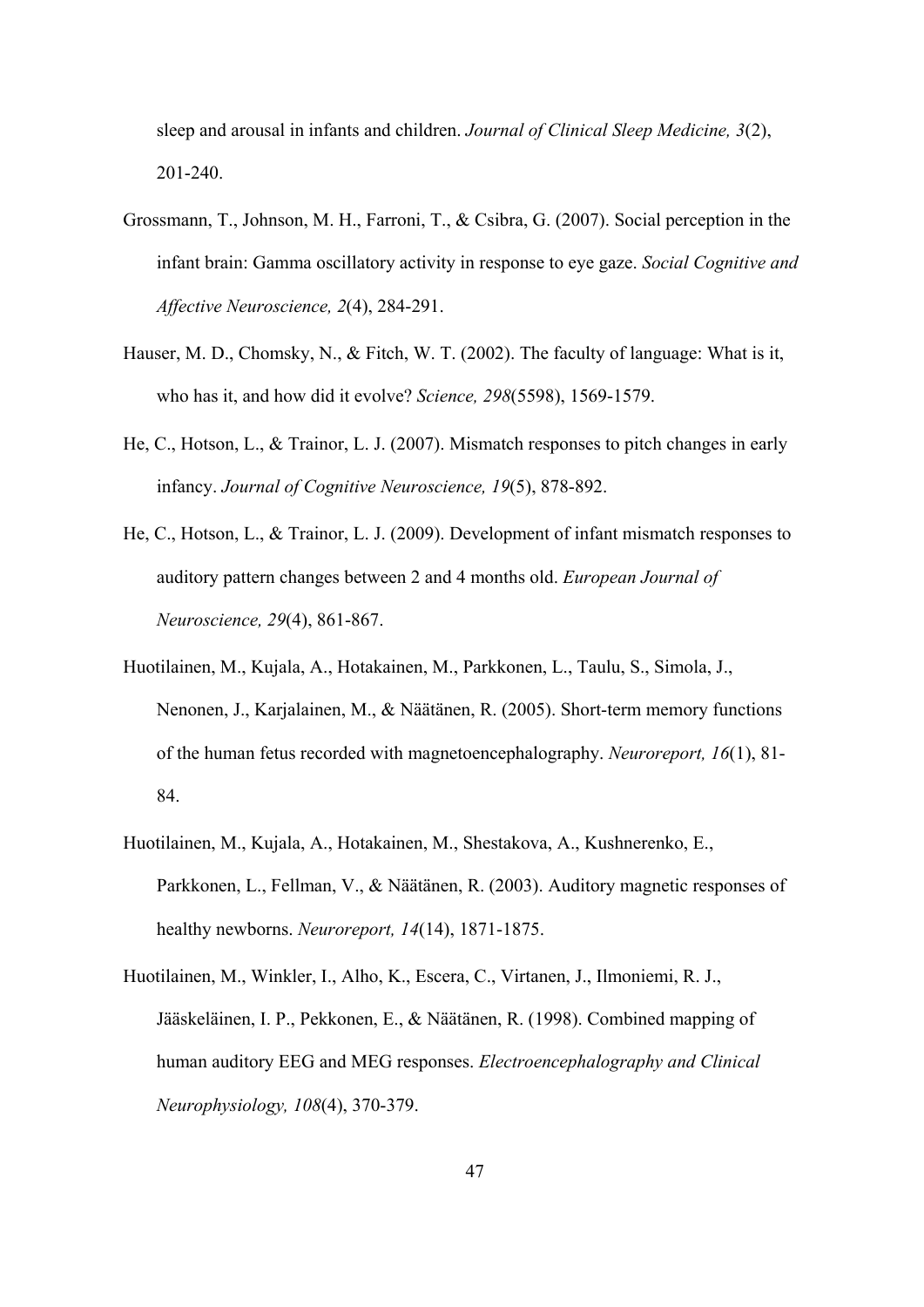Jusczyk, P. W. (1997). *The discover of spoken language*. Cambridge, MA: MIT Press.

- Jusczyk, P. W. (1999). How infants begin to extract words from speech. *Trends in Cognitive Sciences, 3*(9), 323-328.
- Jusczyk, P. W., & Aslin, R. N. (1995). Infants' detection of the sound patterns of words in fluent speech. *Cognitive Psychology, 29*(1), 1-23.
- Jusczyk, P. W., Friederici, A. D., Wessels, J., Svenkerud, V. Y., & Jusczyk, A. M. (1993). Infants' sensitivity to the sound patterns of native language words. *Journal of Memory and Language, 32*(3), 402-420.
- Jusczyk, P. W., Houston, D. M., & Newsome, M. (1999). The beginnings of word segmentation in english-learning infants. *Cognitive Psychology, 39*(3-4), 159-207.
- Kemler Nelson, D. G., Jusczyk, P. W., Mandel, D. R., Myers, J., Turk, A., & Gerken, L. (1995). The head-turn preference procedure for testing auditory perception. *Infant Behavior and Development, 18*(1), 111-116.
- Kirkham, N. Z., Slemmer, J. A., & Johnson, S. P. (2002). Visual statistical learning in infancy: Evidence for a domain general learning mechanism. *Cognition, 83*(2), B35- 42.
- Ko, D. Y., Kufta, C., Scaffidi, D., & Sato, S. (1998). Source localization determined by magnetoencephalography and electroencephalography in temporal lobe epilepsy: Comparison with electrocorticography: Technical case report. *Neurosurgery, 42*(2), 414-421.
- Korzyukov, O., Alho, K., Kujala, A., Gumenyuk, V., Ilmoniemi, R. J., Virtanen, J., Kropotov, J., & Näätänen, R. (1999). Electromagnetic responses of the human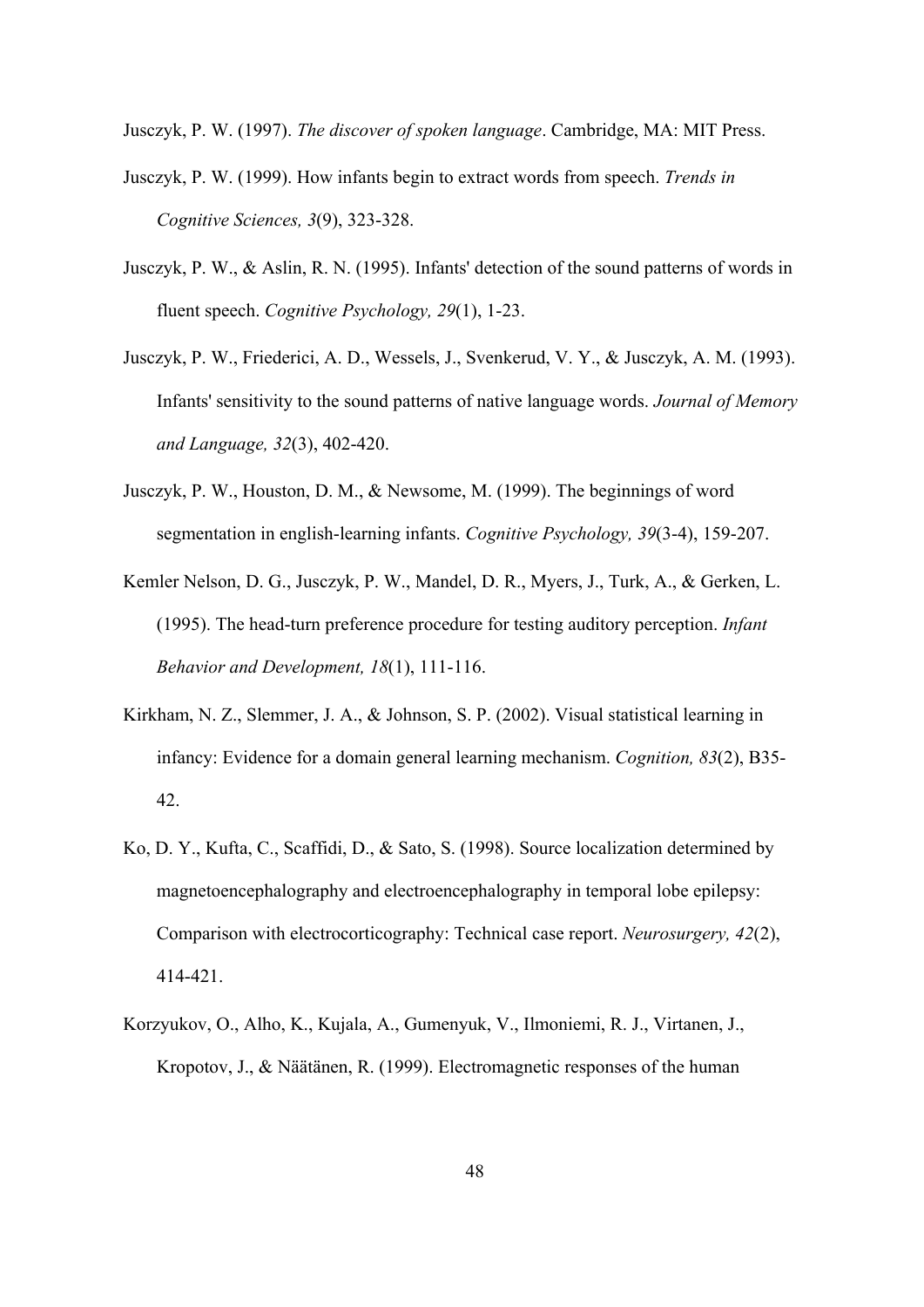auditory cortex generated by sensory-memory based processing of tone-frequency changes. *Neuroscience Letters, 276*(3), 169-172.

- Kuhl, P. K. (1979). Speech perception in early infancy: Perceptual constancy for spectrally dissimilar vowel categories. *The Journal of the Acoustical Society of America, 66*(6), 1668-1679.
- Kuhl, P. K. (2004). Early language acquisition: Cracking the speech code. *Nature Reviews Neuroscience, 5*(11), 831-843.
- Kuhl, P. K., & Meltzoff, A. N. (1982). The bimodal perception of speech in infancy. *Science, 218*(4577), 1138-1141.
- Kuhl, P. K., Williams, K. A., Lacerda, F., Stevens, K. N., & Lindblom, B. (1992). Linguistic experience alters phonetic perception in infants by 6 months of age. *Science, 255*(5044), 606-608.
- Kurtzberg, D. (1984). Differential maturation of cortical auditory evoked potentials to speech sounds in normal fullterm and very low-birthweight infants. *Developmental Medicine and Child Neurology, 26*(4), 466.
- Kushnerenko, E. (2001). Event-related potential correlates of sound duration: Similar pattern from birth to adulthood. *Neuroreport, 12*(17), 3777.
- Kushnerenko, E., Ceponiene, R., Balan, P., Fellman, V., Huotilainen, M., & Näätänen, R. (2002a). Maturation of the auditory change detection response in infants: A longitudinal ERP study. *Neuroreport, 13*(15), 1843-1848.
- Kushnerenko, E., Ceponiene, R., Balan, P., Fellman, V., Huotilainen, M., & Näätänen, R. (2002b). Maturation of the auditory event-related potentials during the first year of life. *Neuroreport, 13*(1), 47-51.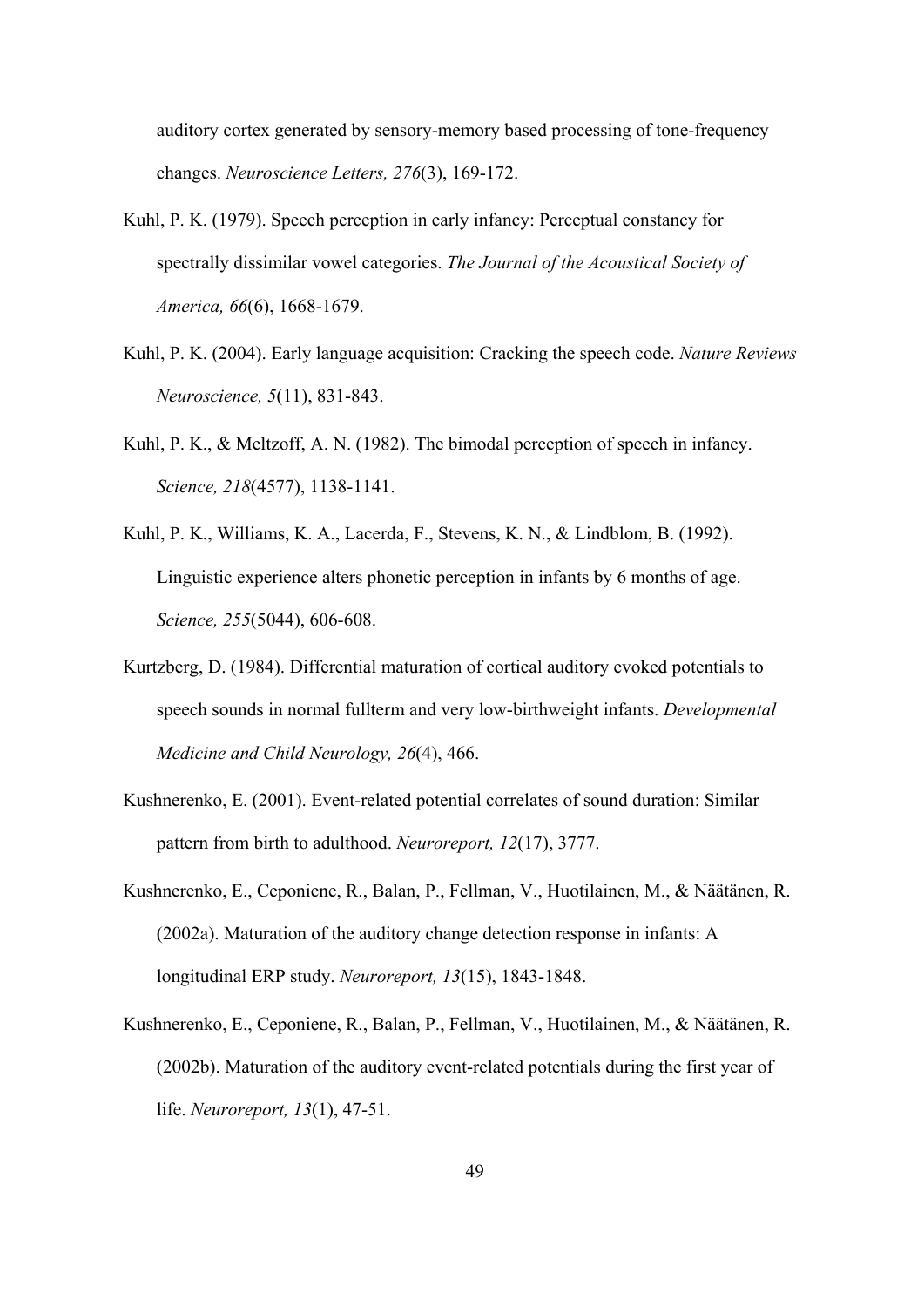- Kutas, M., & Hillyard, S. A. (1980). Reading senseless sentences: Brain potentials reflect semantic incongruity. *Science, 207*(4427), 203-205.
- Kutas, M., & Hillyard, S. A. (1983). Event-related brain potentials to grammatical errors and semantic anomalies. *Memory and Cognition, 11*(5), 539-550.
- Kutas, M., & Hillyard, S. A. (1984). Brain potentials during reading reflect word expectancy and semantic association. *Nature, 307*(5947), 161-163.
- Kutas, M., van Petten, C., & Besson, M. (1988). Event-related potential asymmetries during the reading of sentences. *Electroencephalography and Clinical Neurophysiology, 69*(3), 218-233.
- Kutas, M., van Petten, C. K., & Kluender, R. (2006). Psycholinguistics electrified II. In M. J. Traxler, & M. A. Gernsbacher (Eds.), *Handbook of psycholinguistics* (Second ed., pp. 659-724). Netherlands: Academic Press.
- Leppänen, P. H. T., Guttorm, T. K., Pihko, E., Takkinen, S., Eklund, K. M., & Lyytinen, H. (2004). Maturational effects on newborn ERPs measured in the mismatch negativity paradigm. *Experimental Neurology, 190*(Supplement 1), 91-101.
- Liu, A. K., Dale, A. M., & Belliveau, J. W. (2002). Monte carlo simulation studies of EEG and MEG localization accuracy. *Human Brain Mapping, 16*(1), 47-62.
- Marcus, G. F., Vijayan, S., Bandi Rao, S., & Vishton, P. M. (1999). Rule learning by seven-month-old infants. *Science, 283*(5398), 77-80.
- Massaro, D. W. (1984). Children's perception of visual and auditory speech. *Child Development, 55*(5), 1777-1788.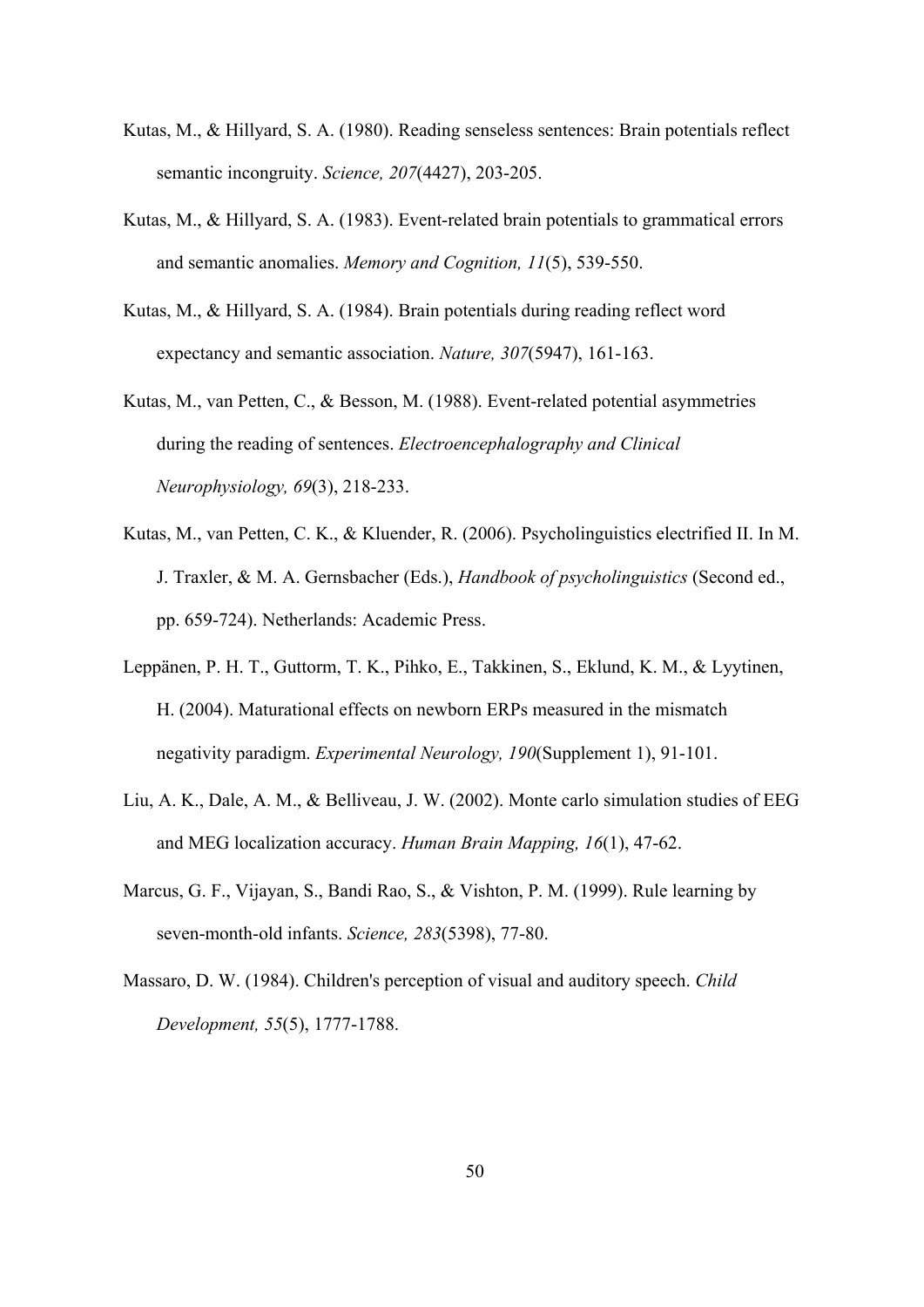- Mattys, S. L., Jusczyk, P. W., Luce, P. A., & Morgan, J. L. (1999). Phonotactic and prosodic effects on word segmentation in infants. *Cognitive Psychology, 38*(4), 465- 494.
- Maye, J., Weiss, D. J., & Aslin, R. N. (2008). Statistical phonetic learning in infants: Facilitation and feature generalization. *Developmental Science, 11*(1), 122-134.
- Maye, J., Werker, J. F., & Gerken, L. (2002). Infant sensitivity to distributional information can affect phonetic discrimination. *Cognition, 82*(3), B101-B111.
- McGurk, H., & MacDonald, J. (1976). Hearing lips and seeing voices. *Nature, 264*(5588), 746-748.
- Molfese, D. L. (1985). Electrophysiological indices of auditory discrimination in newborn infants: The bases for predicting later language development? *Infant Behavior and Development, 8*(2), 197.
- Morgan, J. L., & Saffran, J. R. (1995). Emerging integration of sequential and suprasegmental information in preverbal speech segmentation. *Child Development, 66*, 911-936.
- Myers, J., Jusczyk, P. W., Nelson, D. G. K., Charles-Luce, J., Woodward, A. L., & Hirsh-Pasek, K. (1996). Infants' sensitivity to word boundaries in fluent speech. *Journal of Child Language, 23*(1), 1-30.
- Näätänen, R. (1992). *Attention and brain function*. Hillsdale, NJ: Lawrence Erlbaum Associates.
- Näätänen, R., Gaillard, A. W., & Mantysalo, S. (1978). Early selective-attention effect on evoked potential reinterpreted. *Acta Psychologica, 42*(4), 313-329.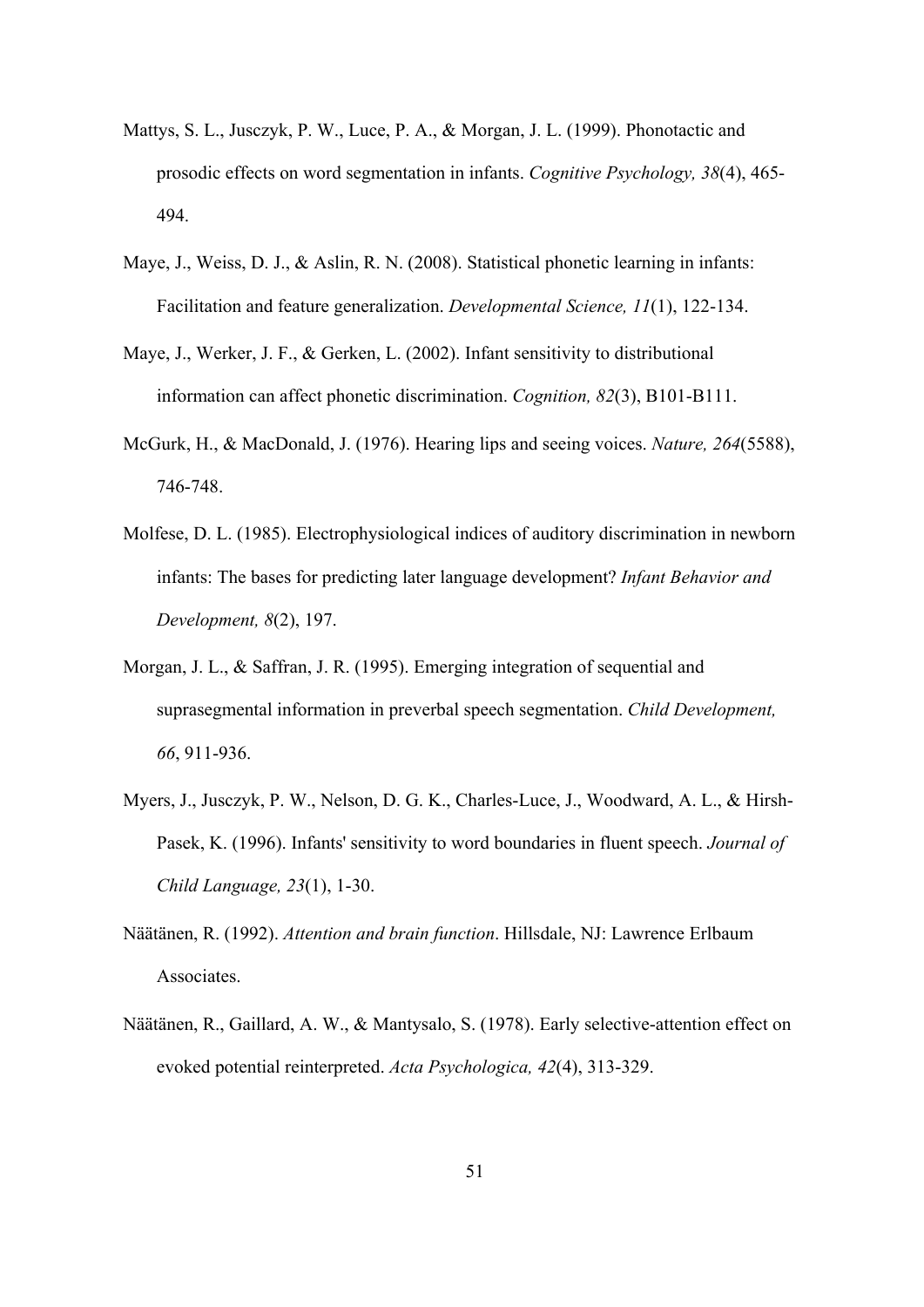- Näätänen, R., & Picton, T. (1987). The N1 wave of the human electric and magnetic response to sound: A review and an analysis of the component structure. *Psychophysiology, 24*(4), 375-425.
- Näätänen, R., Tervaniemi, M., Sussman, E., Paavilainen, P., & Winkler, I. (2001). "Primitive intelligence" in the auditory cortex. *Trends in Neurosciences, 24*(5), 283- 288.
- Nazzi, T., Bertoncini, J., & Mehler, J. (1998). Language discrimination by newborns: Toward an understanding of the role of rhythm. *Journal of Experimental Psychology: Human Perception and Performance, 24*(3), 756-766.
- Nazzi, T., Jusczyk, P. W., & Johnson, E. K. (2000). Language discrimination by englishlearning 5-month-olds: Effects of rhythm and familiarity. *Journal of Memory and Language, 43*(1), 1-19.
- Newman, R. S. (2003). Prosodic differences in mothers' speech to toddlers in quiet and noisy environments. *Applied Psycholinguistics, 24*(4), 539-560.
- Otsubo, H., & Snead, O. C. (2001). Topical review: Magnetoencephalography and magnetic source imaging in children. *Journal of Child Neurology, 16*(4), 227-235.
- Otten, L. J., & Rugg, M. D. (2005). Interpreting event-related brain potentials. In T. C. Handy (Ed.), *Event-related potentials: A methods handbook* (pp. 3-16). Cambridge, MA: MIT Press.
- Paetau, R., Ahonen, A., Salonen, O., & Sams, M. (1995). Auditory evoked magnetic fields to tones and pseudowords in healthy children and adults. *Journal of Clinical Neurophysiology, 12*(2), 177-185.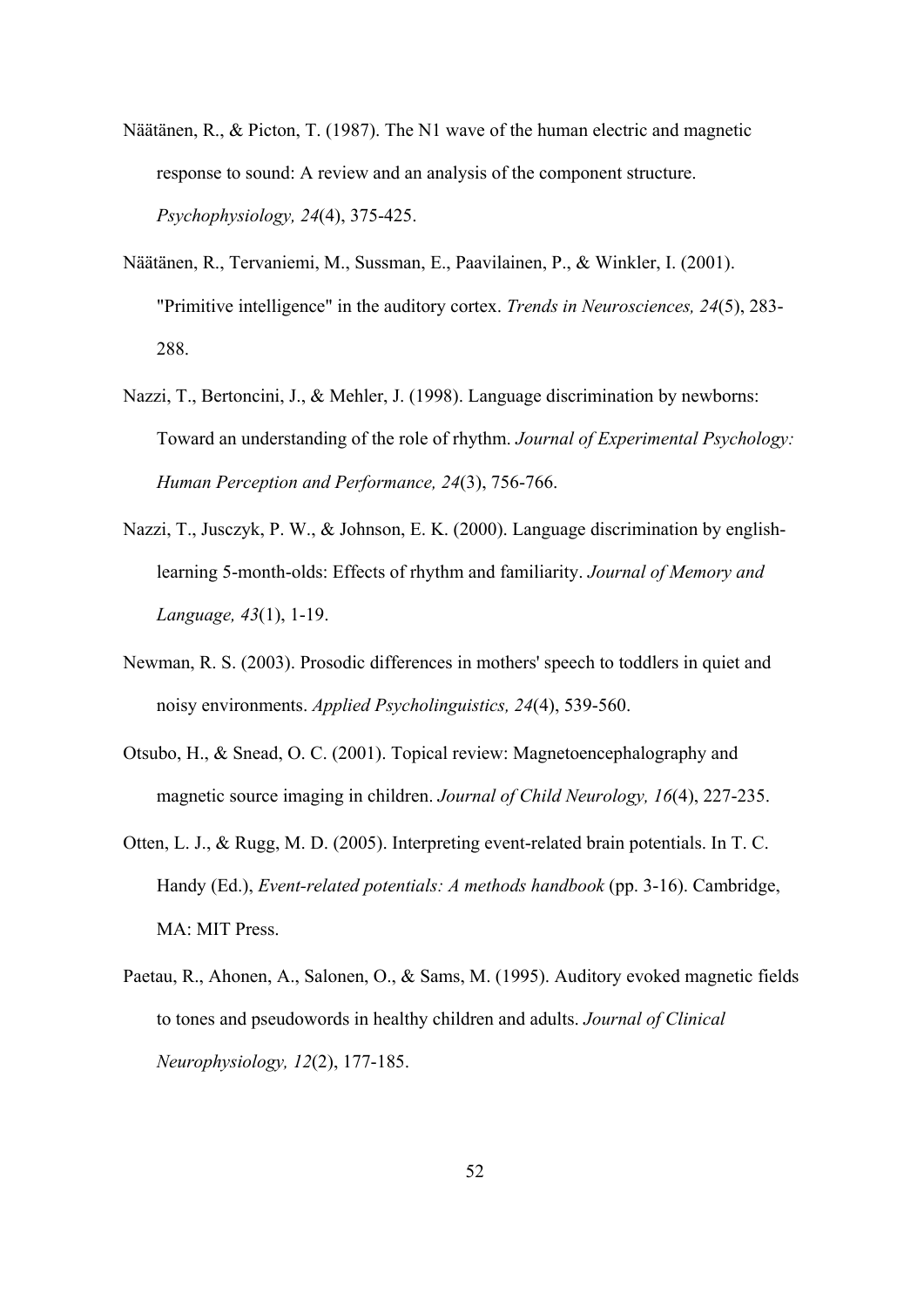- Patterson, M. L., & Werker, J. F. (1999). Matching phonetic information in lips and voice is robust in 4.5-month-old infants. *Infant Behavior and Development, 22*(2), 237-247.
- Patterson, M. L., & Werker, J. F. (2002). Infants' ability to match dynamic phonetic and gender information in the face and voice. *Journal of Experimental Child Psychology, 81*(1), 93-115.
- Patterson, M. L., & Werker, J. F. (2003). Two-month-old infants match phonetic information in lips and voice. *Developmental Science, 6*(2), 191-196.
- Pelucchi, B., Hay, J. F., & Saffran, J. R. (2009). Statistical learning in a natural language by 8-month-old infants. *Child Development, 80*(3), 674-685.
- Pena, M., Bonatti, L. L., Nespor, M., & Mehler, J. (2002). Signal-driven computations in speech processing. *Science, 298*(5593), 604-607.
- Petitto, L., & Marentette, P. (1991). Babbling in the manual mode: Evidence for the ontogeny of language. *Science, 251*(5000), 1493-1496.
- Picton, T. W., Bentin, S., Berg, P., Donchin, E., Hillyard, S. A., Johnson, R., Miller, G. A., Ritter, W., Ruchkin, D. S., Rugg, M. D., & Taylor, M. J. (2000). Guidelines for using human event-related potentials to study cognition: Recording standards and publication criteria. *Psychophysiology, 37*(2), 127.
- Pinker, S. (1994). *The language instinct*. New York, NY: William Morrow.
- Polka, L., & Werker, J. F. (1994). Developmental changes in perception of nonnative vowel contrasts. *Journal of Experimental Psychology: Human Perception and Performance, 20*(2), 421-435.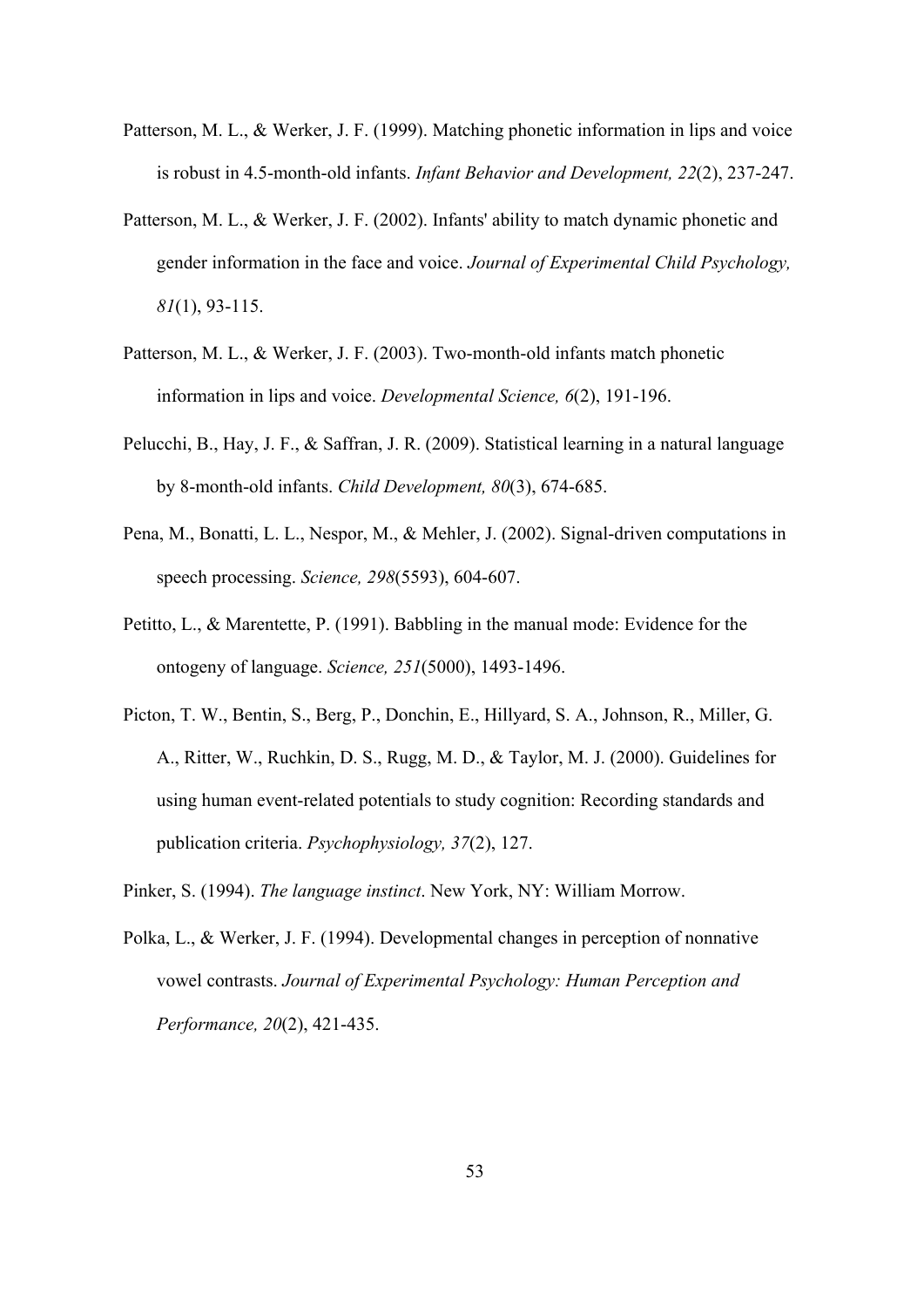- Pons, F., Lewkowicz, D. J., Soto-Faraco, S., & Sebastián Gallés, N. (2009). Narrowing of intersensory speech perception in infancy. *Proceedings of the National Academy of Sciences of the United States of America, 106*(26), 10598-10602.
- Pulvermuller, F., & Shtyrov, Y. (2006). Language outside the focus of attention: The mismatch negativity as a tool for studying higher cognitive processes. *Progress in Neurobiology, 79*(1), 49-71.
- Rivera-Gaxiola, M., Silva-Pereyra, J., & Kuhl, P. K. (2005). Brain potentials to native and non-native speech contrasts in 7- and 11-month-old american infants. *Developmental Science, 8*(2), 162-172.
- Rosenblum, L. D., Schmuckler, M. A., & Johnson, J. A. (1997). The McGurk effect in infants. *Perception & Psychophysics, 59*(3), 347-357.
- Ruusuvirta, T., Huotilainen, M., Fellman, V., & Näätänen, R. (2003). The newborn human brain binds sound features together. *Neuroreport, 14*(16), 2117-2119.
- Saffran, J. R. (2001). Words in a sea of sounds: The output of infant statistical learning. *Cognition, 81*(2), 149-169.
- Saffran, J. R., Aslin, R. N., & Newport, E. L. (1996). Statistical learning by 8-month-old infants. *Science, 274*(5294), 1926-1928.
- Saffran, J. R., Johnson, E. K., Aslin, R. N., & Newport, E. L. (1999). Statistical learning of tone sequences by human infants and adults. *Cognition, 70*(1), 27-52.
- Saffran, J. R., & Wilson, D. P. (2003). From syllables to syntax: Multilevel statistical learning by 12-month-old infants. *Infancy, 4*(2), 273.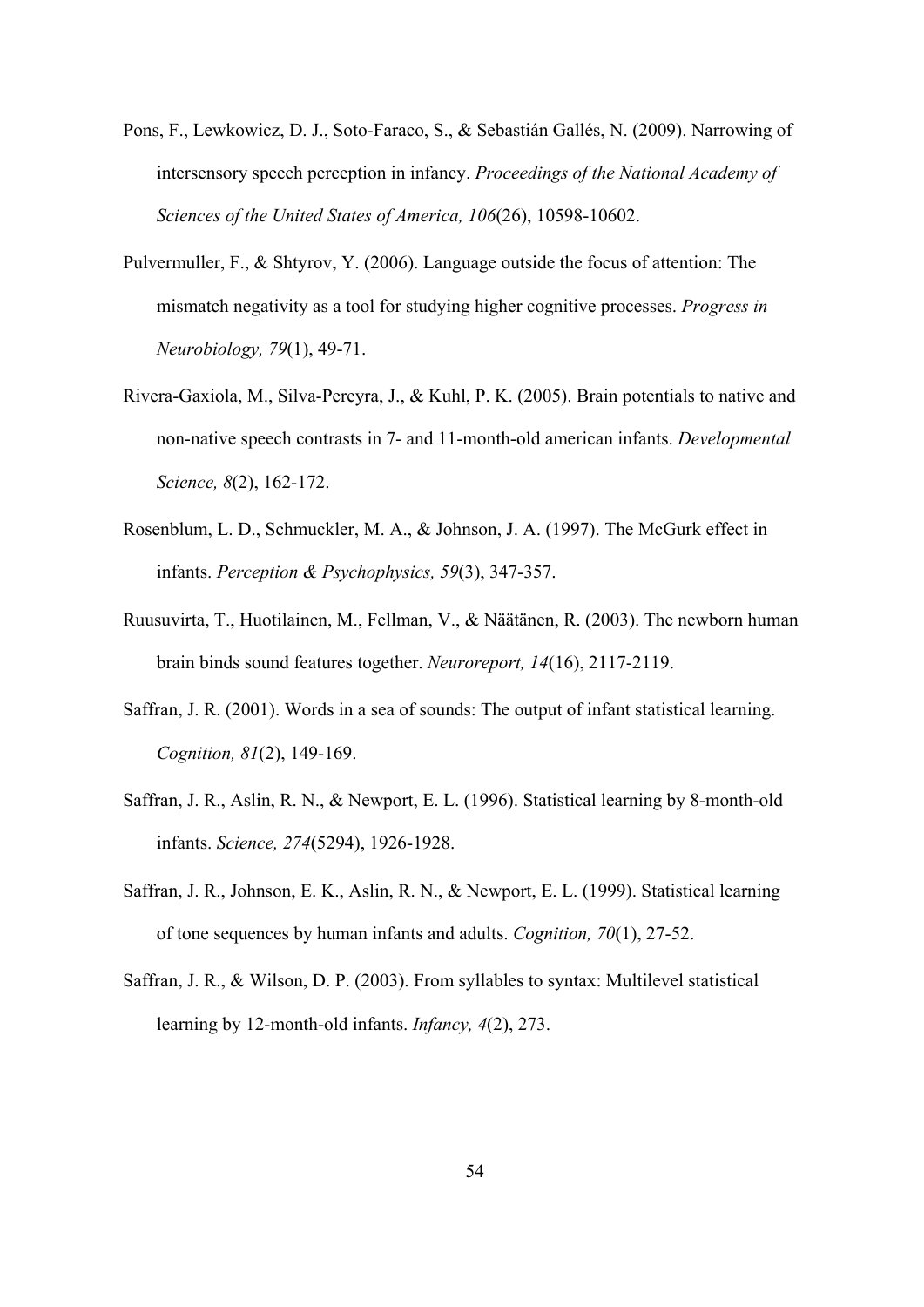- Sanders, L. D., & Neville, H. J. (2003). An ERP study of continuous speech processing. I. segmentation, semantics, and syntax in native speakers. *Brain Research Cognitive Brain Research, 15*(3), 228-240.
- Sanders, L. D., Newport, E. L., & Neville, H. J. (2002). Segmenting nonsense: An eventrelated potential index of perceived onsets in continuous speech. *Nature Neuroscience, 5*(7), 700-703.
- Service, E., Helenius, P., Maury, S., & Salmelin, R. (2007). Localization of syntactic and semantic brain responses using magnetoencephalography. *Journal of Cognitive Neuroscience, 19*(7), 1193-1205.
- Siqueland, E. R., & DeLucia, C. A. (1969). Visual reinforcement of nonnutritive sucking in human infants. *Science, 165*(898), 1144-1146.
- Sumby, W. H., & Pollack, I. (1954). Visual contribution to speech intelligibility in noise. *The Journal of the Acoustical Society of America, 26*(2), 212-215.
- Swingley, D. (2005). Statistical clustering and the contents of the infant vocabulary. *Cognitive Psychology, 50*(1), 86-132.
- Tomasello, M. (2003). *Constructing a language: A usage-based theory of language acquisition*. Cambridge, MA: Harvard University Press.
- Toro, J. M., Nespor, M., Mehler, J., & Bonatti, L. L. (2008). Finding words and rules in a speech stream. *Psychological Science, 19*(2), 137-144.
- Toro, J. M., Sinnett, S., & Soto-Faraco, S. (2005). Speech segmentation by statistical learning depends on attention. *Cognition, 97*(2), B25-34.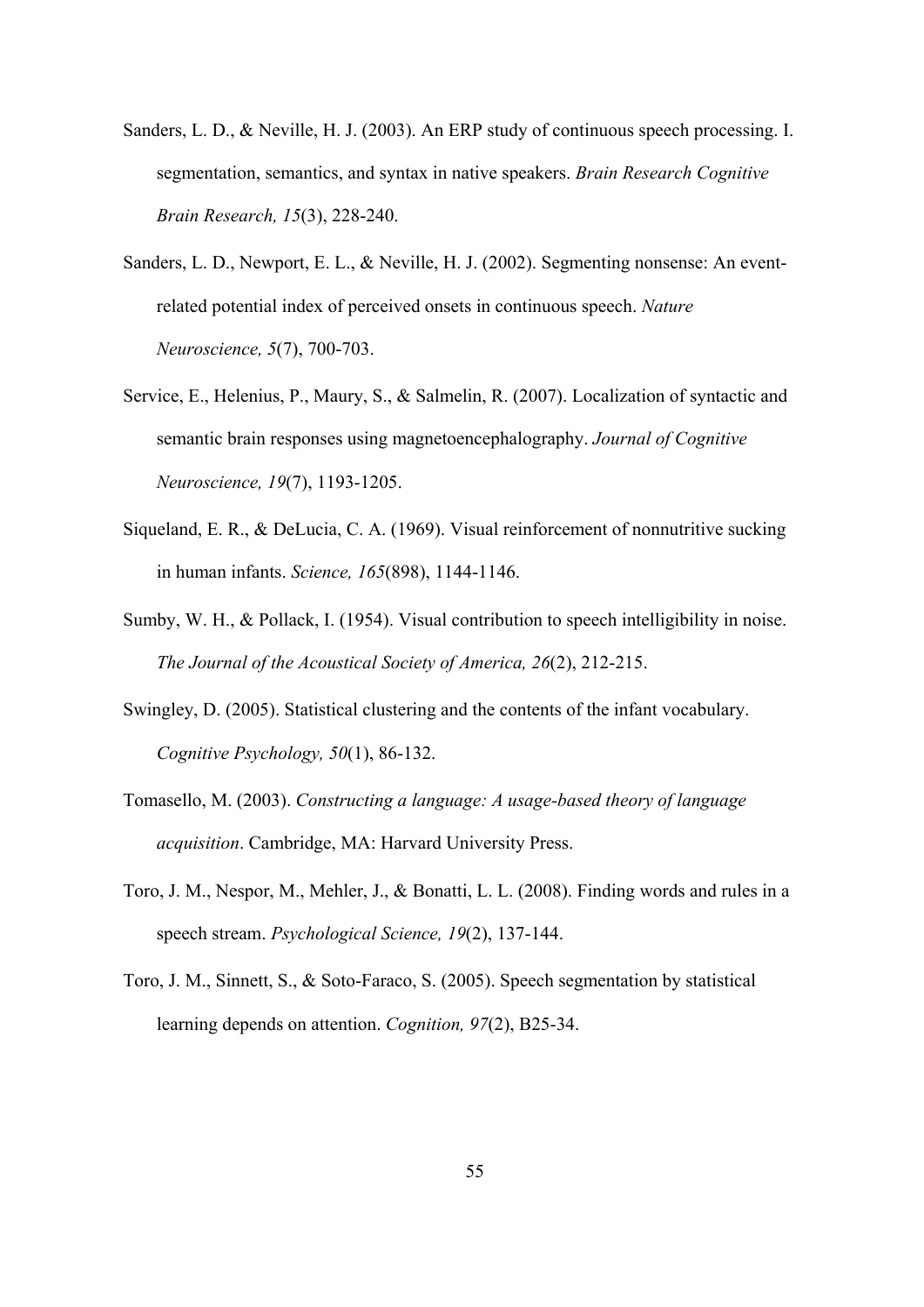- Trainor, L. J. (2008). ERP measures in auditory development research. In L. A. Schmidt, & S. J. Segalowitz (Eds.), *Developmental psychophysiology* (pp. 69-102). New York, NY: Cambridge University Press.
- Trainor, L. J., & Desjardins, R. N. (2002). Pitch characteristics of infant-directed speech affect infants' ability to discriminate vowels. *Psychonomic Bulletin & Review, 9*(2), 335-340.
- Trainor, L. J., Samuel, S. S., Desjardins, R. N., & Sonnadara, R. R. (2001). Measuring temporal resolution in infants using mismatch negativity. *Neuroreport, 12*(11), 2443- 2448.
- van Petten, C. (1995). Words and sentences: Event-related brain potential measures. *Psychophysiology, 32*(6), 511-525.
- van Petten, C., & Kutas, M. (1990). Interactions between sentence context and word frequency in event-related brain potentials. *Memory and Cognition, 18*(4), 380-393.
- van Wassenhove, V., Grant, K. W., & Poeppel, D. (2005). Visual speech speeds up the neural processing of auditory speech. *Proceedings of the National Academy of Sciences of the United States of America, 102*(4), 1181-1186.
- Vouloumanos, A., & Werker, J. F. (2004). Tuned to the signal: The privileged status of speech for young infants. *Developmental Science, 7*(3), 270-276.
- Weikum, W. M., Vouloumanos, A., Navarra, J., Soto-Faraco, S., Sebastián Gallés, N., & Werker, J. F. (2007). Visual language discrimination in infancy. *Science, 316*(5828), 1159.